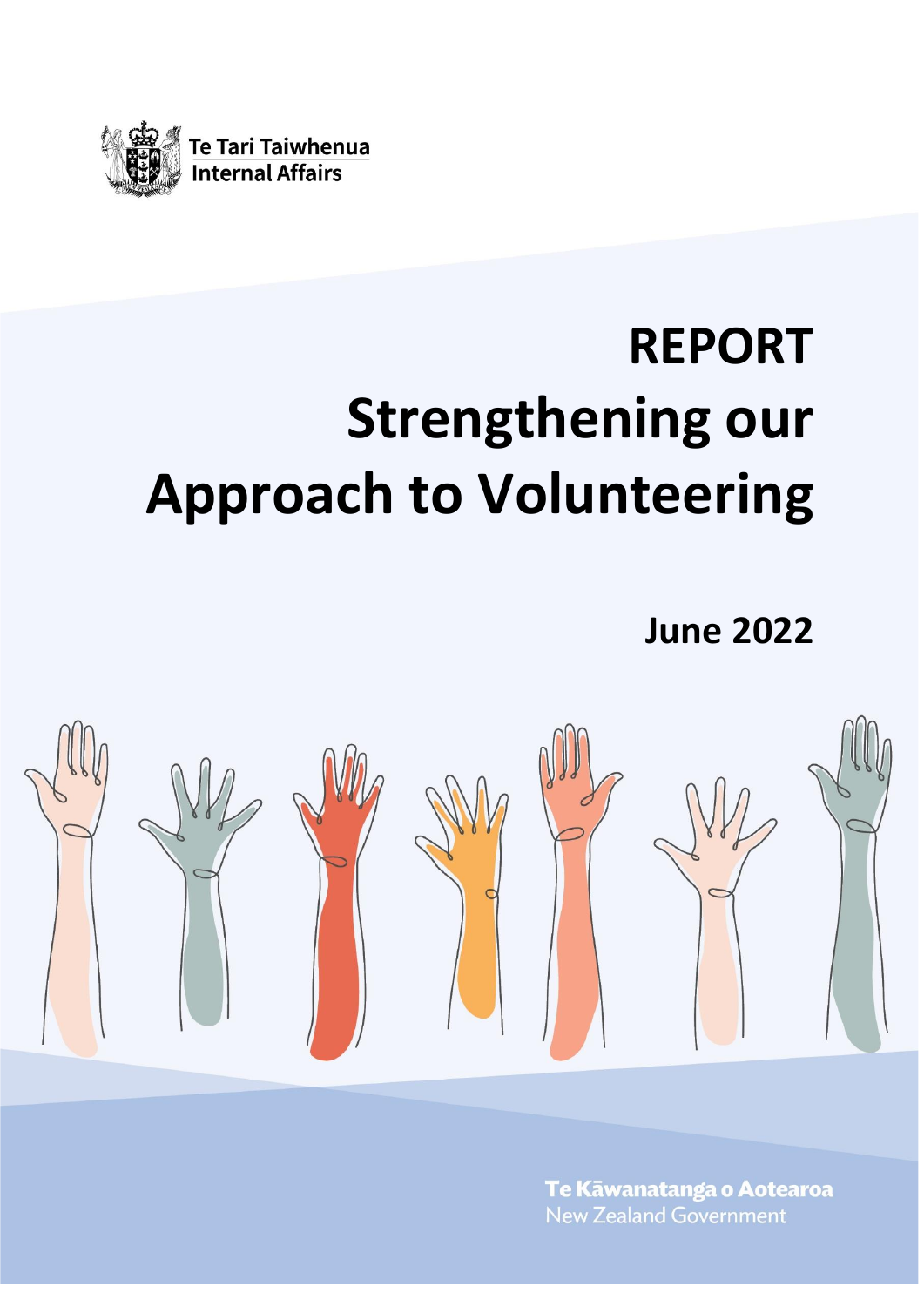### **Foreword**



I want to acknowledge the very significant contribution volunteers make to communities across Aotearoa New Zealand. Close to 50 percent of New Zealanders volunteer – either with an organisation or directly in their community.

Volunteering underpins the work of many thousands of community organisations and important programmes involving 30 different government

agencies. It has a positive impact on individual life satisfaction and also on social cohesion.

Government recognises this contribution by supporting the volunteering infrastructure – the interconnected system that supports, protects and manages volunteers. However, there is more we could do to strengthen that support. I am keen to see a cross-agency approach to government work that involves volunteering such as conservation, emergency management and health. I'd also like to see higher-profile recognition of the value of volunteering. I want this report to inform further engagement on community funding administered by the Department of Internal Affairs.

This report has been released during National Volunteer Week 2022 as a way to celebrate and acknowledge the sector and the extraordinary people in it. I hope it will contribute to the on-going conversations around the country to better support our incredible volunteers. Ultimately, we all have a role to play in this – whether it's volunteering some of our own time or supporting others who do.

Nāku te rourou nāu te rourou ka ora ai te iwi With your basket and my basket, our people will thrive.

#### **Hon Priyanca Radhakrishnan**

**Minister for the Community and Voluntary Sector**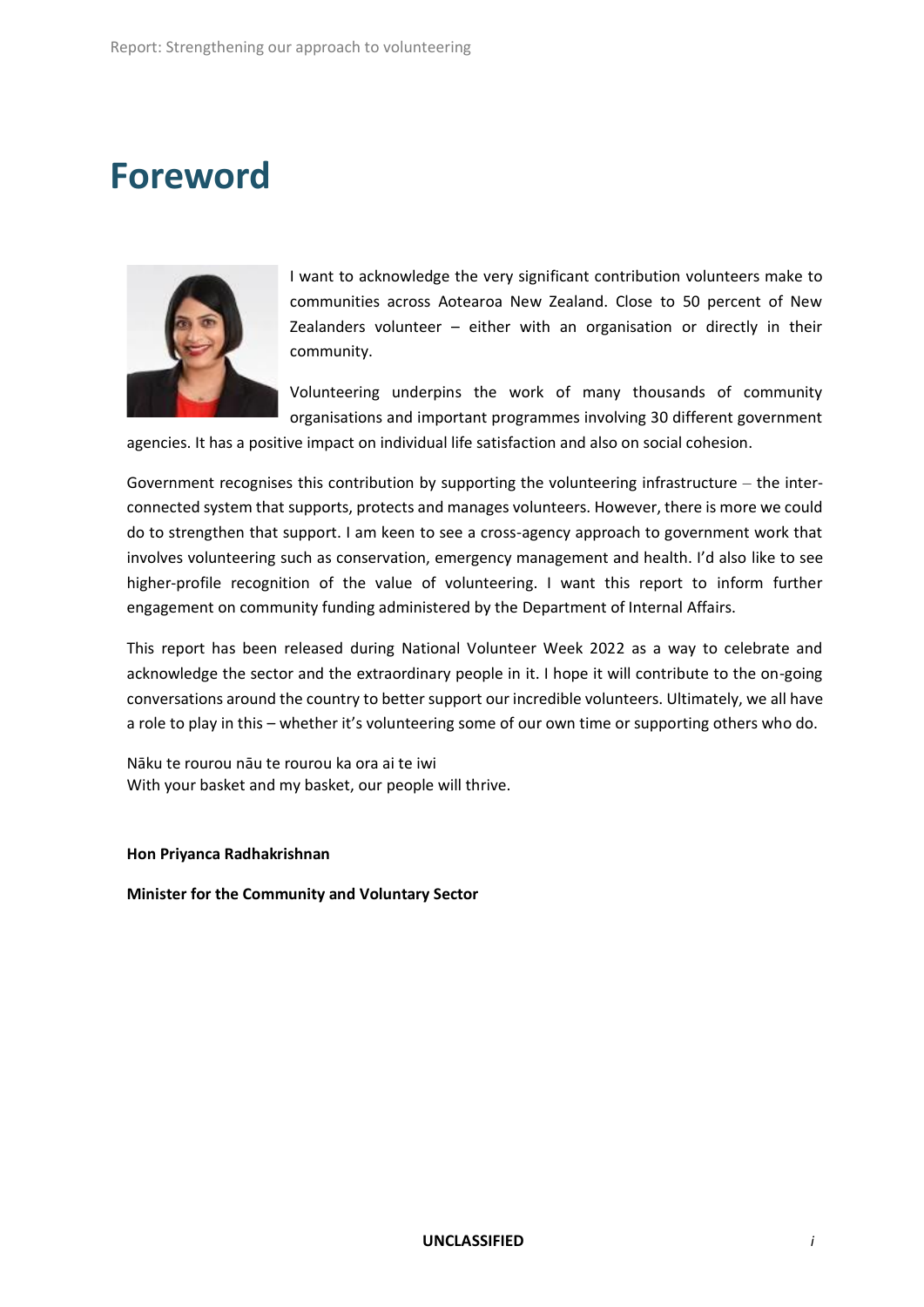### **Contents**

|    | Volunteer organisations contribute to the COVID-19 response while experiencing    |  |
|----|-----------------------------------------------------------------------------------|--|
|    |                                                                                   |  |
|    |                                                                                   |  |
|    | This report identifies opportunities to strengthen support for volunteering  2    |  |
|    |                                                                                   |  |
|    |                                                                                   |  |
|    |                                                                                   |  |
|    |                                                                                   |  |
|    |                                                                                   |  |
|    |                                                                                   |  |
|    |                                                                                   |  |
|    |                                                                                   |  |
|    |                                                                                   |  |
|    |                                                                                   |  |
|    |                                                                                   |  |
| 3. | Government has obligations related to volunteering under Te Tiriti o Waitangi 14  |  |
|    |                                                                                   |  |
|    |                                                                                   |  |
|    | Type 2: Government agencies with a volunteering workforce infrastructure  15      |  |
|    |                                                                                   |  |
|    |                                                                                   |  |
|    |                                                                                   |  |
|    |                                                                                   |  |
| 4. |                                                                                   |  |
|    | The five countries analysed have high rates of volunteer participation 24         |  |
|    | The social value of volunteering is documented in each of the five countries 25   |  |
|    | Many countries struggle to reach a unified understanding of volunteering 25       |  |
|    | Ireland, Scotland and Australia have national strategies for volunteering  26     |  |
|    | All five of the studied countries have national peak bodies to fund the sector 27 |  |
|    | The five countries see the importance of volunteering good practice guidance 28   |  |
|    |                                                                                   |  |
|    |                                                                                   |  |
|    | Connected online volunteering platforms encourage participation 30                |  |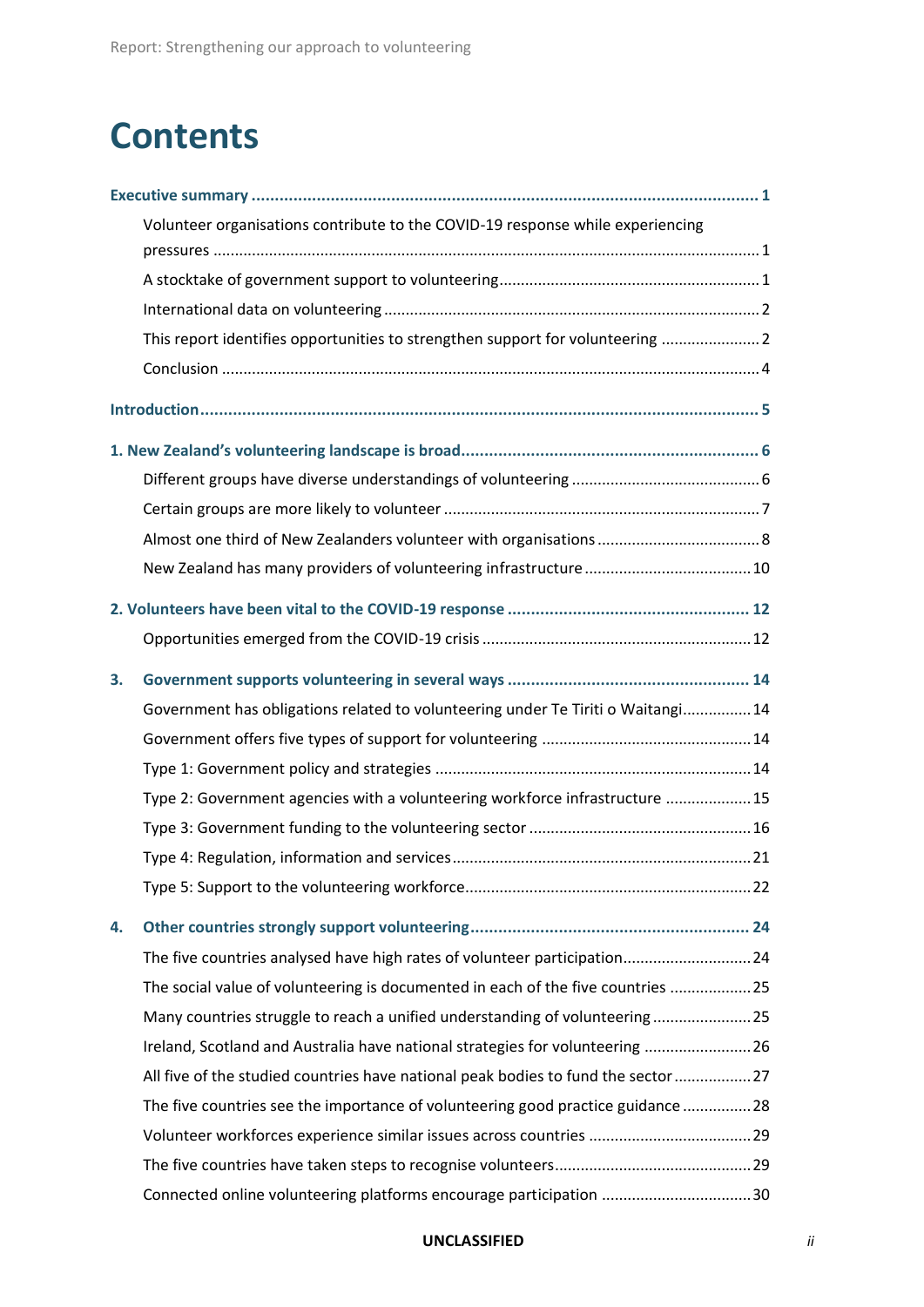| 5. |                                                                          |  |
|----|--------------------------------------------------------------------------|--|
|    | The opportunities strengthen volunteering infrastructure and diversity31 |  |
|    | Responses from targeted engagement have helped to refine the options31   |  |
|    |                                                                          |  |
|    |                                                                          |  |
|    | Option two: Support a refresh of current good practice documents32       |  |
|    | Option three: Encourage diverse volunteering through DIA grants 32       |  |
|    | Option four: Strengthen our strategic approach across government 32      |  |
|    |                                                                          |  |
|    |                                                                          |  |
|    | Option six: Investigate reimbursing volunteers' out-of-pocket expenses34 |  |
|    | Option seven: Investigate introducing credentialing for volunteers  34   |  |
|    | Option eight: Investigate a clearing house to connect online platforms34 |  |
|    |                                                                          |  |
|    |                                                                          |  |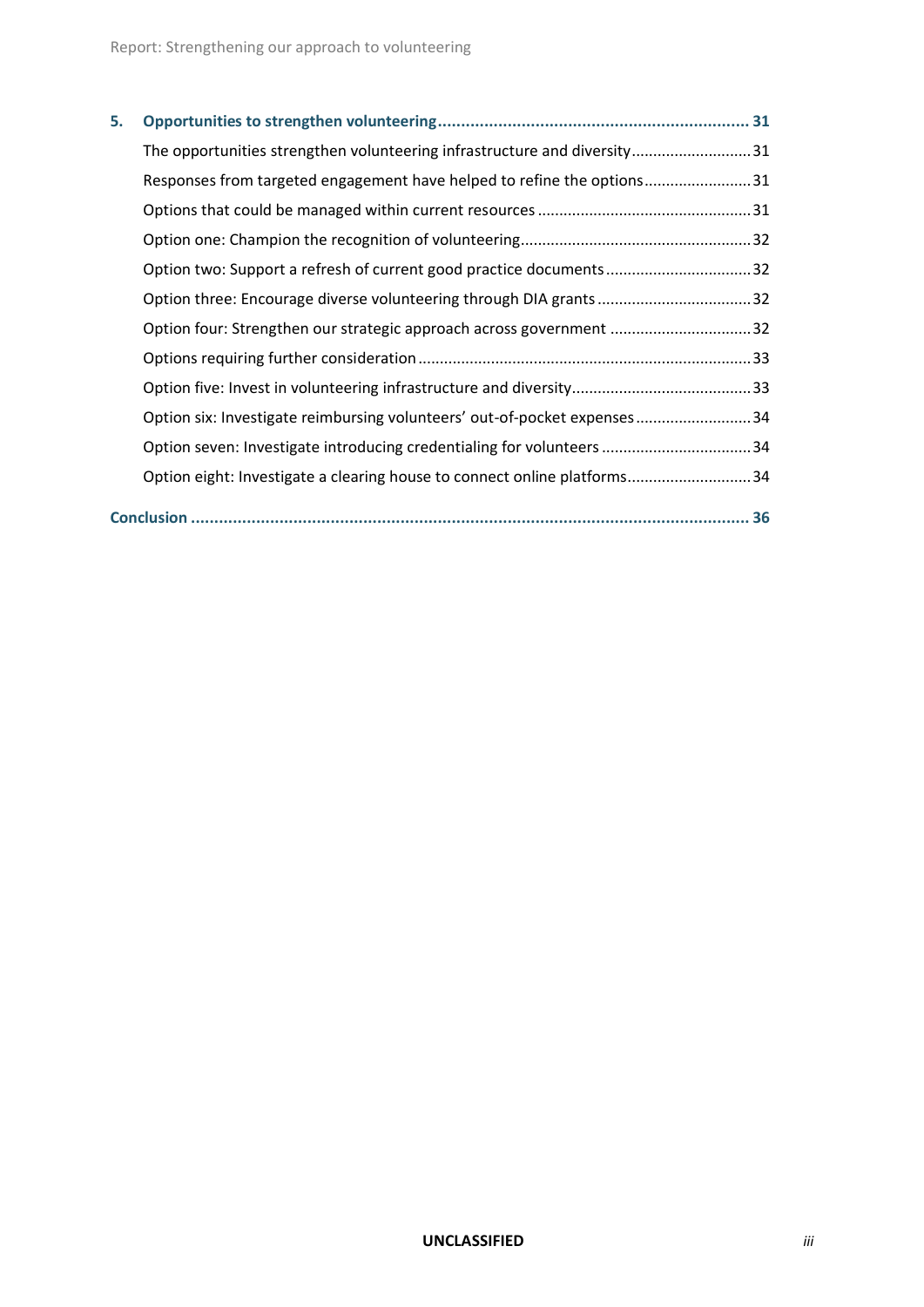### <span id="page-4-0"></span>**Executive summary**

The report is based on a DIA desk-top review of volunteering information from New Zealand and other countries.

#### **New Zealand's volunteering landscape is broad, but numbers are declining**

New Zealand has a high volunteering participation rate, with 49.8% of the population volunteering with an organisation or directly in their communities. The economic value of volunteering is estimated at \$4 billion a year. The statistically discernible positive impact of volunteering on wellbeing and social cohesion is equally important.

Women volunteer more than men and a small proportion of volunteers contribute well over half of total volunteer hours. While younger volunteers have stepped up during the COVID-19 response, the volunteer workforce is shrinking and ageing.

Volunteering provides cost benefits to approximately 115,000 not-for-profits, and government agencies in New Zealand whose work involves volunteering. Registered charities rely heavily on volunteers, especially those that are smaller and less well-resourced. Volunteering infrastructure (a system to support, manage and promote volunteers) is evident in the work of volunteering peak bodies and the 17 regional volunteer centres, and many volunteer-involving organisations.

#### <span id="page-4-1"></span>**Volunteer organisations contribute to the COVID-19 response while experiencing pressures**

Volunteering has made a significant contribution to the COVID-19 response. However, increased community demand for services has exacerbated pressures on voluntary sector budgets and wellbeing, and volunteer numbers are reportedly falling. Even so, the voluntary sector has continued to deliver and has adapted to new ways of working.

#### <span id="page-4-2"></span>**A stocktake of government support to volunteering**

At least 30 agencies have work underway that involves volunteering. DIA identified issues and gaps in all types of government support to volunteering based on our desktop study and sector reports.

#### **Government lacks an overall strategic approach**

Several government agencies have strategic initiatives that recognise volunteering. However, the government has no overall strategic approach to volunteering and no shared mechanisms to enable government agencies to understand the impact of their interventions.

#### **Agencies with a volunteering workforce experience varying participation trends**

Some government agencies sustain their own volunteering workforce. However, volunteer numbers vary over time, with some agencies experiencing a consistent decline.

#### **The government could more efficiently fund volunteering infrastructure and diversity**

Government funding to community organisations with a volunteer base is generally via grants or contracts for services. This funding tends to focus on delivering programmes or outcomes, and often excludes specific costs of volunteer infrastructure. There is limited data on overall government funding to these organisations.

**UNCLASSIFIED** *Page 1*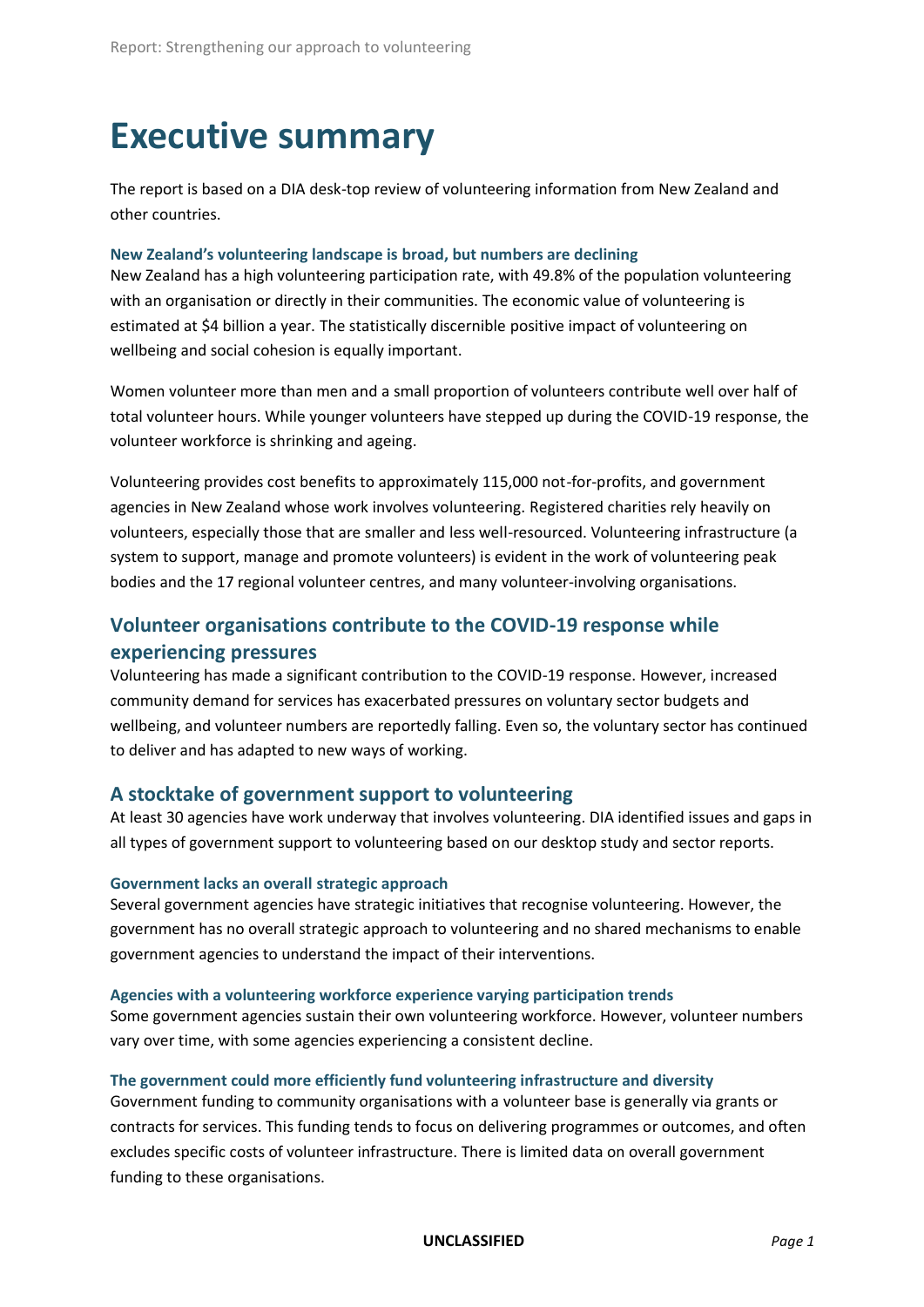While lottery grants and Crown funds administered by DIA are only part of overall funding, they are a significant investment in supporting volunteers to achieve their communities' aspirations. Some Crown funds are over-subscribed, and the volunteering support needs of Māori, Pacific and ethnic communities are not well met. Broader concerns in the sector include that funding has not kept up with demand and is too short-term and competitive, creating pressure on volunteer wellbeing.

#### **The sector sees some government regulation as a compliance burden**

Government regulation is vital to the infrastructure that supports volunteers and helps to protect communities that use voluntary services. However, the sector sees some regulation as a compliance burden, such as the requirement for police vetting for each new voluntary engagement.

#### **Improving recognition of volunteers could help address volunteering workforce issues**

Attracting volunteers is one of the biggest challenges the sector faces, so it needs to find meaningful ways to attract and reward volunteers.

Government agencies recognise volunteers in a variety of ways, such as awards and reimbursing financial costs, and celebrating International Volunteer Day and Volunteer Awareness Week. Issues for the volunteer workforce that could be addressed by strengthening recognition include:

- helping them feel that they are valued, and their wellbeing concerns are being heard
- encouraging people to take up long-term commitments
- improving diversity in the sector and meeting volunteers' changing needs for support.

#### <span id="page-5-0"></span>**International data on volunteering**

DIA reviewed data from Ireland, Scotland, the UK, Australia and Canada. These countries often approach volunteering similarly to the New Zealand government, but we can also learn from them:

- Ireland, Australia and Scotland have a national strategy for volunteering.
- All of the countries are addressing diversity issues by removing barriers for under-represented groups.
- All five countries had some form of good practice guidance for volunteer management, and some identified that more government support was needed in this area.
- All five countries supported the volunteer workforce, with many of them reimbursing expenses or acknowledging volunteer work through credentialing.

#### <span id="page-5-1"></span>**This report identifies opportunities to strengthen support for volunteering**

This report, drawing on engagement with the voluntary sector and the international scan, identifies potential opportunities for the government to strengthen support to volunteering infrastructure and improve the diversity of volunteering. DIA could enact options 1-4 within current spending by reorganising some resources. Options 5-8 are for longer-term consideration and would require investment.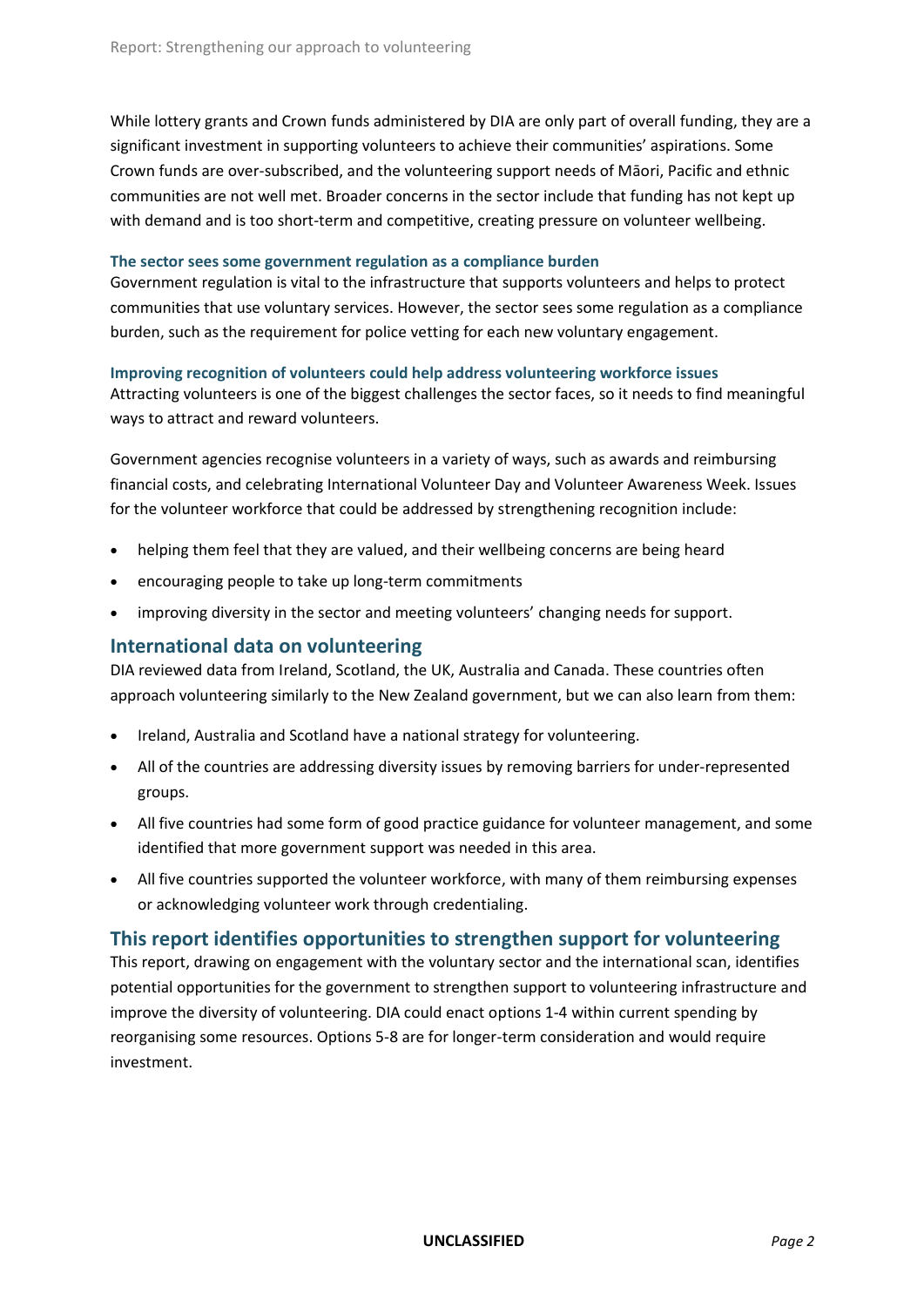#### **1. Champion the recognition of volunteering during Volunteering Week 2022**

To strengthen recognition, we suggest that the Minister for the Community and Voluntary Sector champions volunteering, focusing on how volunteers contributed to the COVID-19 response. DIA could complement the sector-led programme of activities during National Volunteer Week 2022. This could also see introduction of a new high-profile Ministerial award for volunteering, such as a Prime Minister's Volunteering award.

#### **2. Support a refresh of Volunteering New Zealand's 'Best Practice in Volunteering' document**

DIA could support a volunteering infrastructure by providing immediate support to Volunteering New Zealand (VNZ) to refresh its good practice guidance document.

#### **3. Encourage diverse volunteering with grants administered by DIA**

DIA has completed a review of the Crown funds and is establishing a new Community and Volunteering Capability (CVC) Fund. This fund will prioritise volunteering, with a focus on supporting diversity (young volunteers and volunteering in Māori, Pacific and ethnic communities). DIA could also address inequity in the way that some funding is administered by reviewing the funding formula for volunteer centres in consultation with the sector.

#### **4***.* **Strengthen our strategic approach across government**

Like other countries, New Zealand could develop a cross-government strategic approach. This would raise volunteering's profile across government, promote shared understanding of sector demand, improve the quality of information, fill data gaps, and help solve infrastructure problems. A focus of the strategic approach is support to Māori volunteering and diverse understandings of volunteering.

#### **5. Invest in volunteering infrastructure and encourage diversity**

Investing in ongoing support to practical volunteer management initiatives across the country at grass-roots level would strengthen volunteering infrastructure. Targeting diverse forms of volunteering would strengthen volunteering infrastructure in Māori, Pacific, ethnic and youth communities.

#### **6. Investigate reimbursing volunteers' out-of-pocket expenses**

Working with the volunteering sector to understand how it approaches reimbursement would support voluntary organisations to make reimbursement more available. This would encourage consistent approaches, removing financial barriers to volunteering.

#### **7. Investigate introducing credentialing for volunteers**

Introducing credentialing processes to volunteering would help it become a feasible pathway to employment. This work could assist the Ministry for Ethnic Communities' work on volunteering by new migrants under the Employment Action Plan.

#### **8. Investigate creating a clearing house to connect online volunteering platforms**

Supporting a sector-led project to develop a clearing house for online volunteering platforms would help stabilise the falling participation rate and connect with volunteers to meet rising demand. Connecting online could encourage volunteers to find opportunities that suit their aspirations, capabilities and lifestyle, including micro-volunteering and project volunteering.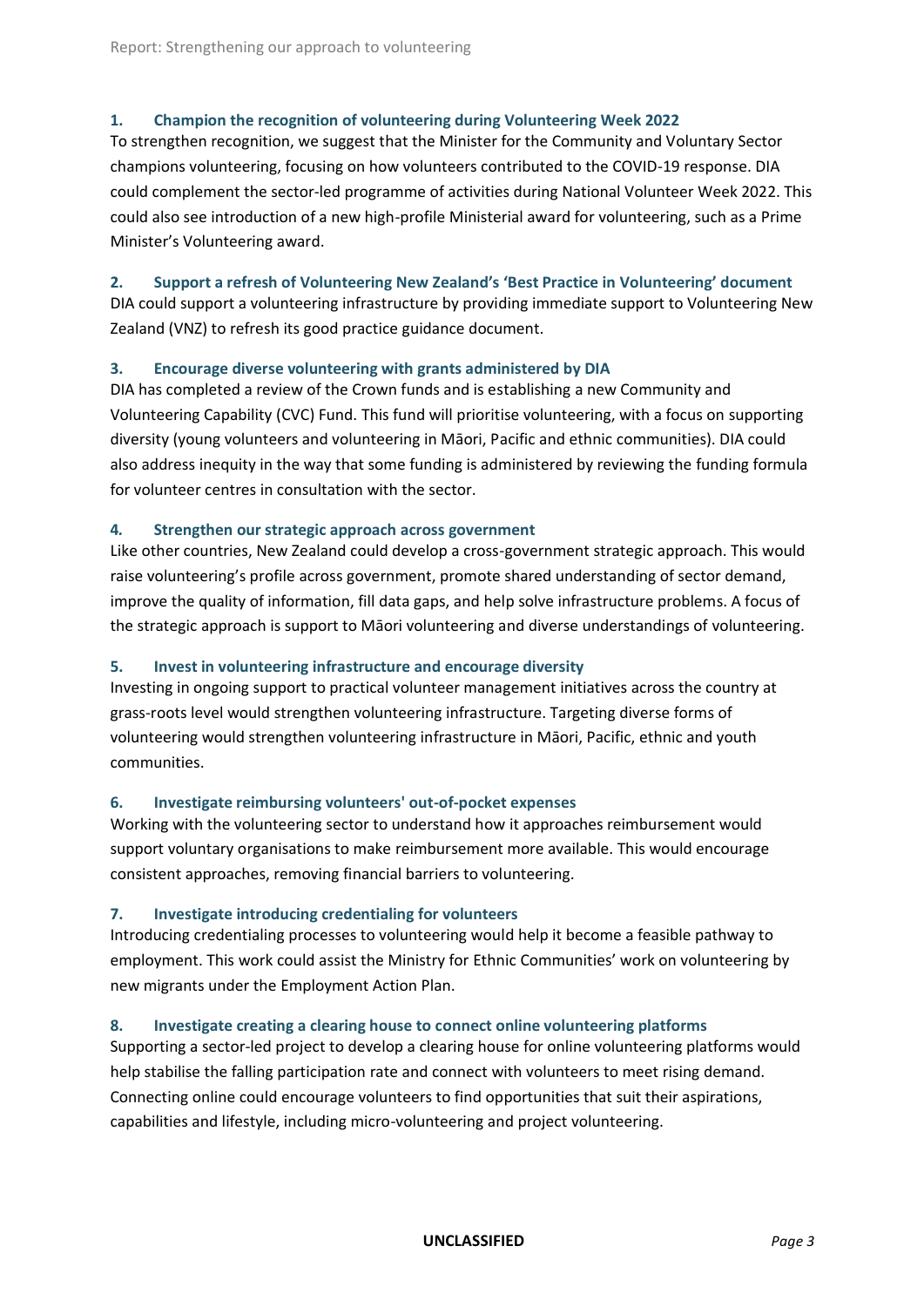#### <span id="page-7-0"></span>**Conclusion**

We propose that the Government's role is to coordinate efforts across the volunteering sector to strengthen recognition of volunteering. The Government already supports volunteering infrastructure, but strengthening support would enable the sector to thrive and address pressing, persistent issues for the volunteer workforce.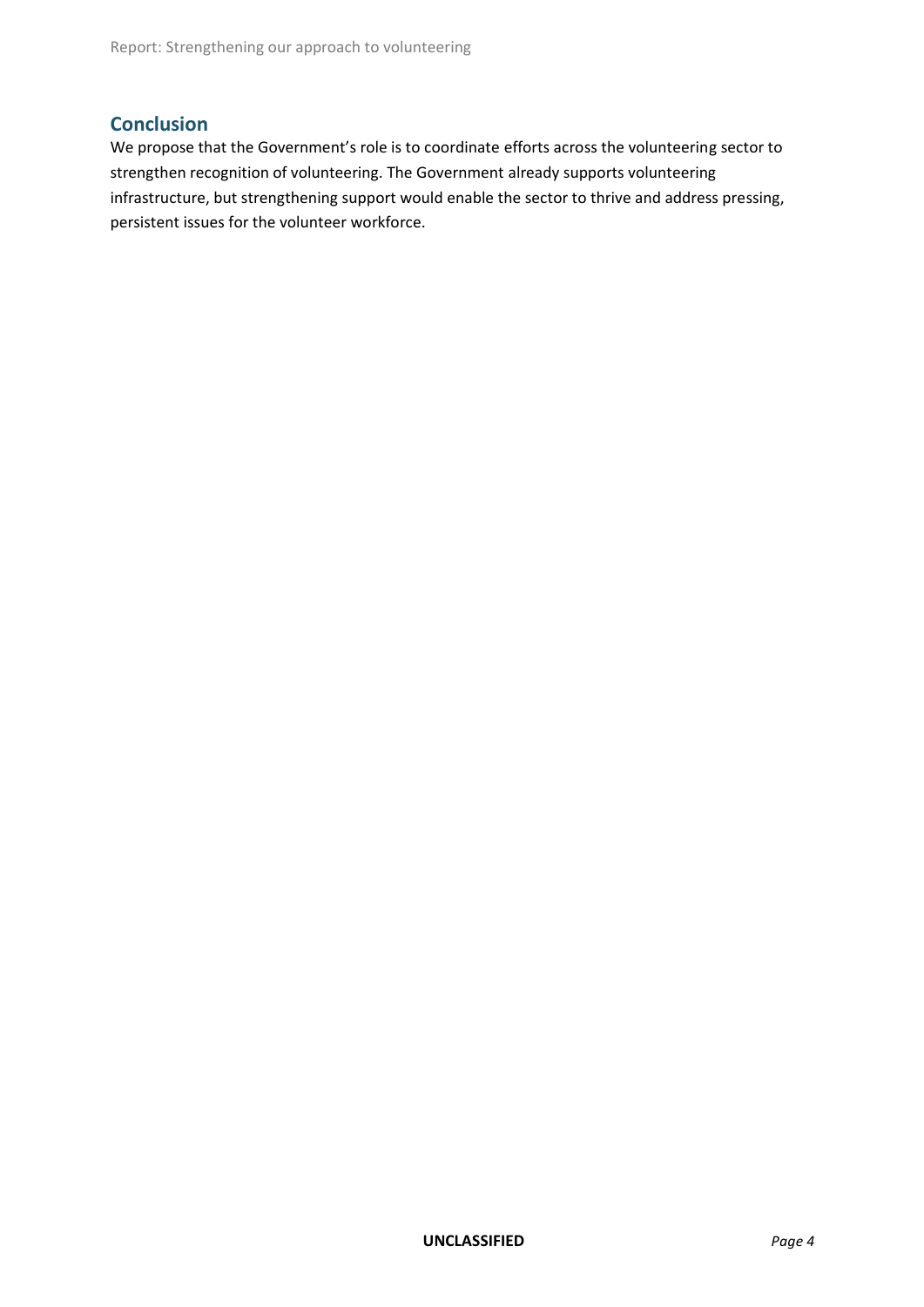## <span id="page-8-0"></span>**Introduction**

*Strengthening our Approach to Volunteering* reports on the Department of Internal Affairs' (DIA's) work to understand gaps and opportunities in the government approach to support for volunteering. A key focus of this report is the Crown Funds administered by DIA under the Community and Voluntary Sector portfolio. The report also informs the wider government approach to volunteering, which includes Lottery funding administered by DIA, and the numerous government agencies whose work connects with volunteering.

The report is based on a DIA desk-top study of New Zealand government support to volunteering supplemented by international volunteering data.

Indicative gaps and opportunities were tested with sector stakeholders. Their feedback helped refine opportunities to improve government support to volunteering that are presented for consideration. Some opportunities could be implemented immediately within current spending. Other opportunities are more exploratory and would involve new investment.

**Appendix A** presents a list of documents referenced in the report, including data and sector research.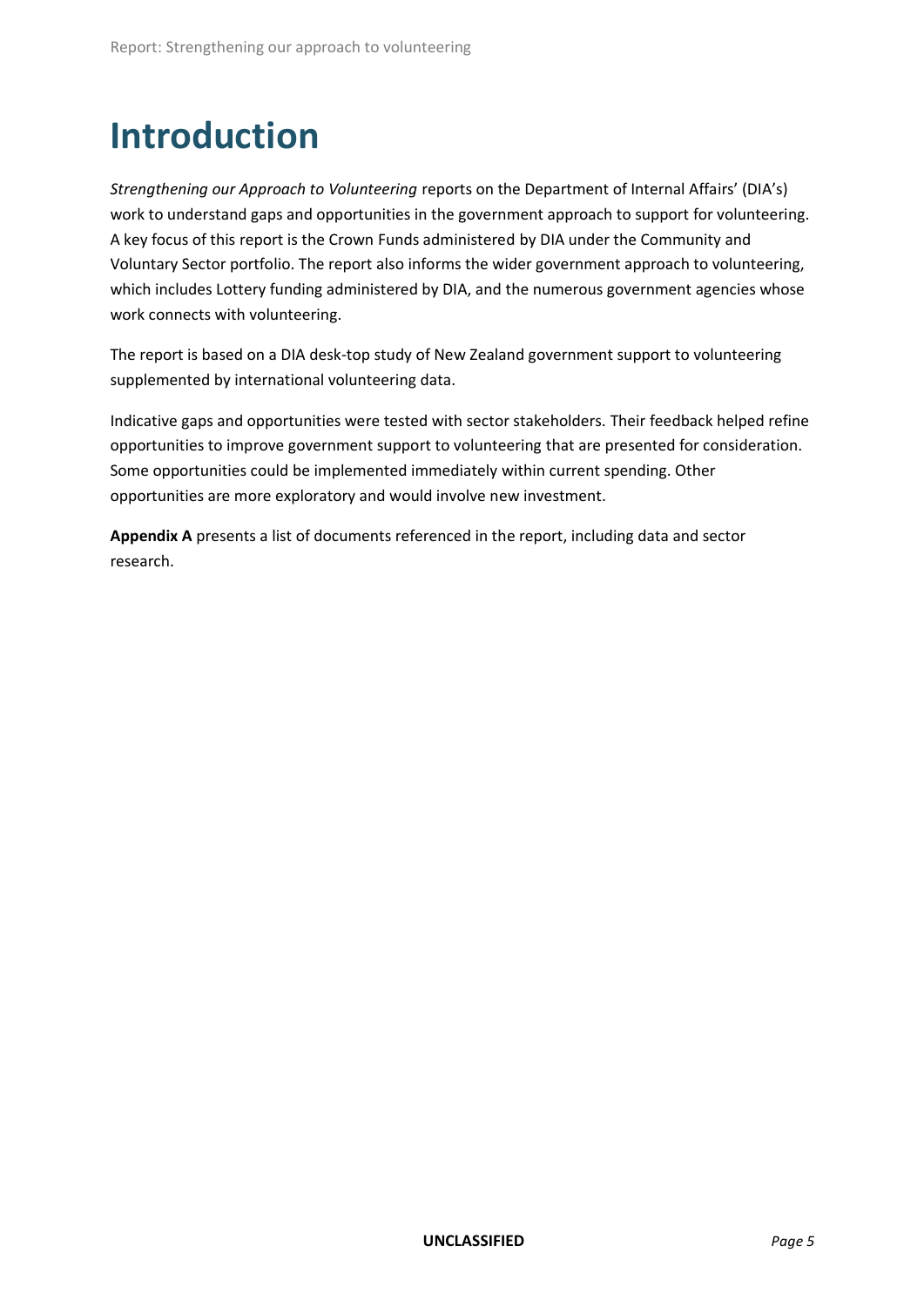# <span id="page-9-0"></span>**1. New Zealand's volunteering landscape is broad**

Many people in Aotearoa New Zealand volunteer, with the best available Stats NZ data indicating that 49.8% of New Zealanders over 15 years of age volunteer. Those volunteers worked a total of 31 million hours in the last month. 1

New Zealand also ranks consistently high in the Charities Aid Foundation's World Giving Index, being the second highest country in 2019. 56% of New Zealanders volunteer with an organisation, make donations, or help strangers.<sup>2</sup> However, accurately measuring volunteering is challenge for any country.<sup>3</sup> For example, our best available data on volunteering is the 2018 analysis of the General Social Survey 2016, which is over five years old. Recent research by the Ministry for Pacific Peoples (MPP) asserts that New Zealand Government statistics reflect Western concepts of unpaid work and volunteering. This means Pacific peoples' unpaid community contributions are under-represented.<sup>4</sup>

Volunteering makes a significant contribution to the New Zealand economy, with the financial value of volunteering for organisations estimated at \$4 billion per year. If the output of not-for-profits was counted towards gross domestic product, they would have contributed \$8.1 billion, which is around the size of the construction sector. 5

Volunteering also has a statistically discernible positive impact on life satisfaction. <sup>6</sup> Volunteering connects communities and strengthens people's sense of belonging to an inclusive society. The value of volunteering is reflected in the New Zealand Treasury Living Standards Framework. The Framework identifies care, volunteering and work as important for building social capital and cohesion, and for the wellbeing of individuals, families, whānau and communities.<sup>7</sup>

#### <span id="page-9-1"></span>**Different groups have diverse understandings of volunteering**

VNZ's definition of volunteering is *time willingly given for the common good and without financial gain*. The only piece of New Zealand legislation that defines 'volunteer' is the Health and Safety at Work Act 2015 – as someone acting on a voluntary basis (whether or not the person receives out-ofpocket expenses). 8

<sup>1</sup> Statistics New Zealand. 2018. *General Social Survey 2016.*

<sup>2</sup> Charities Aid Foundation. *World Giving Index 10th edition*. 2019.

<sup>3</sup> United Nations. 2018. *The Scope and Scale of Global Volunteering*.

<sup>4</sup> Ministry for Pacific Peoples. 2021. *Pacific Economy Research Report on Unpaid Work and Volunteering in Aotearoa*.

<sup>5</sup> Statistics New Zealand. 2018. *Non-Profit Institutions Satellite Account.*

<sup>6</sup> Kōtātā Insight.2021. *Cost-wellbeing analysis of housing outcomes in the NZGSS*.

<sup>7</sup> New Zealand Treasury. 2020. Living Standards Framework.

<sup>8</sup> Community Law New Zealand. 2021. *Community Law Manual Online.*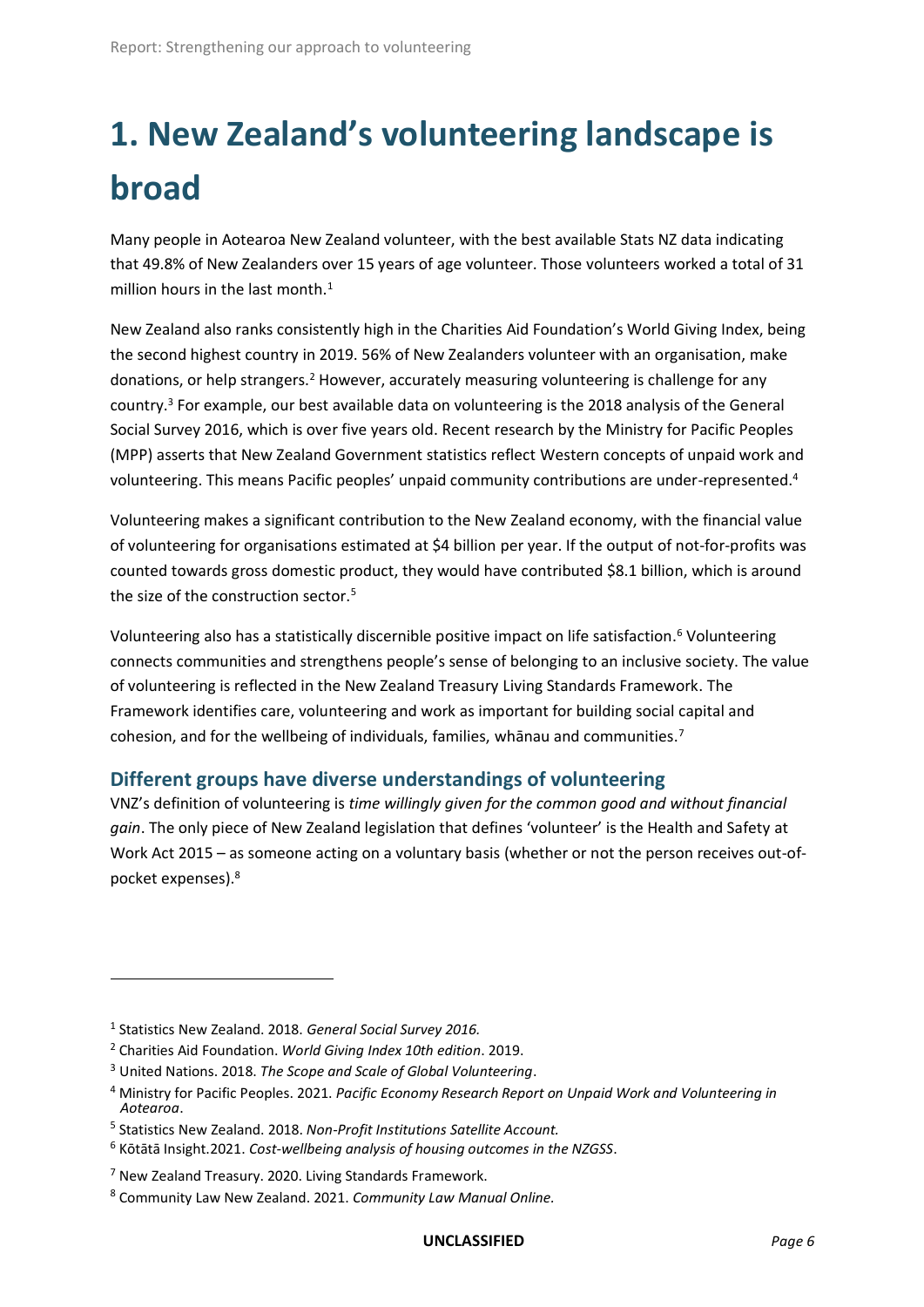Māori perspectives on volunteering are often distinguished from Western 'free will' notions. In Te Ao Māori, voluntary work is done out of love and compassion for one's community, a cultural calling to service. For Māori, this is part of tikanga and living as part of whānau, hapū and iwi.<sup>9</sup> The 2007 Mahi Aroha report recommended enabling agencies to better recognise the contribution and value of mahi aroha. It suggested providing improved and appropriate support for mahi aroha where possible, and promoting and celebrating mahi aroha alongside Pākehā volunteering.<sup>10</sup>

Pacific communities understand unpaid labour in terms of service, commitment, love and generosity. MPP's 2021 research highlights that Western understandings of philanthropy draw a distinction between providing unpaid help to the family or the community. In contrast, Pacific notions see community and family as integrated, and unpaid work as part of the value system and practice.<sup>11</sup>

Among ethnic communities, understandings of unpaid work and volunteering are as diverse as the communities themselves. Sometimes ethnic community understandings of volunteering are faithbased and intrinsic to people's participation in their communities.

#### *Stats NZ defines two types of volunteering*

Stats NZ defines volunteering in two ways. It can be direct volunteering in the community, as practised by 36.4% of the population over 15. It can also be volunteering with organisations like charities, as practised by 28.2% of the population over 15. Some people volunteer in both ways.<sup>12</sup>

Direct volunteering involves helping people who are not part of the volunteer's own household, such as family members and neighbours, with unpaid work like gardening, cooking and childcare. Direct volunteering is informal and not mediated by volunteering organisations, government or business.

However, these definitions do not fully incorporate diverse perspectives and the wide range of volunteering activities that take place in the community.<sup>13</sup>

#### <span id="page-10-0"></span>**Certain groups are more likely to volunteer**

Official statistics report certain population groups volunteer more than others:

- More women volunteer than men, in terms of percentage of population and hours spent.
- More older people volunteer than other age groups, but middle-aged people volunteer the most hours.
- More part-time employed people volunteer, but employed people volunteer the most hours, followed by people not in the labour force.
- More people with degrees volunteer, but those with certificates volunteer the most hours.

<sup>9</sup> Fiona Cram. 2021. *Mahi aroha: Māori work in times of trouble and disaster as an expression of a love for the people*.

<sup>10</sup> Office for the Community and Voluntary Sector.2007. *Mahi Aroha. Māori perspectives on volunteering and cultural obligations*.

<sup>11</sup> Ministry for Pacific Peoples. 2021. *Pacific Economy Research Report*.

<sup>12</sup> Statistics New Zealand. 2018. *General Social Survey 2016*.

<sup>13</sup> Ministry for Pacific Peoples. 2021. *Pacific Economy Research Report*.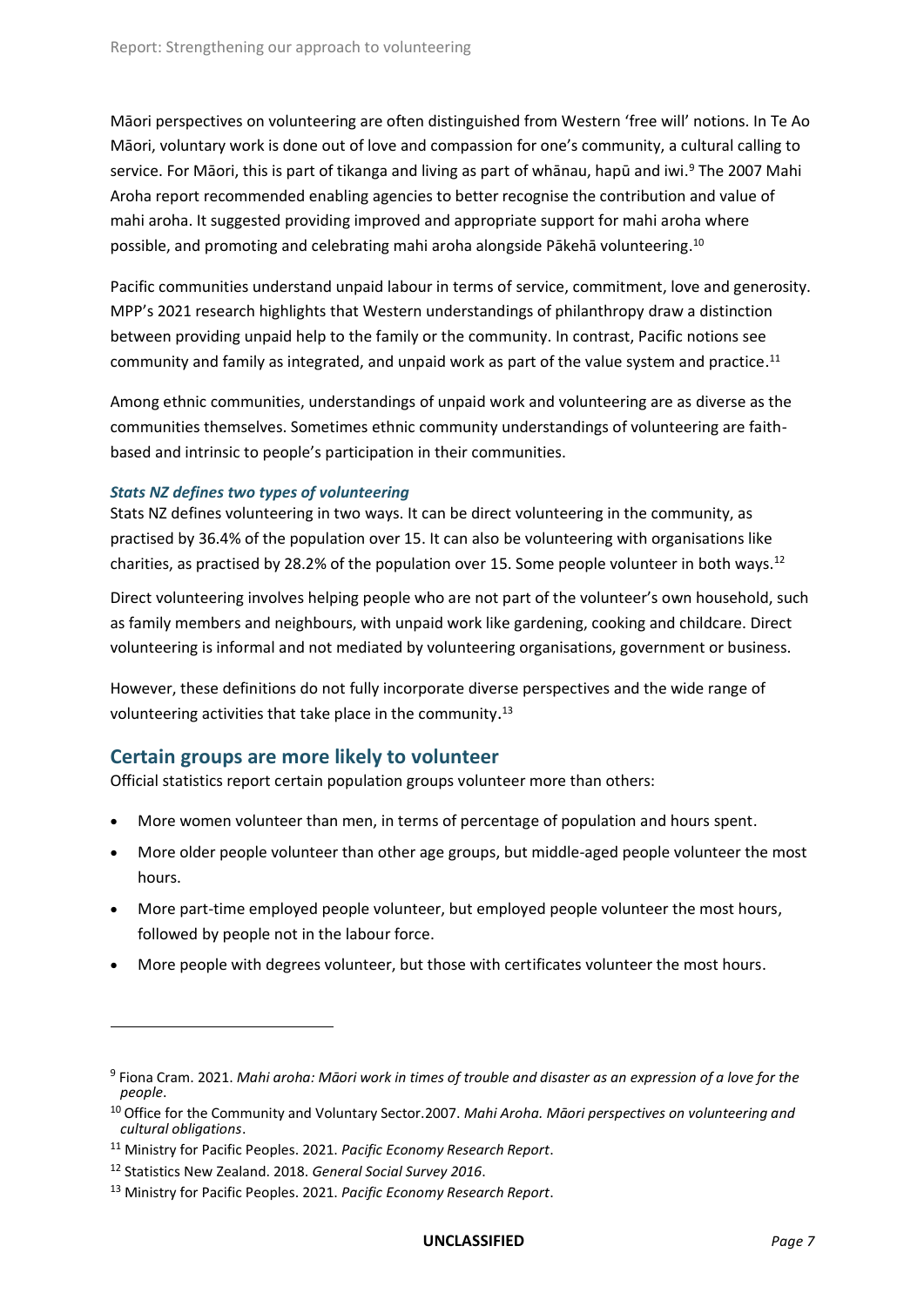- More people on high incomes volunteer, but those on low incomes volunteer more hours.
- Māori and Europeans volunteer more than other ethnicities, with Europeans reported as spending more hours.
- Recent migrants volunteer less than others in terms of percentage of population and hours.
- A small number of volunteers (14.1%) do over half of the volunteer hours.<sup>14</sup>

#### **People experience motivations and barriers to volunteering**

Social connections inform why people volunteer. The top motivations are 'a desire to give back to the community', 'to make friends', 'because a friend asked me', and 'gaining work experience'. 15 Government websites such as Careers NZ and Immigration NZ recommend voluntary work as a way to explore career options and gain skills and experience as a pathway to employment.

Statistical information on barriers to volunteering reflects that volunteering competes with other demands. The three top reasons people did not volunteer were: 'did not have enough time' followed by 'no-one asked me' and 'health problems/physically unable to volunteer'. 16

#### **The size and nature of the volunteer workforce is changing**

The volunteer workforce shrank by around 150,000 volunteers between 2013 and 2018. The number of hours remained stable, but fewer volunteers are now working more hours.<sup>17</sup>

Voluntary organisations report difficulties in recruiting and retaining new volunteers, although once recruited older volunteers tend to be retained. The nature of volunteering is reportedly changing away from long-term commitments to episodic involvement that is often project-based. Younger people tend to connect to volunteering via new channels, including online volunteering platforms.<sup>18</sup>

#### <span id="page-11-0"></span>**Almost one third of New Zealanders volunteer with organisations**

Almost one third (28.2%) of New Zealanders over the age of 15 volunteer with organisations such as registered charities, government agencies and businesses. In order from the highest to lowest number of hours per month, volunteers participate in:

- sports and recreation (sports clubs and coaching) 3.2 million hours volunteered
- religious and spiritual (churches and religious associations) 2.5 million hours
- social services (civil defence, emergency support and youth groups) 1.8 million hours
- $\bullet$  arts and culture (art galleries and museums) 1.5 million hours
- health (hospitals, nursing homes and hospices) 1.3 million hours
- environment, conservation and animal protection (SPCA, tree planting and Greenpeace) 0.7 million hours

<sup>14</sup>Statistics New Zealand. 2018. *General Social Survey 2016*.

<sup>15</sup> Volunteering New Zealand. 2020. *State of Volunteering*.

<sup>16</sup> Statistics New Zealand. 2018. *General Social Survey 2016*.

<sup>17</sup> Statistics New Zealand. 2018. *Non-profit Institutions Satellite Account*.

<sup>18</sup> Volunteering New Zealand. 2020. *State of Volunteering*.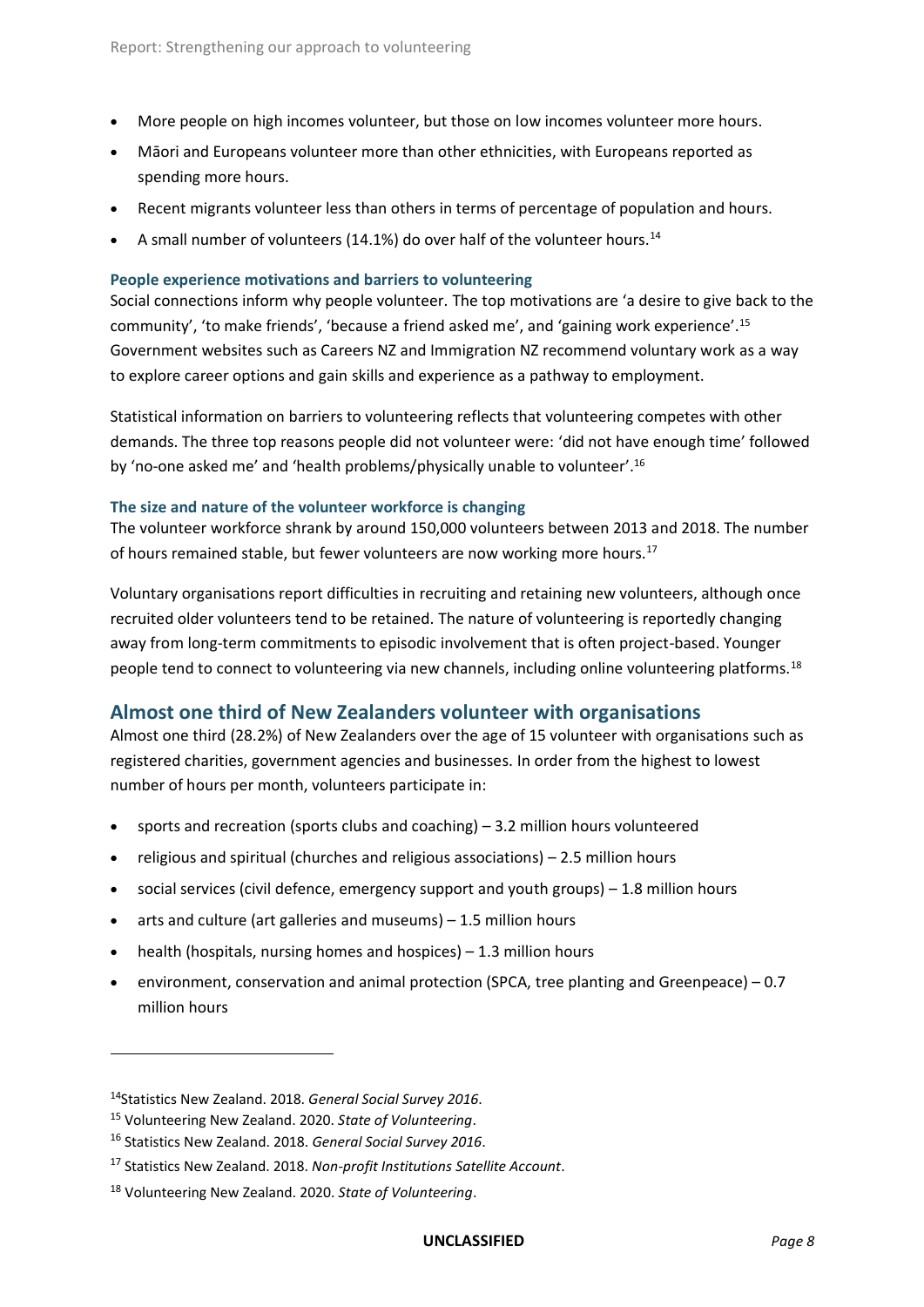- law, advocacy and politics (victim support, legal services and political parties) 0.7 million hours
- community development and housing (marae work, community centres and community support groups) – 0.6 million hours
- business, professional associations and unions 0.3 million hours
- overseas volunteer work (volunteering abroad and international emergency) 0.1 million hours.<sup>19</sup>

#### **Volunteering with not-for-profit organisations**

Volunteering is very important for New Zealand's 115,770 not-for-profits, as 89% of them have no paid employees.<sup>20</sup> The majority of not-for-profits are small, informally structured (except for registered charities) and have modest budgets. In a 2021 survey, 70% of respondents reported an annual operating budget of under \$75,000, while half operated on less than \$125,000<sup>21</sup>.

Around a fifth of not-for-profits (28,000) are registered charities.<sup>22</sup> 233,396 people volunteer with registered charities, while more than 50% of charities rely solely on volunteers.<sup>23</sup> Volunteering provides registered charities with significant cost savings. Larger, well-resourced charities tend to engage fewer volunteers and employ more paid staff than the more numerous, smaller charities.

#### **Volunteering with government agencies**

At least 30 central government agencies have activities that involve volunteering, based on the stocktake in section three. Local government also provides significant support to volunteering in local communities. This support can be in areas as diverse as environmental care, pest control, trail building, rubbish collection, art galleries, libraries, parks and gardens, and civil defence.

#### **Volunteering with businesses**

Many businesses link to community organisations so their employees can participate in corporate volunteering programmes. Popular examples include conservation and food rescue projects. The New Zealand Institute of Directors operates a coaching and mentoring programme to support governance of voluntary organisations.<sup>24</sup>

<sup>19</sup> Statistics New Zealand. 2018. *General Social Survey 2016*.

<sup>20</sup> JB Were. 2021. *JB Were Cause Report. 2021.*

 $21$  ibid

 $22$  A registered charity must have certain minimum structures in place, including a defined 'charitable purpose', an organisational structure and rules. Registered charities must also prepare annual financial statements and reports, which must be submitted to DIA's Charities Services annually (DIA website).

<sup>23</sup> J B Were Cause Report 2021.

<sup>24</sup> New Zealand Institute of Directors. 2021. Website.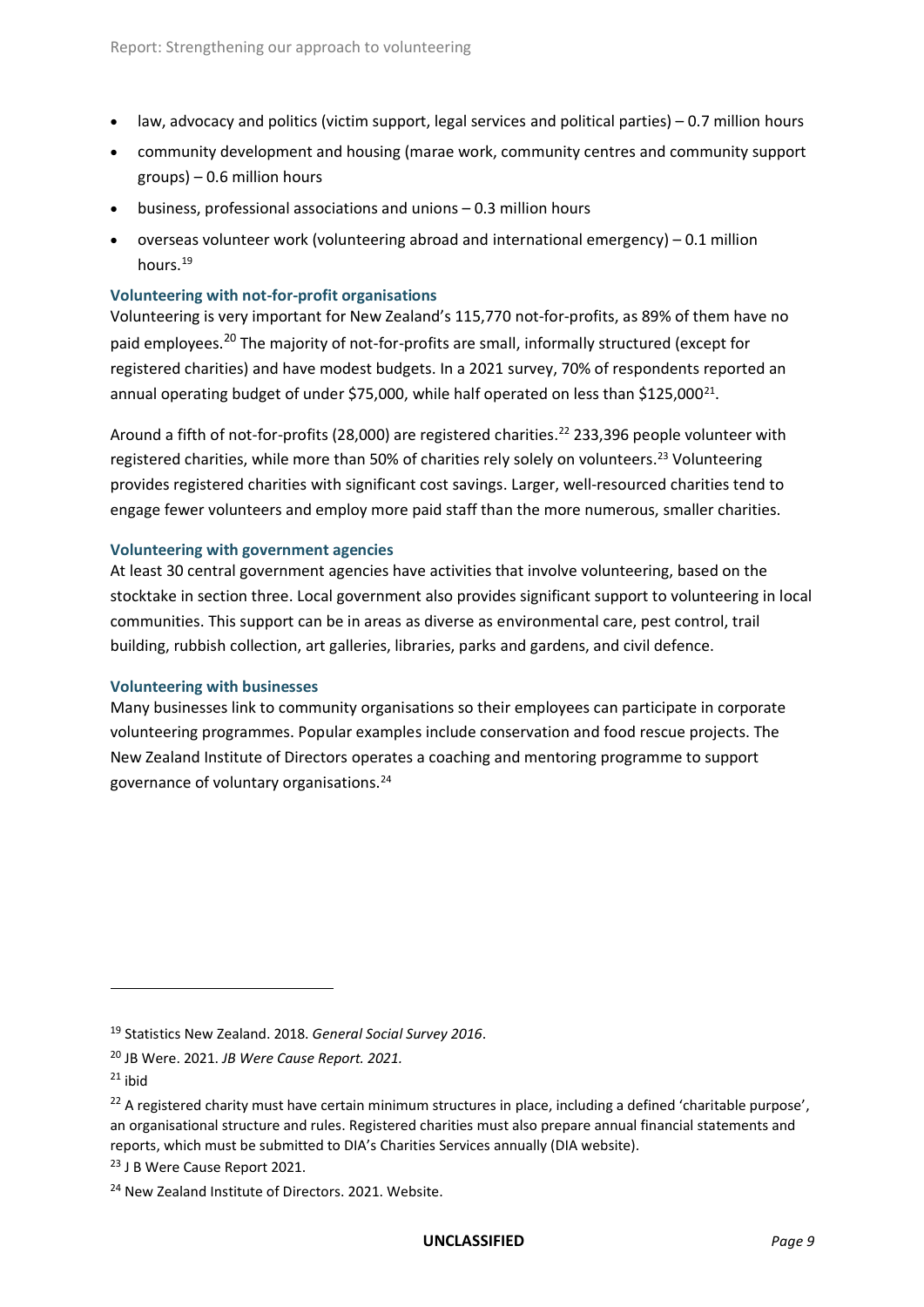#### <span id="page-13-0"></span>**New Zealand has many providers of volunteering infrastructure**

'Volunteering infrastructure' means an interconnected system that supports, manages and promotes volunteers.<sup>25</sup> In New Zealand, volunteering infrastructure is provided by 17 regional volunteer centres, volunteering peak bodies and many volunteer-involving organisations.

#### **Volunteer centres connect volunteers and communities**

The 17 regional volunteer centres around New Zealand are vital to organisational volunteering. A core function of volunteer centres is to provide referral services that link potential volunteers to organisations — many of them list volunteering opportunities and roles on their websites. Centres also provide support and capability development to volunteers in their regions.

Volunteer centres are traditionally focused on women and Pākehā: only 5% of people using volunteer centres are Māori and 4.6% are Pacific peoples. People seeking roles in volunteer centres were more likely to be female, aged 20-39, Pākehā/New Zealand European and not in paid employment.<sup>26</sup>

#### **Volunteering peak bodies provide advocacy and leadership to the sector**

VNZ is an association of 94 members: regional volunteer centres, and national and other volunteering organisations. VNZ receives annual revenue of around \$400,000, with just under half coming from the government. This funds national services to volunteering including advocacy, professional development, volunteer management tools and good practice guidance. It also funds research including annual State of Volunteering reports.<sup>27</sup>

Hui E! Community Aotearoa (Hui E!) is a 'peak body for tangata whenua, community and the voluntary sector in Aotearoa-New Zealand', formed as a network of organisations and individuals.<sup>28</sup> Most of its 120 members are small community organisations or groups. Revenue of around \$200,000 (some from government) funds advocacy, professional development and sector resources.

Philanthropy New Zealand operates as an independent peak body for philanthropy and grantmaking. Its 220 members are predominantly businesses and trusts. The JB Were NZ Support Report estimates the total philanthropic spend in New Zealand at \$3.6 billion annually.

#### **People are connecting to volunteering more often through online platforms**

Some of the most popular platforms belong to NGOs and businesses like Seek, BeCollective and Do Good Jobs. VNZ lists six websites that provide access to volunteer opportunities.

<sup>25</sup> Based on the United Nations Volunteers definition*: An enabling environment, operational structures and implementation capacities to promote volunteerism, mobilize volunteers and support them in their work.* UN Volunteers 2018. Global Trends in Volunteering infrastructure.

<sup>26</sup> Volunteering New Zealand. Survey 2007/08.

<sup>27</sup> Volunteering New Zealand. 2021. Annual Report 2020-21.

<sup>28</sup> Hui E!. 2021. *Annual Report 2020-2021.*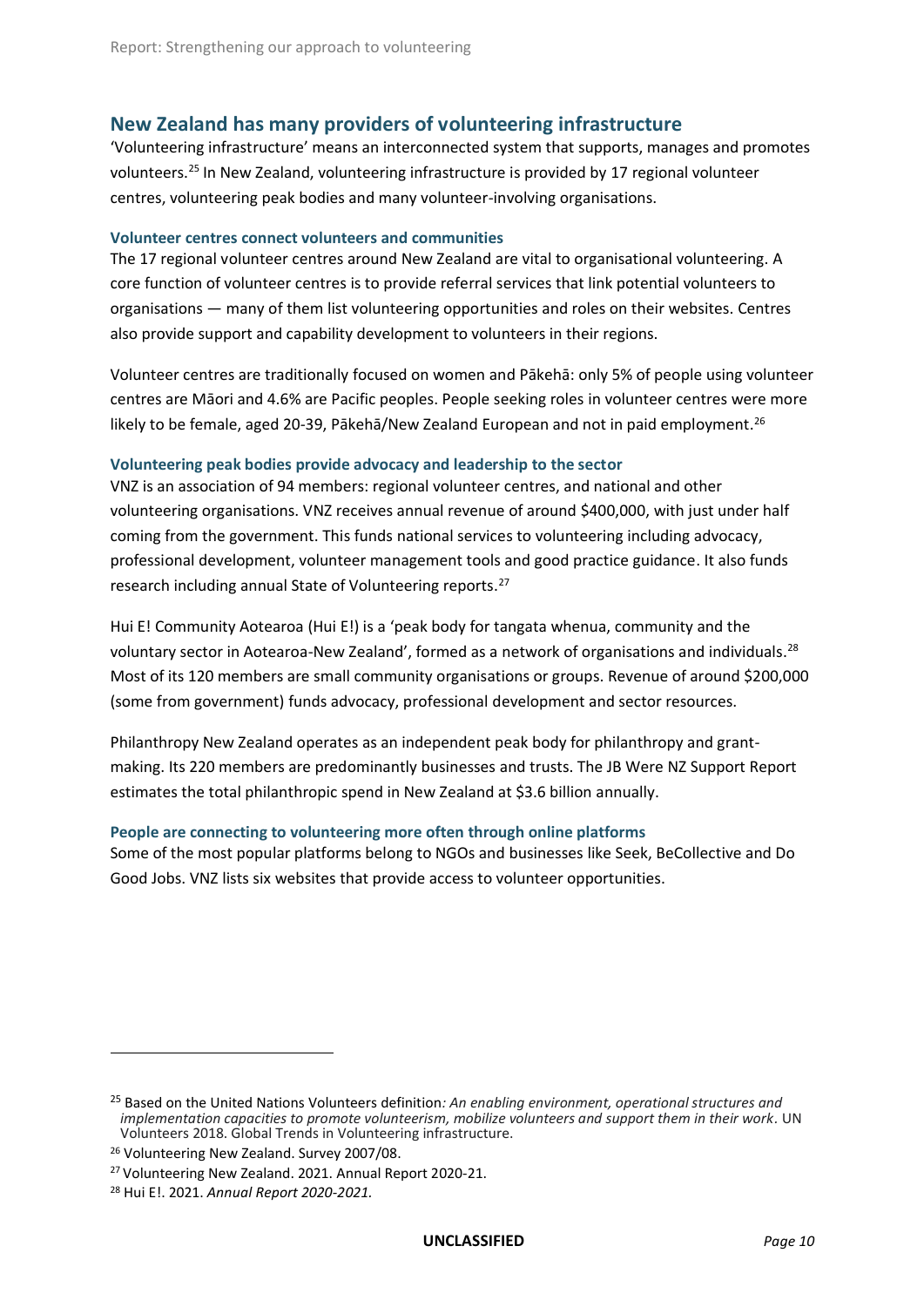#### **Good practice guidance is an important part of volunteering infrastructure**

VNZ's *Best Practice Guidelines* are a self-assessment tool for organisations managing volunteers. Further resources that support volunteering good practice include online information from Hui E!, the New Zealand Navigator Trust*,* Inspiring Communities and ComVoices. Larger national organisations such as the Citizens Advice Network, Victim Support and Red Cross have tailored good practice guidance, as do some government agencies. 29

<sup>29</sup> NZSAR. 2021. *Valuing our Volunteers.*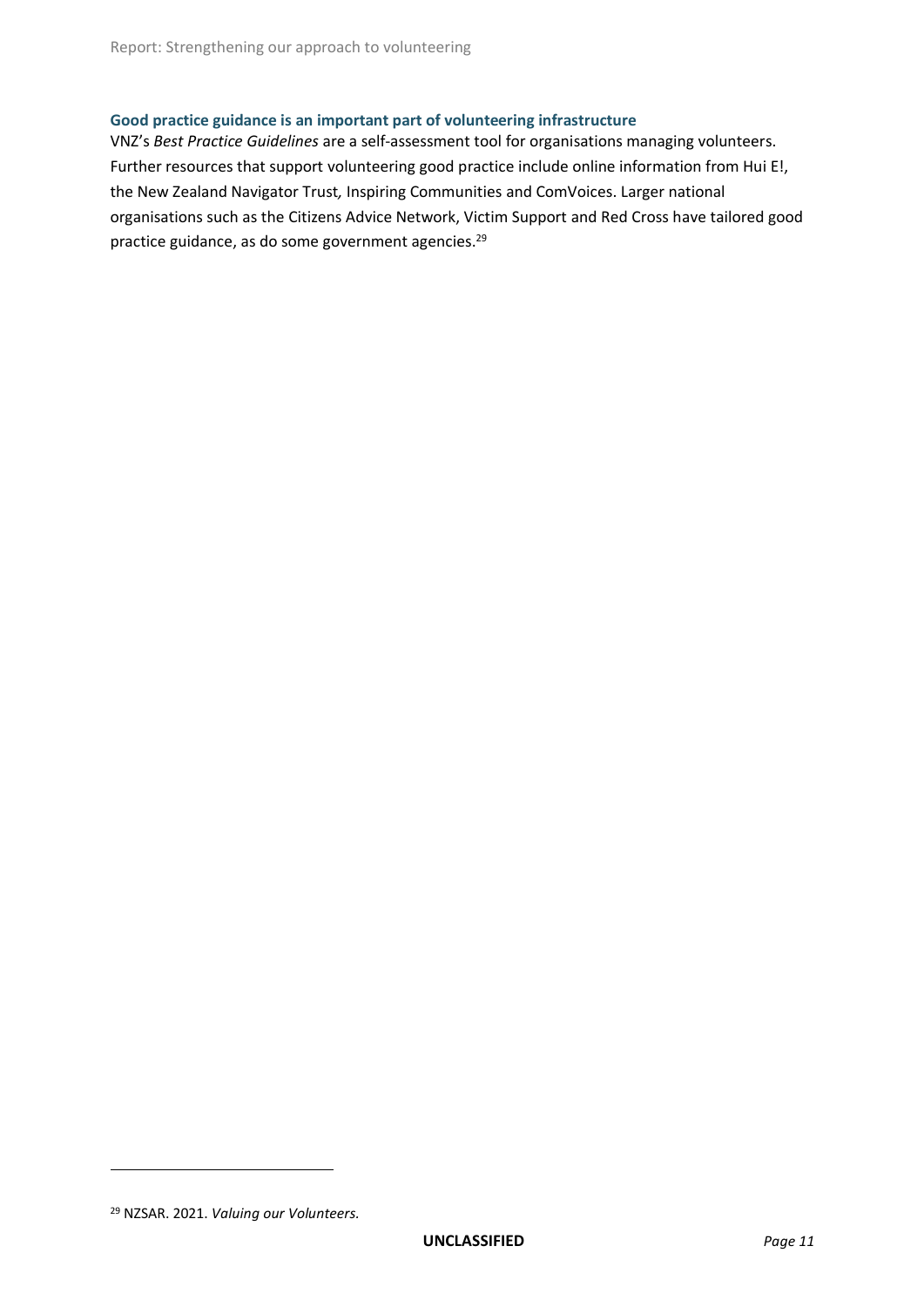# <span id="page-15-0"></span>**2. Volunteers have been vital to the COVID-19 response**

Volunteering has made a significant contribution to the response to the COVID-19 pandemic, despite severe disruptions to volunteering participation. COVID-19 has exacerbated pressures on budgets and services in the sector. Of respondents to the Hauora Survey in 2021, 43% reported increased community demand during the COVID-19 pandemic. One respondent commented *'we have never been more busy, more needed. Many rely on our services and we rely on others for kindness*.'<sup>30</sup>

The pandemic has also disrupted voluntary fundraising. COVID-19 highlighted revenue uncertainty for voluntary organisations, with 74% of respondents to a survey experiencing reduced funds due to cancelled fundraising.<sup>31</sup> Many respondents (59%) said they had to reduce service delivery because of public health measures, such as social distancing and paused services due to lockdowns.

Reports noted that volunteer numbers fell initially as older volunteers stayed home. Lockdowns particularly impacted volunteers' wellbeing, as many felt torn between caring for the community and caring for themselves.<sup>32</sup> Lockdowns intensified stress and isolation for many volunteers, especially those from disabled, ethnic and migrant communities. Volunteer wellbeing and the potential for volunteer burnout has been a recent focus in the public domain.

#### <span id="page-15-1"></span>**Opportunities emerged from the COVID-19 crisis**

Sector reports indicate that despite the challenges posed by COVID-19, voluntary organisations rallied and continued to deliver as best they could. The sector proved itself to be adaptable and resilient.<sup>33,34</sup> Voluntary organisations adapted by delivering more services online, remotely or by phone. They also adopted new ways of working such as video conferencing, supporting staff to work remotely and contactless community support such as drive-throughs. Services were sustained in new ways, with organisations reportedly using local community networks to deliver services such as food banks and support to those in need.

Younger volunteers stepped in for older volunteers staying at home. Organisations strengthened resilience through use of social media and online connectivity suited to younger volunteers' needs. <sup>35</sup>

<sup>30</sup> Centre for Social Impact. 2020. *Time to Shine*. Respondent p 38.

<sup>31</sup> Centre for Social Impact. 2020. *Time to Shine, Time to Take Stock*.

<sup>32</sup> Volunteering NZ and Hui E!. 2021. *Hauora Wellbeing Survey*.

<sup>33</sup> Ibid.

<sup>34</sup> Volunteering NZ.2021. *Status of the volunteering sector: Post COVID recovery and resilience.*

<sup>35</sup> Centre for Social Impact (2020). *Time to Shine*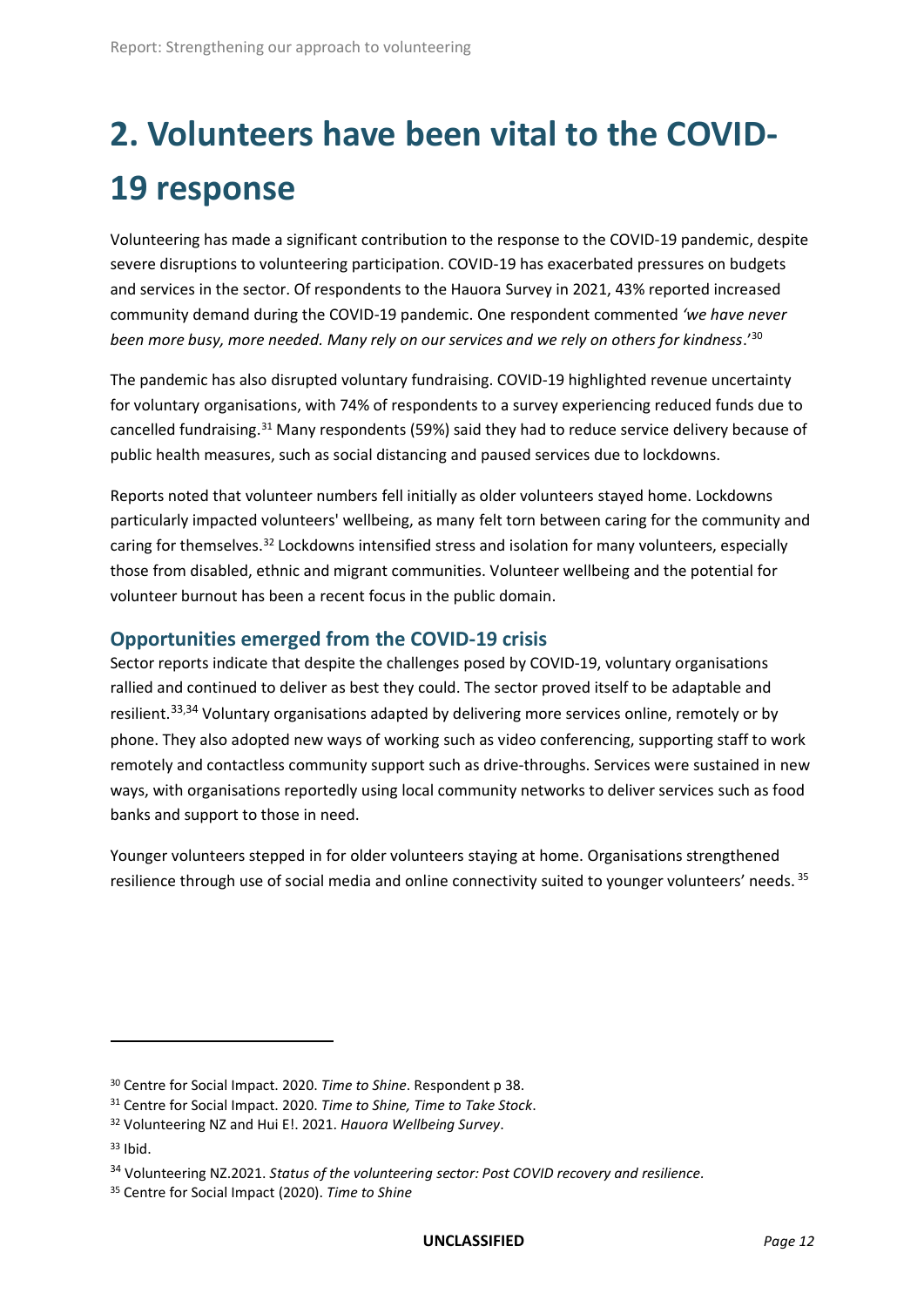Māori played a vital role in the COVID-19 response, but we see indications that voluntary infrastructure and resources are not sufficient to support them. For Māori, volunteering during the pandemic has involved staffing rāhui borders or knowledge sharing online. It also involved sourcing food donations from businesses and forming health advisory groups. <sup>36</sup> The pandemic showed that Māori work effectively in crises to assist their community when they are sufficiently supported.<sup>37</sup>

The 2020 lockdown had significant positive and negative impacts on Pacific people's volunteering. While some activities had to be stopped or reduced, other activities increased.<sup>38</sup>

#### **Government has funded voluntary organisations' response to COVID-19**

Since the onset of the pandemic, additional government funding has supported community and voluntary organisations as part of the Government's COVID-19 response. This has included:

- a \$36 million Community Capacity and Resilience Fund over two years, established by the Ministry for Social Development (MSD)
- a Community COVID-19 fund established by MPP
- a \$120 million Māori Communities COVID-19 fund from Te Puni Kōkiri.

The Lottery Grants Board also contributed \$40 million in the Lottery COVID-19 Community Wellbeing Fund administered by DIA.

A 2021 DIA evaluation of the Lottery COVID-19 Wellbeing Fund found that the fund had supported organisations with a high proportion of volunteers to paid staff. However, while many organisations funded as part of the COVID-19 response have a volunteer base, it is difficult to determine how much funding has been targeted to volunteering infrastructure.

#### **Many organisations in the sector report that COVID-19 funding broadened their reach**

Peak body research indicates voluntary organisations want government to work with them to build on productive, collaborative relationships that were developed in response to the pandemic.<sup>39</sup>

<sup>36</sup> Fiona Cram.2021. *Mahi aroha: Māori work in times of trouble and disaster as an expression of a love for the people*.

 $37$  Ibid.

<sup>38</sup> Ministry for Pacific Peoples. 2021. *Pacific Economy Research Report on unpaid work and volunteering in Aotearoa*.

<sup>39</sup> Volunteering NZ. 2021. *Status of the volunteering sector: Post COVID recovery and resilience.*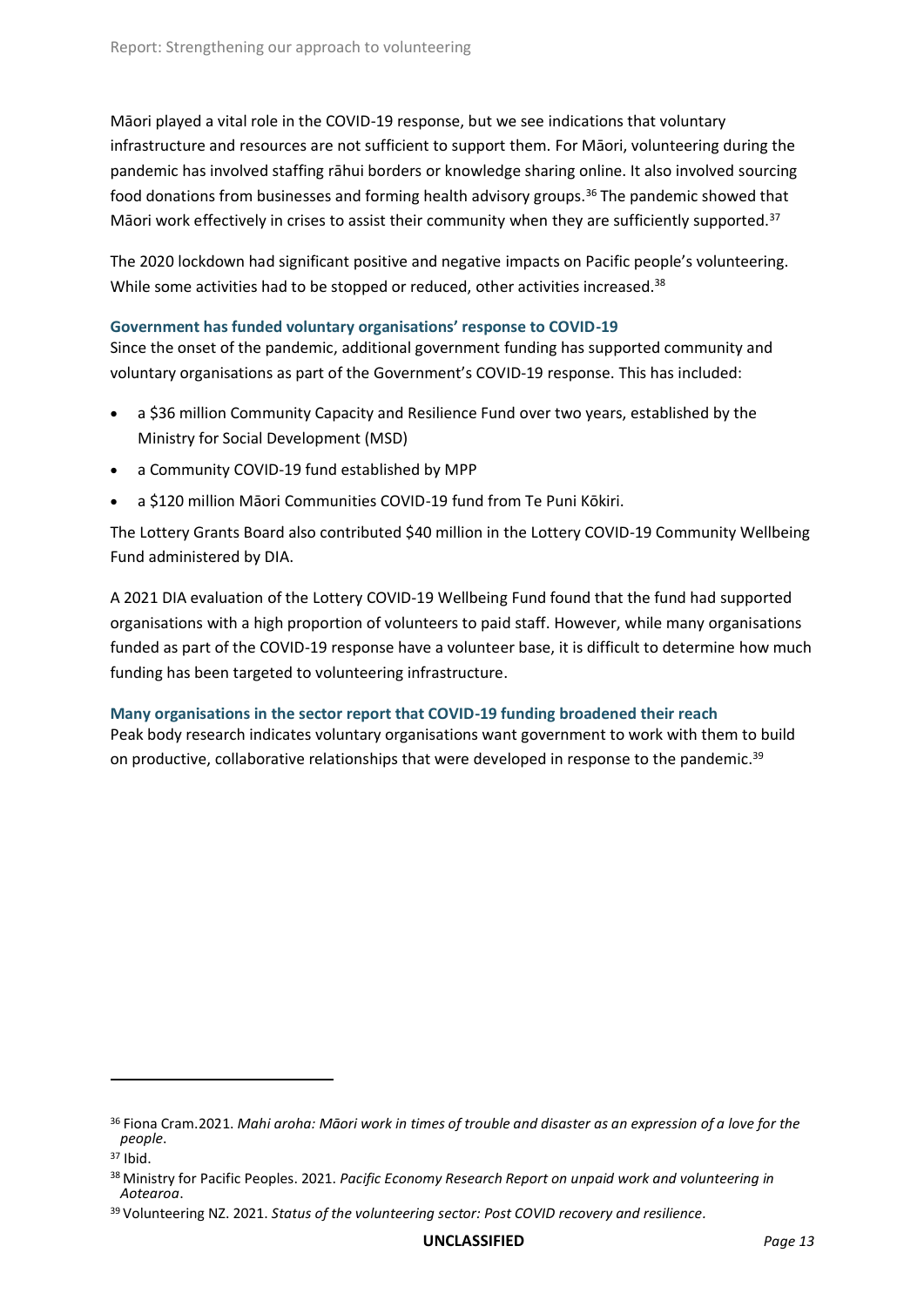# <span id="page-17-0"></span>**3. Government supports volunteering in several ways**

This stocktake of government support is based on a DIA desktop review and information supplied by the following 30 agencies whose work involves volunteering, across most government sectors:

- **Business and industry**: Inland Revenue, Maritime NZ, Ministry for Business, Innovation and Employment (including Companies Office and Immigration New Zealand), Ministry of Foreign Affairs and Trade, Ministry of Primary Industries, Worksafe.
- **Communities and wellbeing:** Department of Internal Affairs, Ministry of Education, Ministry of Health, Ministry of Social Development (including Office for Disability Issues and Office for Seniors), Oranga Tamariki.
- **Emergency management**: Fire and Emergency New Zealand, National Emergency Management Agency, New Zealand Search and Rescue.
- **Justice and defence**: Department of Corrections, New Zealand Defence Force, New Zealand Police.
- **Population-based:** Ministry for Ethnic Communities, Ministry for Pacific Peoples, Ministry for Women, Ministry for Youth Development, Statistics New Zealand, Te Puni Kōkiri.
- **Recreation, environment and culture**: Creative NZ, Department of Conservation, Sport NZ.

#### <span id="page-17-1"></span>**Government has obligations related to volunteering under Te Tiriti o Waitangi**

Te Tiriti o Waitangi must be honoured in volunteering contexts, especially those involving Māori. To honour Te Tiriti, the government must recognise Māori voluntary work and empower Māori to continue effective work for their communities. Care must also be taken that Māori are not exploited for their labour because of the perception that they will work for free out of aroha.<sup>40</sup>

#### <span id="page-17-2"></span>**Government offers five types of support for volunteering**

The extent and diversity of government support initiatives is significant and touches on almost all those who volunteer with organisations. Agencies often provide multiple, overlapping types of support and responsibilities may be shared, with limited coordination.

We identify issues with all types of support to volunteering below, based on sector perspectives identified in sector surveys, interviews and focus groups with thousands of paid staff and volunteers (the sector reports are listed in the Appendix).

#### <span id="page-17-3"></span>**Type 1: Government policy and strategies**

 $\overline{a}$ 

The 2002 *Government Policy on Volunteering* (the Policy) recognises the wide-ranging nature of volunteering and the contribution that volunteers make. It presents a vision for volunteering:

<sup>40</sup> Office of the Community and Voluntary Sector. 2007. *Mahi Aroha*: *Māori perspectives on volunteering and cultural obligations*.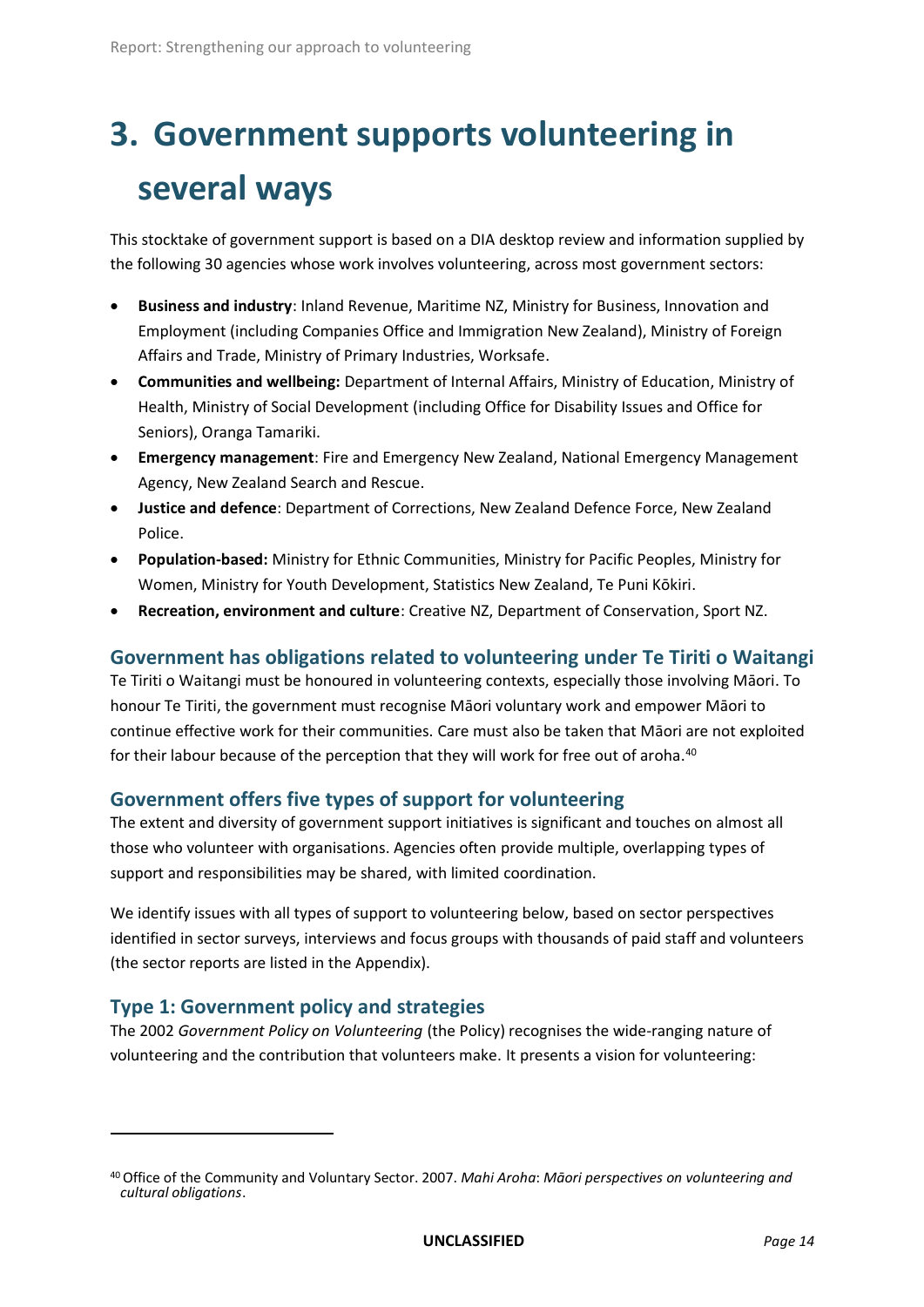*A society with a high level of volunteering, where the many contributions people make to the common good through volunteering and fulfilment of cultural obligations are actively supported and valued*. 41

In 2017, a VNZ Reference Group acknowledged the Policy in principle but called for government to renew its commitment to volunteering.<sup>42</sup> In September 2018, the Prime Minister announced the Government's long-term plan to build a modern and fairer New Zealand. This plan is based on priority outcomes agreed by Cabinet, including to ensure everyone who is able to, is earning, learning, caring or volunteering.<sup>43</sup>

Several central government agencies have strategic initiatives that recognise the contribution of volunteering to social cohesion and wellbeing. Examples include the Department of Corrections' *Mahi Aroha Volunteer Strategy* that champions the Corrections Volunteer Service's contributions to the restorative role of rehabilitation.<sup>44</sup> Another example is the Fire and Emergency New Zealand (FENZ) *Volunteerism Strategy*. <sup>45</sup> The Ministries of Social Development and Health have strategies that recognise unpaid carers and the importance of supporting volunteering.

While joint approaches are rare, one example is a working group researching approaches and motivators to volunteering across the emergency services and response organisations. This group is chaired by the National Emergency Management Agency (NEMA).

#### **The Government does not have an overall strategic approach**

The Government has no overall strategic approach to volunteering, although a coordinated view could help to address common issues. Limited information on overall government funding hampers strategic planning. Declining volunteering participation affects all agencies with volunteering responsibilities, including those funding the sector and those with their own volunteering infrastructure. The 2002 Policy is acknowledged in peak body resources and some agency strategies, but is outdated, lacks a practical component and does not mention volunteering by Māori or other population groups.

#### **Sector perspectives on government policies and strategies**

In sector reports, respondents have asked government to encourage or facilitate inter-agency collaboration on volunteer management and policy. The sector is asking the Government to more clearly recognise the diverse ways people volunteer. The sector believes the Government's provisions and policies for volunteering need to pay more attention to mahi aroha. VNZ has offered to lead the development of a national strategy to improve overall coherence.

#### <span id="page-18-0"></span>**Type 2: Government agencies with a volunteering workforce infrastructure**

For some government agencies that work with large numbers of volunteers (distinct from sector funding), the need to sustain their own volunteering workforce has evolved over time.

<sup>41</sup> Department of Internal Affairs. 2002. *Government Policy on Volunteering*.

<sup>42</sup> Volunteer New Zealand. 2017. *Overview paper on the state of volunteering in New Zealand*.

<sup>43</sup> Beehive. 2018. *Priorities for a modern and fairer NZ*

<sup>44</sup> Department of Corrections.2018. *Mahi-Aroha Volunteer Strategy.* 

<sup>45</sup> FENZ. 2019. *Volunteerism Strategy*.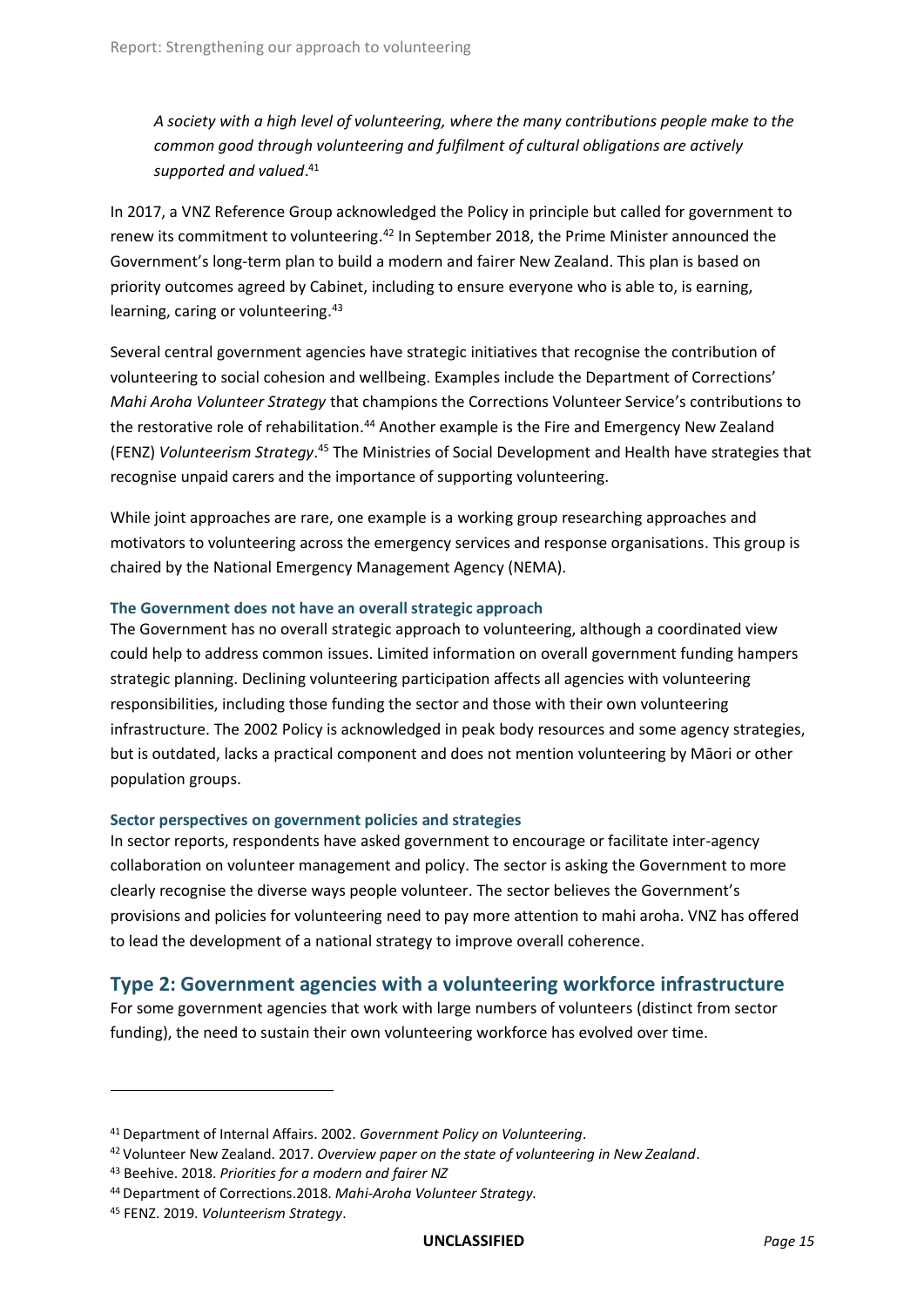#### **Examples of agencies that work with volunteers**

FENZ relies on almost 12,000 volunteers, primarily firefighters across more than 600 stations. These volunteers help communities prevent, prepare for, respond to and recover from emergencies. In 2020/21 FENZ invested \$84 million in volunteering support systems and training.

The Department of Conservation (DOC) integrates volunteers into its planned work and enables or supports hundreds of conservation groups on restoration and biodiversity recovery. A national team provides best practice guidance to rangers who work with volunteers at district level.

The Department of Corrections has around 1,300 authorised volunteers that regularly work with prisoners. <sup>46</sup> Corrections employs volunteer coordinators attached to prisons who recruit, administer, train and monitor these volunteers.

The New Zealand Search and Rescue (NZSAR) Council provides strategic governance and leadership to a resource-intensive sector which involves four non-governmental organisations and over 11,500 operational people. 90% of these personnel are not paid and they respond to around 3,000 incidents each year.

#### **Agencies benefit from their volunteer workforce**

Government agencies with their own volunteering workforce almost certainly see a good return on investment. It would be hard to imagine New Zealand's extensive network of firefighters or backcountry huts without volunteers and the flow-on benefits to communities and the economy.

However, some agencies are experiencing declining volunteer numbers while some lack diversity. For example, research for the NZ Search and Rescue sector recommends a workforce strategy to address declining volunteer numbers and an ageing, mostly male volunteer workforce.<sup>47</sup> Contrastingly, FENZ's volunteer numbers have remained stable over time. Another reported issue is that people don't always know how to get involved in volunteering as pathways can be confusing. For example, DOC reports that multiple entry points to volunteering at district and national level can result in people not finding opportunities that suit their interests and abilities.

#### <span id="page-19-0"></span>**Type 3: Government funding to the volunteering sector**

Government funding to the volunteering sector is generally via one of two methods. It can involve commissioning or contracting community and voluntary organisations for services, as an investment approach using government rules of procurement. The other approach involves grants, such as the Community and Volunteering Capability (CVC) Fund administered by DIA.

Both types of funding to community organisations tend to focus more on delivering programmes or outcomes than on their volunteer base. Often, funding policies do not include a requirement for community organisations to have volunteer infrastructure to support and manage volunteers. It is also rare for organisations to have to meet service-level metrics around volunteering infrastructure.

<sup>46</sup> Department of Corrections. 2021. *Annual Report 2020-21.*

<sup>47</sup> Volunteering New Zealand. 2019. *Volunteer Study for New Zealand Search and Rescue.*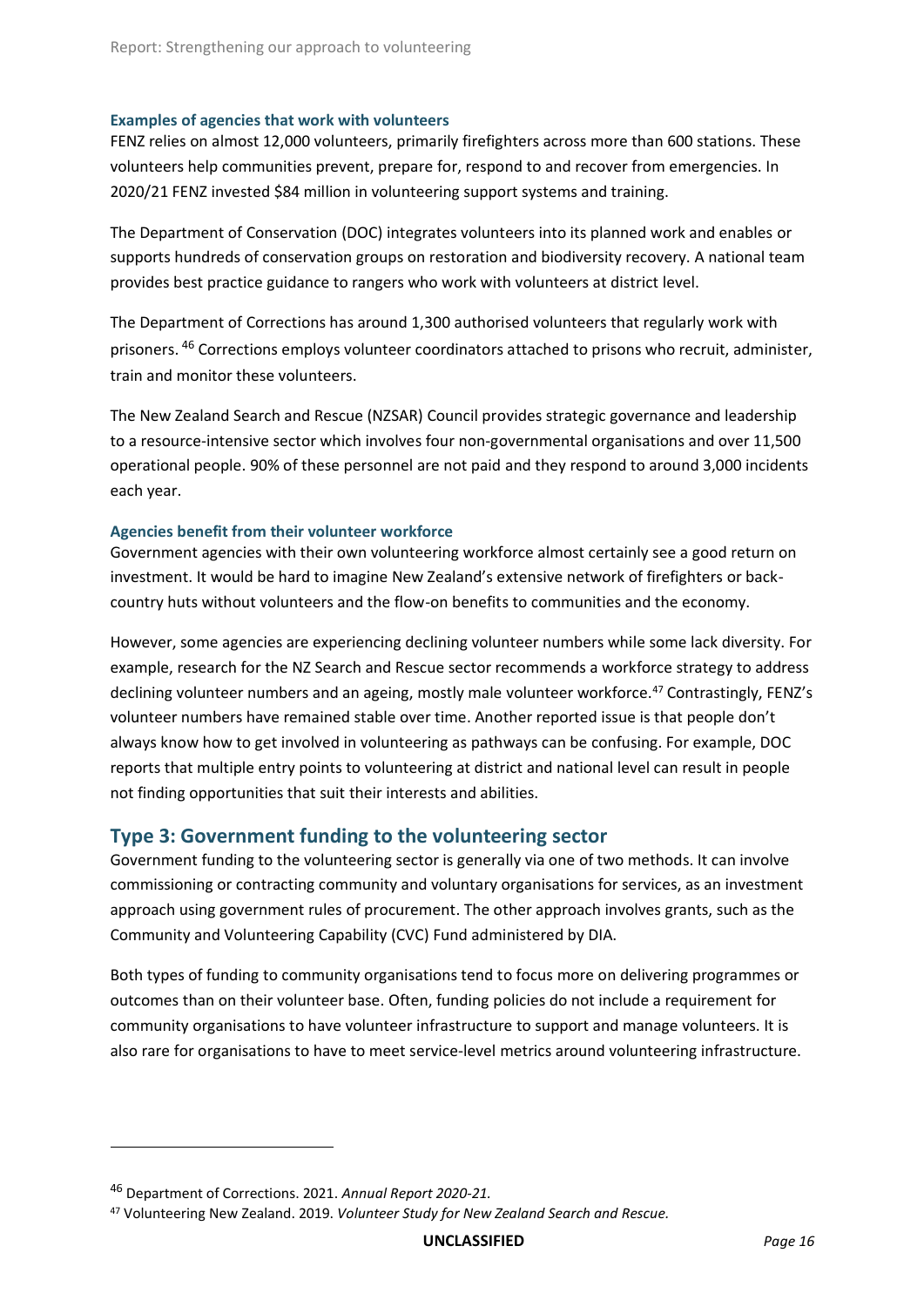#### **Commissioning and contracting for services**

The Government has commissioning/contract arrangements with many community organisations with a volunteer base, such as MSD's partnership agreements. The Ministry for Youth Development also funds targeted programmes involving volunteers. Many larger not-for-profits with a volunteer base have quality assurance systems to meet government performance requirements. These organisations include the Red Cross, St John's Ambulance, Victim Support and the Cancer Society.

#### **Government grants to volunteer organisations**

Stats NZ data indicates that central and local government grants to not-for-profits amounted to \$1.89 billion in 2018.<sup>48</sup> DIA administers Crown-funded community grants schemes and Lottery grants funding. Some other government agencies, including MSD, DOC and FENZ, also administer grants funding for voluntary organisations, but this report does not analyse these in detail.

#### **DIA-administered funding streams are a significant investment supporting volunteering**

Funding grants administered by DIA are a significant investment in supporting volunteers to achieve their communities' aspirations. The grants operate as co-investment — volunteers invest their time and effort while funding provides investment in voluntary projects. Examples include capital costs, specialist support, and capability building. Grant funding reduces the need for volunteers to spend time fundraising, maximising their time in creating value for their communities.

While evaluative information on volunteer effort is not readily available, initial analysis indicates that at least 30% of Crown and Lottery grant recipients mentioned volunteering in their funding requests. However, most Crown community grants schemes are over-subscribed and may not address Māori, Pacific and ethnic communities' volunteering support needs.

#### **DIA administers Crown-funded community grants schemes**

These schemes amounted to \$18.9 million in 2020/21 under Vote Internal Affairs. Their purpose is to 'support communities and voluntary sector organisations, so they become stronger, more cohesive and resilient'. <sup>49</sup> The schemes include:

#### *Community and Volunteering Capability (CVC) Fund*

DIA reviewed Crown-funded schemes in 2021 and found that the focus on national organisations meant local needs may not be addressed. Māori, Pacific and ethnic communities are particularly vulnerable to this issue, as they typically do not have national peak bodies. As a result, DIA established the newly amalgamated \$1.933 million CVC Fund as a first step towards simplifying community and voluntary sector funds. The Support for Volunteering Fund, Community Leadership Fund, Youth Worker Training Scheme and Community Internship Fund have been merged into this new fund. The change is one part of a large-scale programme of work DIA is carrying out. This programme aims to reshape our community funding system to be more strategic, responsive and inclusive, and to honour Te Tiriti o Waitangi.

<sup>48</sup> Statistics New Zealand. 2018. *Non-profit Institutions Satellite Account (NPISA) 2018*.

<sup>49</sup> New Zealand Treasury. 2020. Budget *2020/21- Vote Internal Affairs*.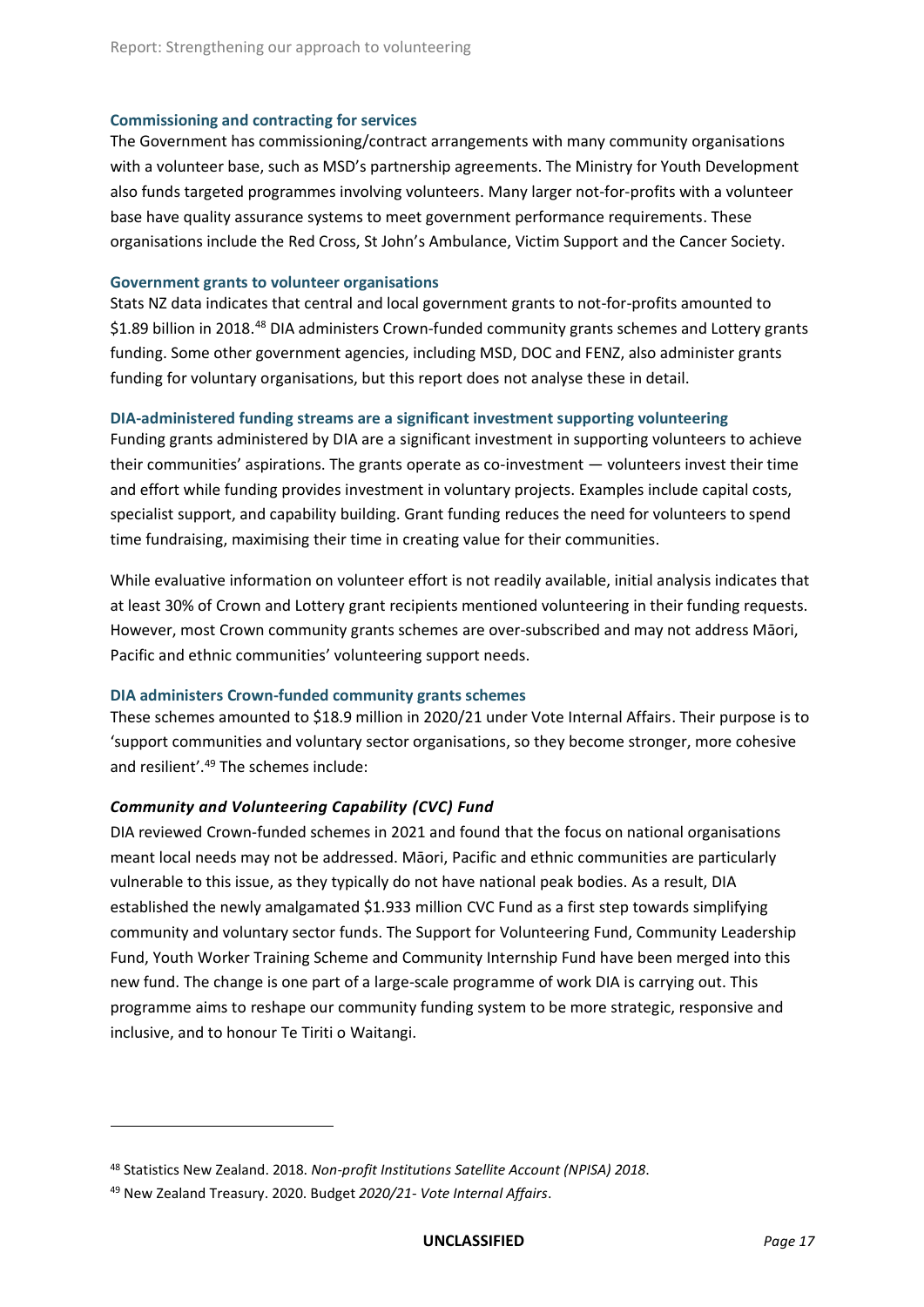Volunteering and sector leadership remain priorities within the merged CVC Fund. Under the volunteering priority, the CVC Fund provides grants to three groups of recipients:

- Māori, Pacific and ethnic, youth or community organisations for original one-off projects that will promote and support mahi aroha or volunteering (\$80,000)
- regional volunteer centres for promoting good practice in managing volunteers, recruiting and training volunteers, and providing training and networking for organisations that use volunteers (\$747,000)
- VNZ for working with community and voluntary sector organisations and regional volunteer centres to promote and support volunteering in New Zealand (\$175,000).

#### *Community Organisation Grants Scheme (COGS) — \$12.5 million in 2020/21*

COGS provides funding for community-based social services that contribute to locally determined outcomes. 37 local distribution committees make funding decisions and set local priorities.

#### *Community-led Development Programme (CLDP) — \$4.4 million in 2020/21*

CLDP currently partners with 20 communities across New Zealand, supporting them to achieve their community aspirations. Communities partner with DIA for up to five years.

#### **DIA Crown community grants schemes could be better targeted and are over-subscribed**

Remaining issues include the focus of Crown funds on volunteer centres, which traditionally serve older and Pākehā volunteers. This may mean the Crown funds are less responsive to changes in volunteer demographics, motivations or preferences. The small contestable part of the CVC Fund is likely to remain heavily over-subscribed, indicating pent-up demand. Also, the volunteer centres are allocated funding through a population-based formula, meaning that very large urban areas with diverse populations are comparatively underfunded.

27 out of 37 of the COGS local committees have priorities that support volunteering. However, COGS is significantly over-subscribed, and the large number of small grants it provides means its impact is thinly spread. A lack of Māori representation on local committees may contribute to few successful applications from Māori. Inability to access the fund or limited available funding may also be contributing factors.

The CLDP has no specific policies, criteria or outcomes that target support to volunteering. However, most of the CLDP initiatives where people step up to make a difference in their communities are volunteer-led.

#### **DIA is responsible for the separate Ethnic Communities Development Fund**

The fund had an of appropriation \$4.2 million in 2020/21 for grants to help ethnically diverse communities participate in New Zealand society. Grants support community projects and initiatives largely delivered by volunteers from ethnic communities, including language classes, cultural celebrations and wellbeing initiatives.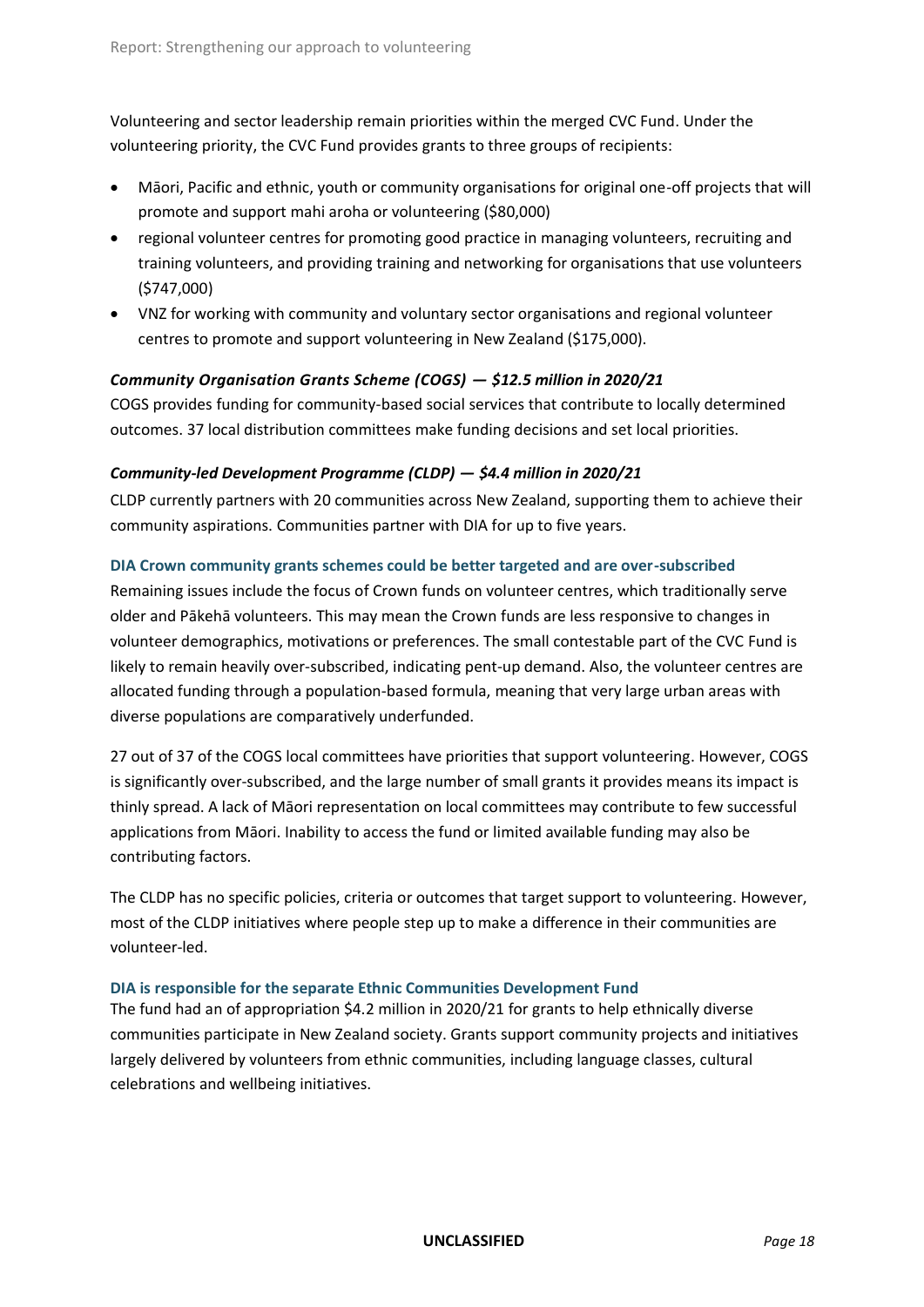#### **Lottery funding also supports volunteering**

The Gambling Act 2003 requires that the Lottery Grants Board (LGB) distributes profits from Lotto sales to support communities. The LGB distributes profits via 10 Lottery grant schemes. In 2020/21, 20 Distribution Committees across the 10 schemes allocated \$134 million to community organisations. This figure does not include the Lottery COVID-19 Community Wellbeing Fund — see section two for more information about this fund. The LGB also distributes profits to four statutory bodies **—** Sport New Zealand, Creative New Zealand, the New Zealand Film Commission and Ngā Taonga Sound and Vision, which fund many community organisations. \$117.6 million was allocated to the statutory bodies in 2020/21.

The LGB determines amounts distributed to the committees and statutory bodies each year and sets strategic criteria and objectives for the Lottery Distribution Committees. The committees must comply with LGB policy, but each also has its own regional priorities. DIA provides a Secretariat to the LGB and administers the grants on their behalf.

#### **Lottery funding is significant but its impact on volunteering infrastructure is unclear**

Sheer magnitude makes Lottery funding a significant source of support that is highly valued by community groups with a volunteer base. Almost all the 10 Lottery grants schemes contribute significantly to meeting costs of voluntary activities including capital, equipment, research and support to individuals**.** 

The LGB has specified *support volunteers* as a high-level criterion for distributing lotteries funding, meaning it is a key source of support to volunteering. Analysis of DIA information on Lottery grants from the last three financial years confirms many successful applications met the criteria *support volunteers*:

- Lottery Community: 84% of the spend and 51% of the grants
- Lottery Minister's Discretionary Fund: 30% of the spend and 20% of the grants
- Lottery Outdoor Safety: 94% of the spend and 94% of the grants.

Other Lottery schemes are likely to support volunteer activity, but recipients did not make specific reference to this in their requests. However, some volunteer organisations (especially faith-based organisations) do not access Lottery funding, as they can view gambling as having a negative impact on marginalised and at-risk communities.

Evaluative information about how recipients support volunteer infrastructure is not generally available. Exceptions are the DIA evaluation of the COVID-19 Lottery fund (see section two), and the 2020 evaluation by Te Puni Kōkiri of Oranga Marae. The evaluation found one of the success factors for the Fund was the thousands of hours of in-kind (voluntary) contributions. 50

<sup>50</sup> Te Puni Kōkiri. 2020. *Oranga Marae Summative Evaluation.*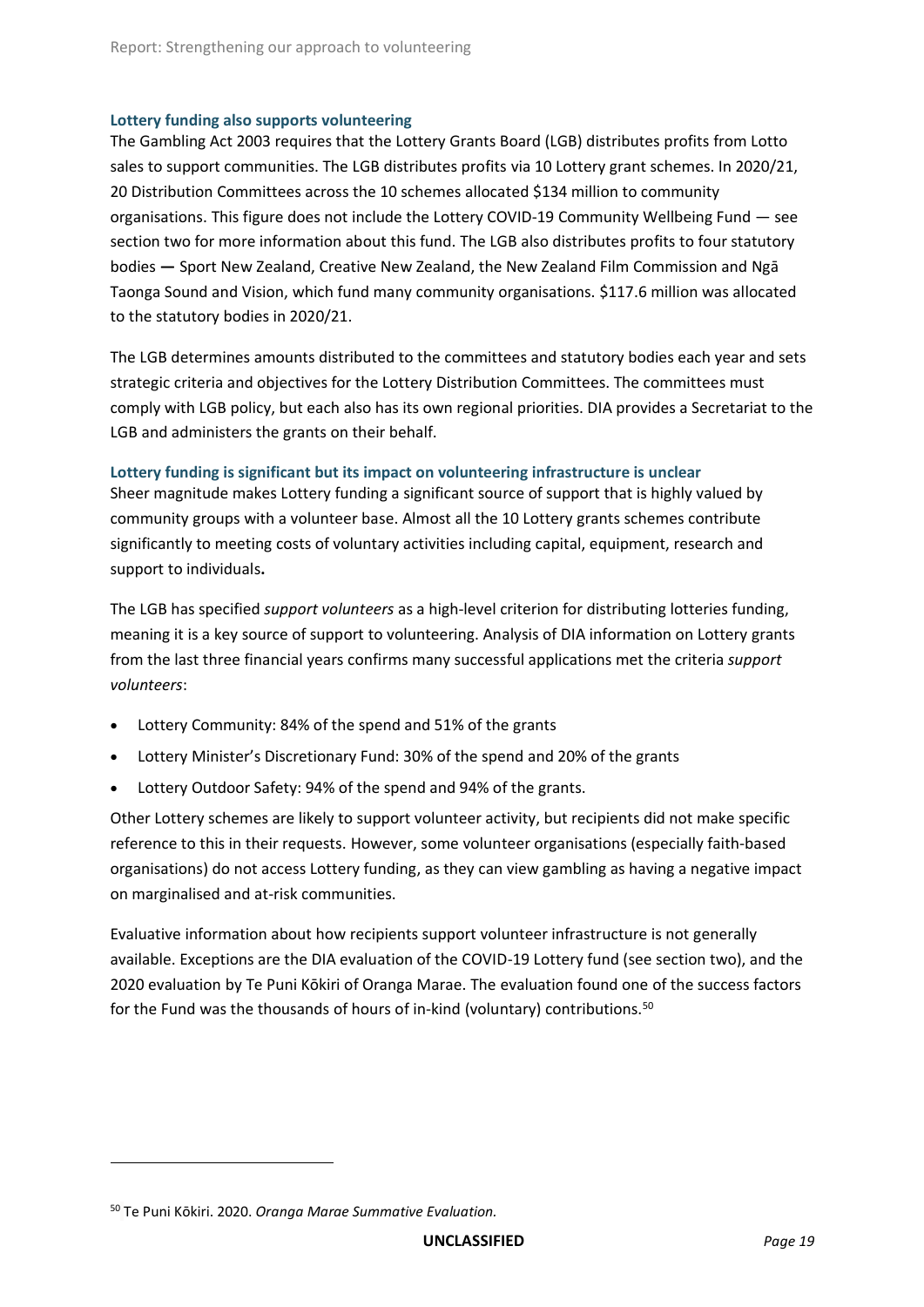#### **A lack of funding data makes it hard to assess impact on volunteering**

Beyond funds administered by individual agencies, overall information on government funding is very limited. The Stats NZ non-profit institutions satellite account (NPISA) indicates government funding is likely to be a reasonable proportion of not-for-profits' income — this is relevant because most have a volunteer base. However, NPISA does not separate government contracts from overall sales and services, so we don't know the total government funding to not-for-profit organisations. Outdated DIA information suggests government contracts are very important to voluntary organisations, indicating 93% of total funding was from contracts for services. However, more recent information is not available. $51$ 

While we know the total amount of grants funding (\$1.89 billion in 2018), there is no comprehensive information about grants administered by different agencies, and about the proportion of funding targeted to volunteering infrastructure. Without this information, it is hard to assess the overall impact of funding to volunteering.

It is important to note that government funding is only one source of income for volunteer-involving organisations. They also get income from membership fees, public donations and fundraising, philanthropic donations, and selling goods and services other than government contracts.

#### **The sector has concerns about funding focus and sustainability**

Funding pressures are a prominent issue for the sector. For respondents to sector reports, funding has not matched growing community needs, placing pressure on budgets, staffing and service delivery. Respondents describe how short-term funding means paid staff are offered only fixed-term employment, posing recruitment and retention challenges.

Reports highlight the precariousness of community funding. In one survey, only 18.4% of respondents reported having funding for more than one year. <sup>52</sup> Funding criteria reportedly favour innovative projects over ongoing service delivery, creating sustainability issues. Overall, short-term funding creates opportunity costs as repeated applications take time away from delivering services.<sup>53</sup>

Many community and voluntary organisations compete for funding annually. Lengthy, complex application forms disadvantage applicants with English as a second language and smaller organisations tend to lose out because they lack resources.<sup>54</sup>

Some respondents felt that funding decisions are dominated by Pākehā, <sup>55</sup> with few Māori governance representatives. Others saw funding flowing to traditional Pākeha charities instead of Māori, Pacific and ethnic communities. Some respondents felt that a few larger organisations received an unequal share of resources, and wanted greater support for smaller, lower-profile organisations or those that did not have government contracts.

<sup>51</sup> DIA. 2007. *A Survey of Government Funding to Non-profit organisations.*

<sup>52</sup> Volunteering NZ and Hui E!. 2021. *Hauora Wellbeing Survey*.

<sup>53</sup> Volunteering NZ. 2020. *State of Volunteering Report 2020.;* Volunteering NZ and Hui E!. 2021. *Hauora Wellbeing Survey*.; Centre for Social Impact. 2020. *Time to Shine*.

<sup>54</sup> Ibid.

<sup>55</sup> Volunteering NZ and Hui E!. 2021. *COVID-19 Hauora Wellbeing Survey.*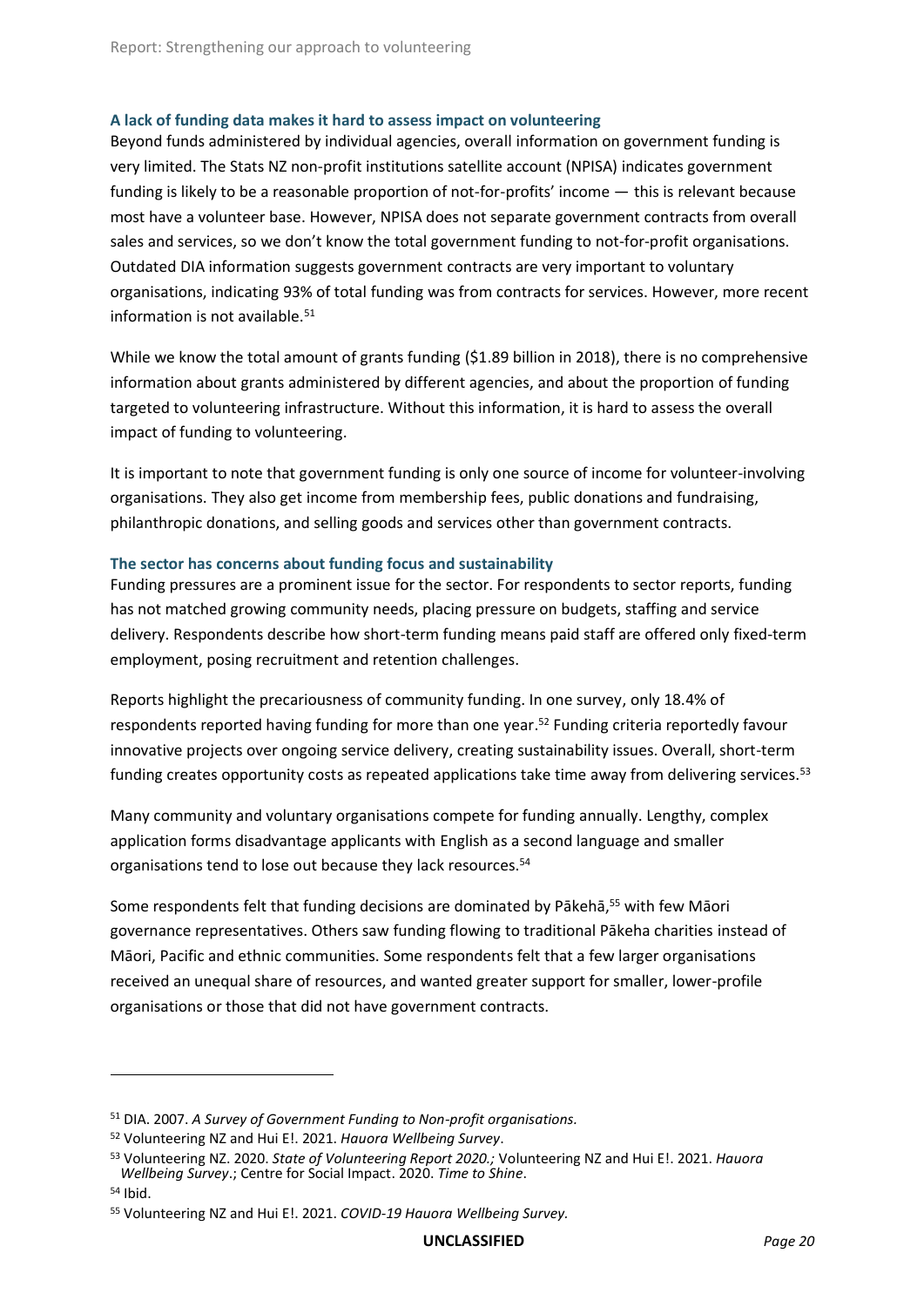Sector respondents have suggested ways the Government could improve funding to volunteering:

- Work in a culturally responsive manner for Māori volunteering by strengthening volunteering initiatives from whanau, hapū and iwi.
- Provide more support for Hauora-wellbeing. Despite pressures due to COVID-19, the sector has shown tenacity and flexibility, but this is not sustainable without further support.
- Relieving funding and administration pressures on paid staff through adequate funding.
- Creating spaces and places for collaborative relationships.
- Fund salaries and ongoing operational costs rather than short-term projects.
- Multi-year funding to sustain organisations in the longer term.
- Improve and simplify the funding system by partnering with community and voluntary organisations.

#### <span id="page-24-0"></span>**Type 4: Regulation, information and services**

Government regulation is vital to the volunteering infrastructure. Regulation supports volunteers, protecting them and communities that use volunteer services. The Government provides regulatory services in the following ways:

- Police vetting services meet statutory requirements for volunteers working with children and vulnerable people. The Police exempt most volunteer organisations from vetting fees.
- The Companies Office (part of MBIE) sets legal requirements for incorporated societies to file returns, set rules and provide financial statements. Many volunteer-involving organisations are incorporated societies, so complying with these laws engenders trust in their financial administration.
- The Charities Act provides a registration, reporting and monitoring system. Being a registered charity entails benefits, like tax exemptions, alongside obligations, like reporting. Many officers of registered charities are volunteers.
- MBIE administers the Health and Safety at Work Act 2015. This act protects volunteers by placing obligations on organisations that work with volunteers and paid employees. These obligations do not apply to volunteer organisations that do not employ anyone.
- Inland Revenue administers the Income Tax Act 2007, which allows tax exemptions for voluntary organisations. For example, not-for-profit organisations can receive a \$1,000 income tax deduction and do not pay tax on reimbursement to volunteers.
- The Accident Compensation Corporation (ACC) covers volunteers if they are injured in an accident, as long as their accident meets the terms of the legislation.

The Government also provides a range of information services to volunteering stakeholders. Stats NZ is the main source of information on the contribution of not-for-profit institutions, unpaid work and volunteering. <sup>56</sup> Agencies with advisory networks that support volunteer organisations include DIA, MSD, MPP, Te Puni Kōkiri and the Tertiary Education Commission.

<sup>56</sup> Statistics New Zealand. 2018. *Non-profit institutions satellite account: 2018*.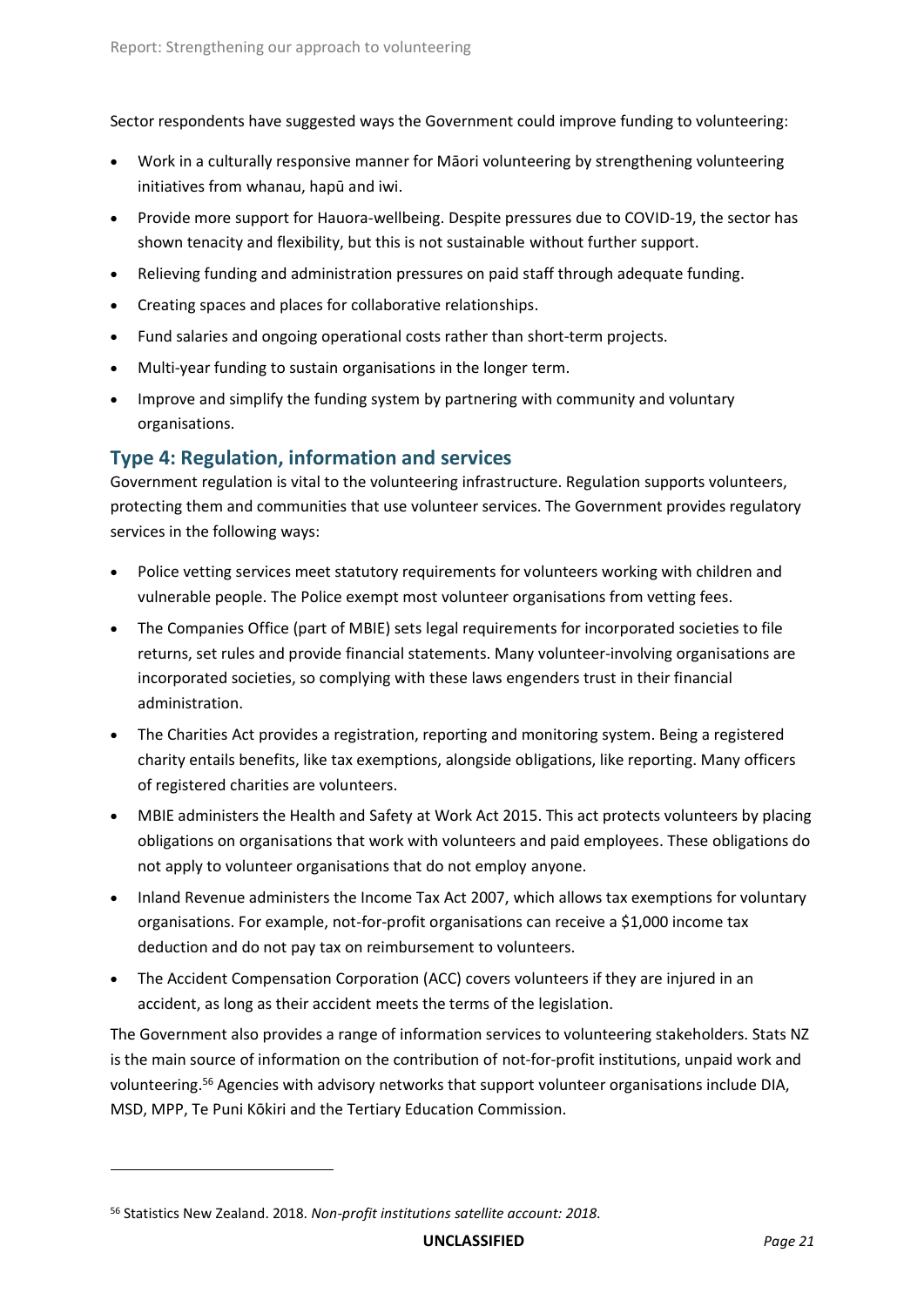#### **The volunteering sector perceives some regulation as a compliance burden**

For the sector, obtaining a new Police vet for each voluntary engagement is a significant burden. Sector organisations also reported that volunteers are not given equivalent ACC cover to employees.

More positively, the sector acknowledges regulation as a safety net that underpins rights and legal and financial protections. Volunteering NZ has reported an encouraging reduction in sector concerns about compliance with health and safety legislation in the results of its 2015 and 2017 sector surveys.<sup>57</sup> NZ Police is aiming to make it easier to apply for a yet.

#### <span id="page-25-0"></span>**Type 5: Support to the volunteering workforce**

Making volunteers feel valued and respected is integral to maintaining a sustainable volunteer workforce. Recognising and thanking volunteers goes a long way to encouraging and promoting the value of volunteering.

Many volunteer organisations acknowledge their volunteers on International Volunteer Day on 5 December and National Volunteer Week in June. The peak bodies also lead activities that recognise and promote volunteering.

Government agencies recognise volunteers several ways. Examples are the Minister of Health Volunteer Awards, and awards by the New Zealand Search and Rescue Council, the Department of Corrections, and FENZ. Volunteers with DOC and other agencies are often recognised through the Royal Honours list.

Some agencies recognise the financial contributions volunteers make. While volunteers don't want to be paid a wage, their work often incurs significant health and time-related costs, strain on family relationships and opportunity costs. For example, The Department of Corrections, which 'doesn't want volunteers to be out of pocket', may reimburse costs borne by authorised prison visitors.<sup>58</sup> MSD recognises voluntary caregivers of disabled people by compensating them for expenses such as transport. FENZ spends over \$3 million annually on reimbursing volunteer firefighters.

#### **The sector sees retention, recruitment and recognition as challenges**

Difficulty recruiting volunteers is a recurrent theme for the sector — one report described it as the biggest challenge, with 68% of organisations reporting they needed more volunteers.<sup>59</sup>

Volunteers do not always feel valued, and are not recognised, trained or mentored consistently. More effective strategies to attract and reward volunteers are needed, including informal recognition and reimbursement  $-$  only 32% of organisations reimbursed expenses.<sup>60</sup> Formal recognition practices vary and, although volunteers do not always expect them, respondents frequently mentioned the importance of informal recognition through thanks and acknowledgement.

<sup>57</sup> Volunteering NZ.2021. *Status of the Volunteering Sector: Post-COVID Recovery and Resilience*.

<sup>58</sup> Department of Corrections. 2022. *Welcome ad thank you for volunteering at Corrections*

<sup>59</sup> Volunteering NZ.2020. *State of Volunteering Report 2020.*

 $60$  Ibid.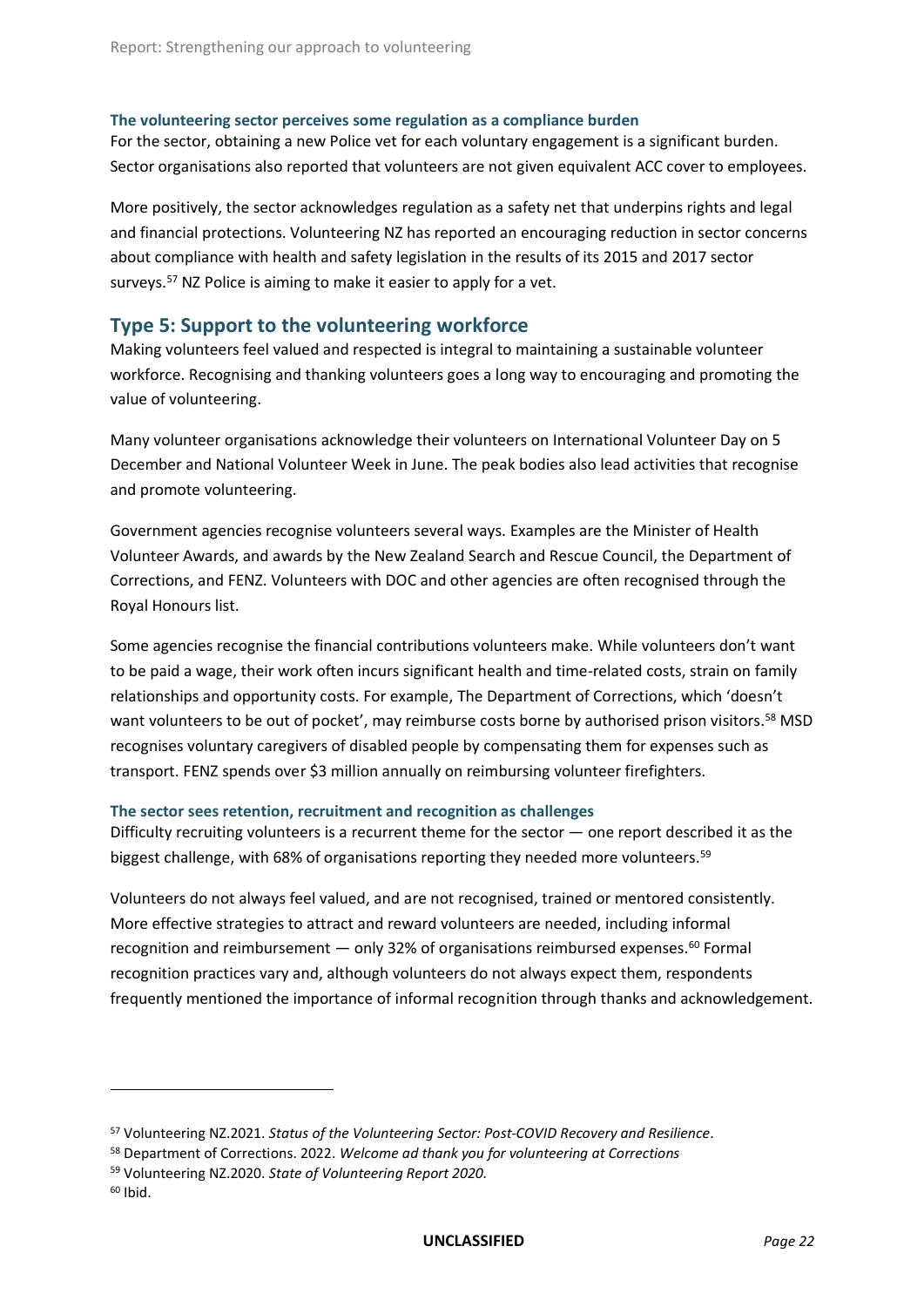#### **The sector is concerned about volunteer workforce wellbeing and diversity issues**

The sector is very concerned about volunteer wellbeing issues, such as instances of volunteer burnout, with the COVID-19 pandemic exacerbating pressures. Māori and Pacific peoples in community-facing jobs will often do unpaid community work as well, leading to poor work-life balance. VNZ's *State of Volunteering Report 2020* noted instances of volunteer management style and structures causing poor relationships with volunteers. These issues were exacerbated by paid staff and volunteers being time-poor. 61

Sector reports identify insufficient diversity as an issue – volunteers' age and ethnicity does not always reflect the socially diverse contexts for volunteering. The traditional volunteering workforce supported in regional volunteer centres is mostly Pākehā.<sup>62</sup>

These reports also identified concerns about the ageing volunteer workforce. Older volunteers typically commit to long-term involvements, leaving gaps when they become less available. Younger volunteers face different challenges, benefiting from a reciprocal style of volunteer management.

People increasingly have difficulties balancing volunteering with commitments to their work and home life. Fewer volunteers want long-term commitment — instead, they often seek episodic opportunities related to their skills and interests via online volunteer matching platforms.

#### **Sector reports make suggestions for strengthening government support of the volunteering workforce**

These suggestions include investing in professional development to recognise the contribution volunteers make and enhance their wellbeing. The reports also suggest more clearly recognising the value of volunteering and incentivising employers to encourage volunteering and unpaid work outside the workplace.

 $61$  Ibid.  $62$  Ibid.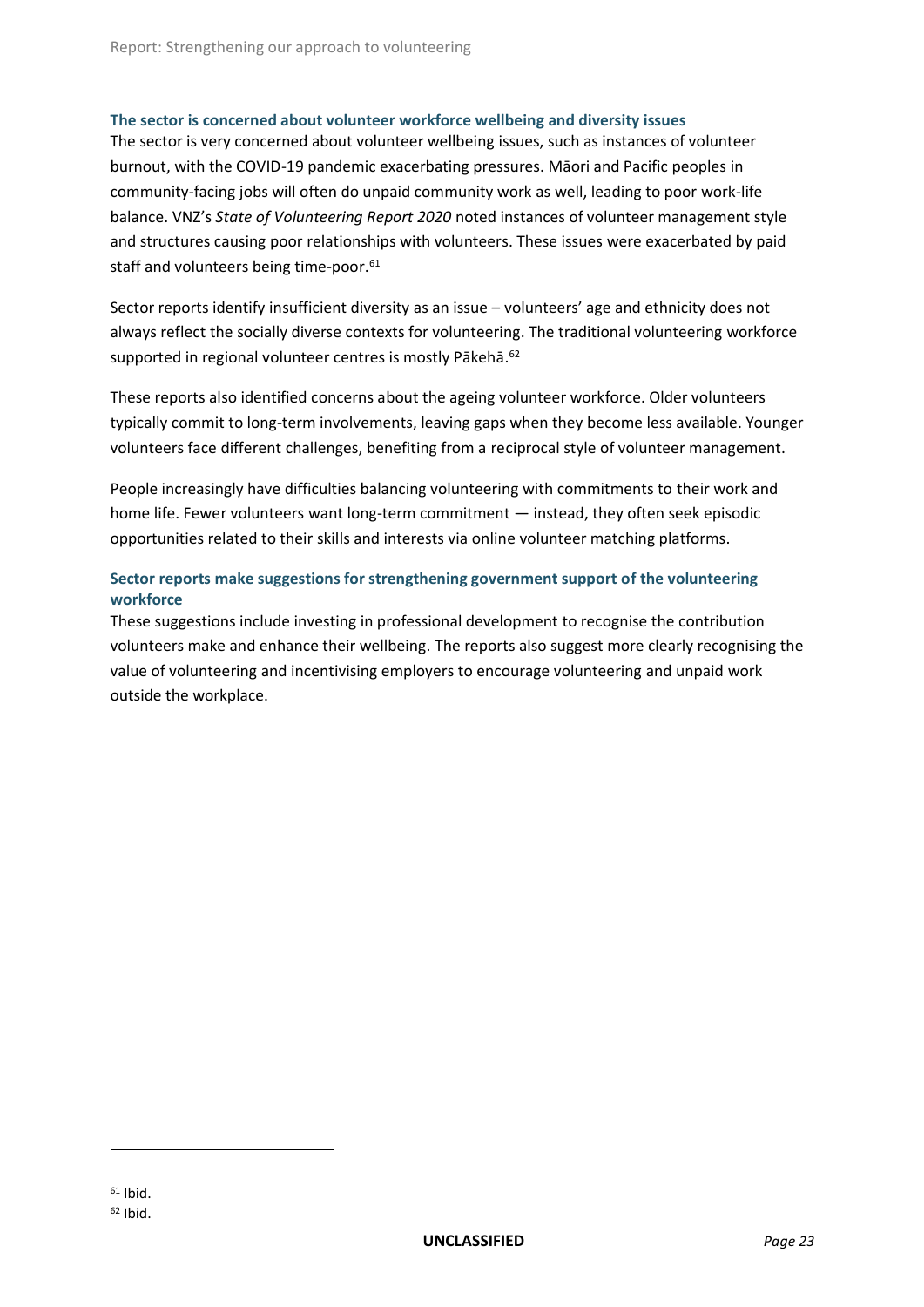# <span id="page-27-0"></span>**4. Other countries strongly support volunteering**

DIA carried out a desktop review of volunteering data from Ireland, the UK, Scotland (treated separately from the UK), Australia and Canada. The countries were selected as they have high volunteering rates, and New Zealand commonly compares itself to them. This section discusses the different forms of government support for volunteering in those countries. It also draws out similarities and differences in approach to New Zealand, and what we could learn from them. Useful comparisons are highlighted in separate sections and some initiatives are called out as case studies.

#### <span id="page-27-1"></span>**The five countries analysed have high rates of volunteer participation**

While the OECD average for volunteer participation in 2015 was 24% <sup>63</sup>, the countries in the study reported these rates:

- UK: 38% of the population volunteered in the previous year, and 26% volunteered frequently<sup>64</sup>
- Scotland: 52% of young people and 28% of adults volunteer<sup>65</sup>
- Ireland: 28.4% of people over 15 volunteer $66$
- Australia:  $31\%$  of the population volunteer<sup>67</sup>
- Canada: 79% of the population reported volunteering either formally or informally.<sup>68</sup>

Different measures account for the varying participation rates. Ireland measures only formal volunteering, whereas Canada (like New Zealand) measures formal and informal or 'direct helping' volunteering, so its participation rate is comparatively higher. As in New Zealand, motivations for volunteering across the countries are diverse, ranging from making a difference in the community and the world, to self-improvement or social connectedness.

**The pandemic had a mixed effect on volunteering participation in the five countries**

In Ireland and Scotland, volunteering increased dramatically during the pandemic and is predicted to remain higher than before the pandemic.<sup>69</sup> Australia and Canada experienced the opposite effect, recording drops in participation and an inability to return to previous capacity, alongside an increasing demand for volunteers.<sup>70 71</sup>

<sup>63</sup> OECD. 2015. *Participation in voluntary work and membership of groups and organisations for young adults.*

<sup>64</sup> NCVO. (2019). *Time Well Spent: A national survey on the volunteer experience.* 

<sup>65</sup> Scottish Government. 2018. *Volunteering for All: national framework.*

<sup>66</sup> Central Statistics Office Ireland. 2013. *QNHS Volunteering and Wellbeing.*

<sup>67</sup> Department of Social Services Australia. 2018. *Report on the Review of the Volunteer Management Activity.*

<sup>68</sup> Statistics Canada. 2018. *Volunteering counts: Formal and informal contributions of Canadians in 2018*.

<sup>69</sup> Volunteer Ireland. 2020. *Impact of COVID on Volunteer Participation in Ireland*.

<sup>70</sup> Volunteering Australia. 2020. *Re-engaging Volunteers and COVID-19.*

<sup>71</sup> Volunteer Canada. 2020. *The Volunteering Lens of COVID-19, Fall 2020 Survey*.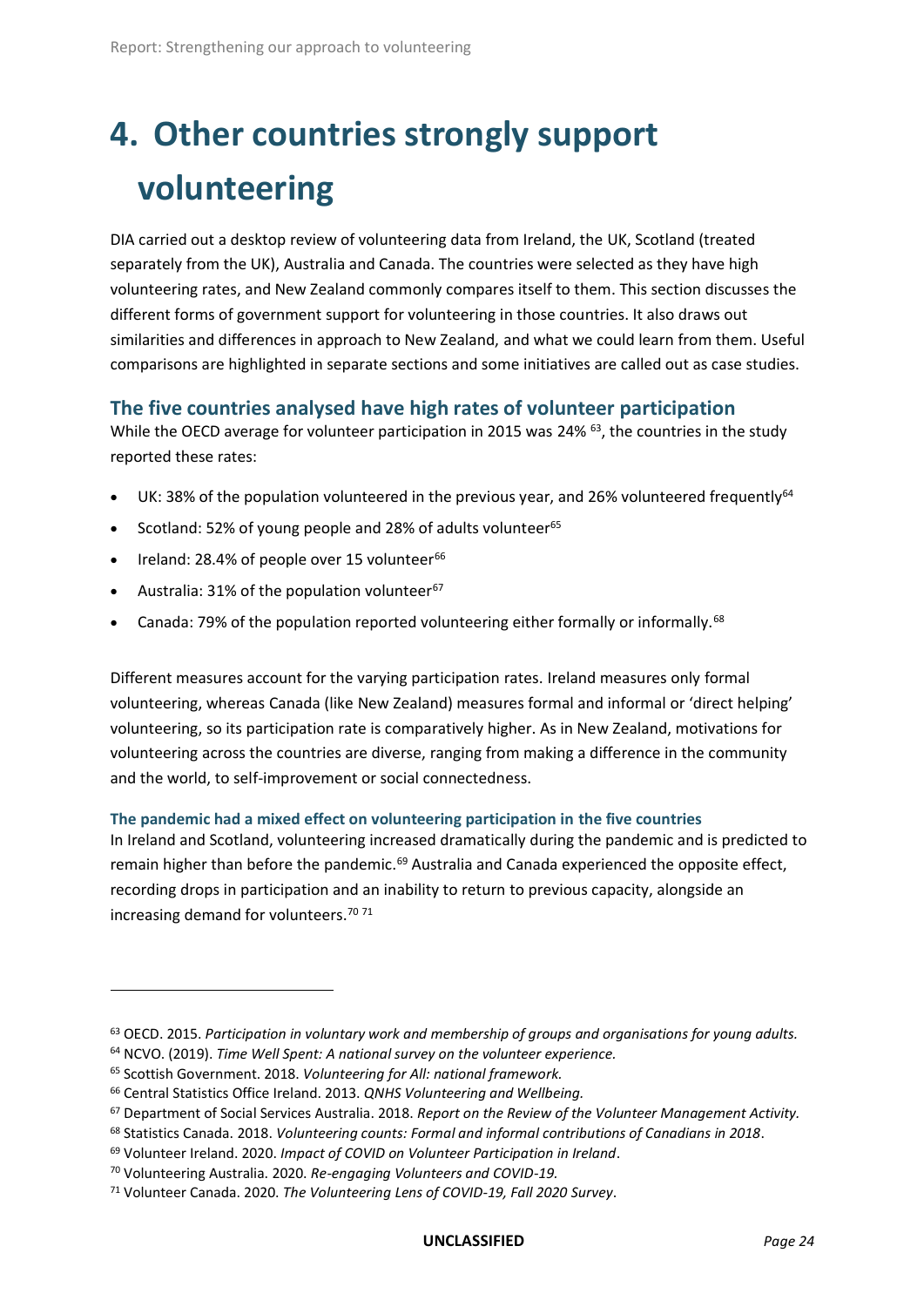In the UK, volunteer participation levels stayed largely the same, although only formal volunteering was measured, leaving a gap in the data.<sup>72</sup> New Zealand also reported a decline in volunteer numbers due to older volunteers staying home during the pandemic.<sup>73</sup>

The differences in participation post-pandemic may point to differences in volunteering support. Those targeting funding to smaller or medium organisations were not so severely impacted. Scotland's Volunteering Support Fund is distributed to small and medium-sized organisations through a charitable fund management organisation.<sup>74</sup> Contrastingly, Australia experienced declining volunteer numbers post-pandemic due to a lack of targeted support for smaller organisations. The new Australian Volunteer Management Activity addresses this issue by committing to improving poor volunteering conditions exposed by the pandemic.

#### <span id="page-28-0"></span>**The social value of volunteering is documented in each of the five countries**

Volunteering adds social and economic value for volunteers themselves and the communities they support. In the five countries, volunteering contributed a significant amount to GDP, estimated at around 1-2%. Canada had the highest estimate at 2.21% of GDP. <sup>75</sup> The UK estimate was approximately 1% of GDP, but only formal volunteering was considered.<sup>76</sup> Like the UK, New Zealand's NPISA estimate of volunteering's economic worth only measures volunteering for organisations, making it hard to estimate the value of informal volunteering.

We noticed common themes in our research. The democratic nature of volunteering allows citizens to shape the world they want to live in and supplement limited government resources. Volunteering has great value in improving health and wellbeing and improving connection between people. This value was primarily for the volunteers themselves, but also for the people their work helps.

Volunteering also aids skills development. Volunteers work in many different roles and are trained to do the job well – creating a skilled, unpaid workforce.

#### <span id="page-28-1"></span>**Many countries struggle to reach a unified understanding of volunteering**

Definitions of volunteering differ slightly across the five studied countries, but similar themes emerge. Ireland defines volunteering as work done without financial gain, and Scotland adds to this the idea that volunteering is a result of free will. Australia mirrors these definitions with the addition that volunteering time is 'willingly given for the common good'. <sup>77</sup> Canada and the UK have broader definitions that acknowledge diverse understandings.

<sup>72</sup> Department for Digital, Culture, Media, and Sport UK. 2020. *Formal Volunteering: Community Life COVID-19 Re-contact Survey 2020*.

<sup>73</sup> Volunteering NZ and Hui E!. 2021. *COVID-19 Hauora Wellbeing Survey.*

<sup>74</sup> Local Government and Communities Directorate Scotland. 2019. *Volunteering for All: national framework*.

<sup>75</sup> Volunteer Canada. 2018. *The Value of Volunteering in Canada.*

<sup>76</sup> Office for National Statistics. 2018. *Changes in the value and division of unpaid volunteering in the UK.*

<sup>77</sup> Department of Social Services Australia. 2018. *Report on the Review of the Volunteer Management Activity*.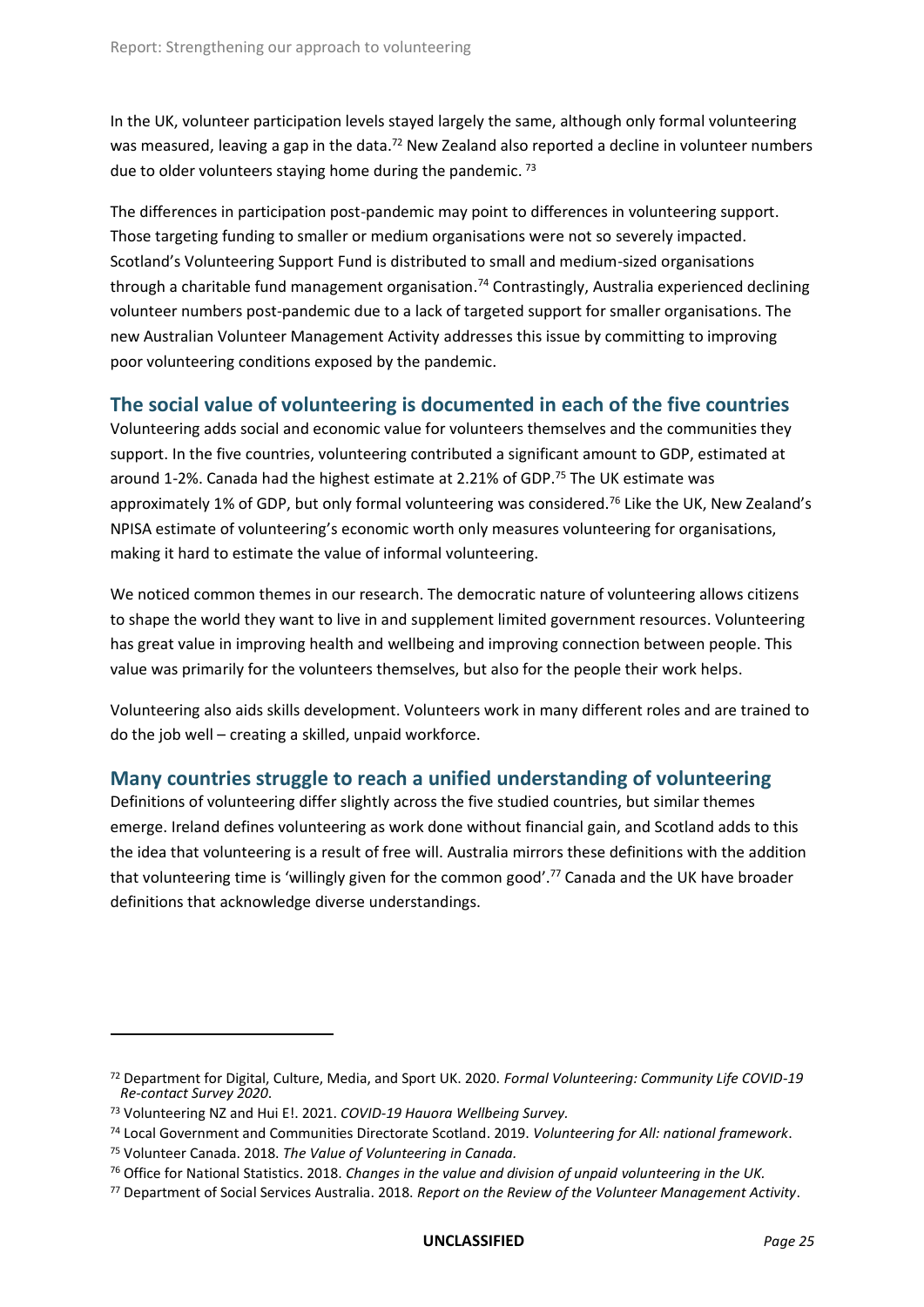The five counties acknowledge three different types of volunteering: formal, informal and 'neighbourliness'. Formal volunteering roles in a recognised organisation such as a charity, NGO, or not-for-profit are often ongoing, structured and involve training. Informal volunteering may link people with informal community groups, or they may be doing chores for community members or friends. <sup>78</sup> Neighbourliness is often defined as unpaid workers who don't identify themselves as volunteers, but rather as good citizens and community members doing what needs to be done.

#### *C***ase study: Canada has an inclusive definition of volunteering**

Canada has a broad and detailed definition of volunteering which considers what unpaid work is, who does it, and when and how they do it. The extended definition also addresses what motivates volunteers to give their time, including diverse understandings of voluntary and unpaid work and acknowledging the different cultural contexts for volunteering. <sup>79</sup> This inclusive definition allows Canada to cast a wide net when measuring volunteering rates. It also creates the opportunity for more closely targeted funding and support which is tailored to the reality of volunteering in Canada.

#### <span id="page-29-0"></span>**Ireland, Scotland and Australia have national strategies for volunteering**

The five countries all recognise the International Year of Volunteers in 2001 as a catalyst for action. New Zealand's Government Policy for Volunteering also originated from this period. The policy is comparable to the strategies of Ireland, Scotland and Australia, if only in that it needs updating.

Canada and the UK do not have national strategies, but reports from their volunteering and charitable peak bodies strongly recommend adopting one. Ireland, Scotland and Australia each have a national volunteering strategy that outlines their government's long-term goals. A key purpose of the strategies is to support and recognise the value of volunteering and to improve public awareness.

All the national strategies had plans to improve a lack of diversity in volunteer spaces, proposing more inclusive approaches and encouraging flexibility. The strategies provide examples of different types and context of volunteering, and all plan to target funding to under-represented groups. Improving support for volunteers' needs is seen as very important and all include national good practice guidance. All made promises to implement policy or delivery plans to back up the strategies.

Scotland and Australia discuss programs in their national strategies for 'volunteer passports'. These would allow organisations to share volunteers without continually reapplying for Police vetting.<sup>80 81</sup>

#### **Diversity and inclusion in volunteering is an issue in all five countries**

 $\overline{a}$ 

New Zealand has experienced a lack of diversity in formal volunteering as it is understood in Pākehā terms, highlighted in reports on mahi aroha and Pacific volunteering. These reports show that rates of formal volunteering among disadvantaged groups are low, but also that statistical measurement fails to account for diverse understandings of volunteering.

<sup>78</sup> Scottish Government. 2019. *Literature Review to Inform the Development of Scotland's Volunteering Outcomes Framework.*

<sup>79</sup> Canadian Senate Committee on the Charitable Sector. 2019. *Catalyst for Change: A Roadmap to a Stronger Charitable Sector.*

<sup>80</sup> Local Government and Communities Directorate Scotland*.* 2019. *Volunteering for All: national framework*.

<sup>81</sup> Department of Social Services Australia. 2018. *Report on the Review of the Volunteer Management Activity*.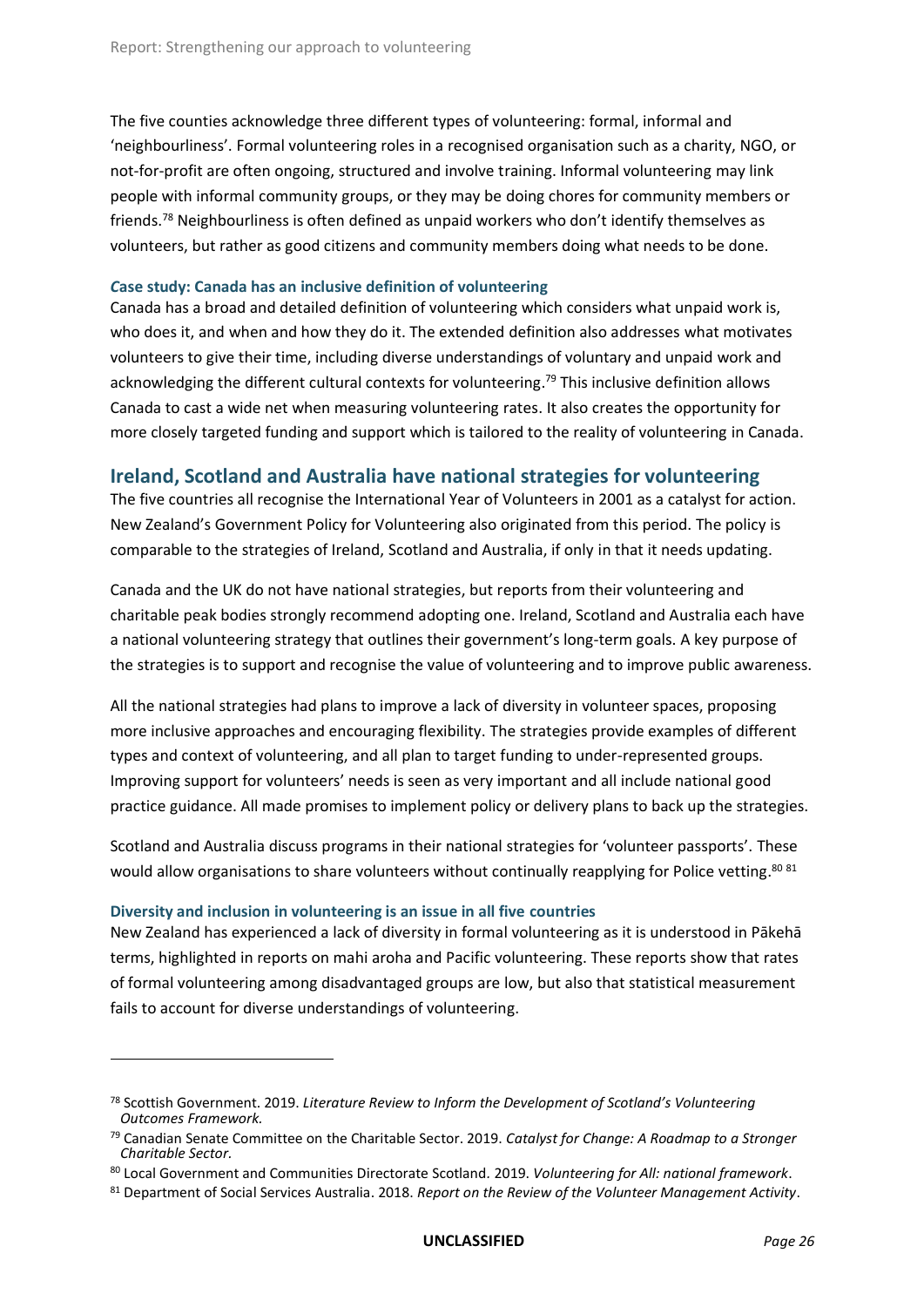In all five countries, diversity and inclusion were identified as major issues for volunteering, especially for disadvantaged groups. In Canada, for example, areas with high First Nations and Inuit populations were excluded from the most recent study on volunteering.<sup>82</sup> The exception is Ireland, where many volunteers are new migrants.<sup>83</sup> Common diversity issues included inadequate accessibility, flexibility and direct support. Some disadvantaged groups found formal volunteering organisations difficult to access, such as disabled people, people of colour and young people.

Lack of diversity and inclusion were common factors that triggered national strategies for Ireland, Scotland and Australia and these countries are taking steps to address barriers to diversity. Irish volunteers were noted to face time constraints, so volunteers are being matched to organisations' needs and task-based volunteering is being introduced. In Scotland, volunteer management is too formal and inflexible, so the government encourages flexibility in the new national strategy delivery plan.

In Australia, volunteers reported finding it difficult to access online support or volunteering opportunities. The new strategy, the Volunteer Management Activity (VMA), focuses on improving online delivery. Australia has also seen a lack of support for disadvantaged groups in traditional volunteering spaces, so the strategic response focuses on addressing barriers they face.<sup>84</sup>

#### **Case study: improving diversity and inclusion in Ireland**

The Irish government's national strategy lays out strategic objectives to increase diversity in volunteering and reduce barriers for disadvantaged groups. These barriers can include opportunities not offering flexibility, or requirements for high levels of commitment. The Irish government plans to support voluntary organisations to become more flexible and move towards task-based volunteering. Online volunteering portals will be linked to centralise the process and make it more accessible for first-time volunteers. Underrepresented groups will be specifically targeted with funding support and in recognition efforts.<sup>85</sup> Volunteer Ireland has also laid out targeted steps for increasing diversity.<sup>86</sup>

#### <span id="page-30-0"></span>**All five of the studied countries have national peak bodies to fund the sector**

These bodies support and fund volunteering in a variety of ways, mainly serving smaller regional bodies and/or volunteer centres. Their functions range from government funding distributor to independent advocacy and support organisation. All provide training, resources, research, guidelines, access to grants and support for volunteers.

<sup>82</sup> Statistics Canada. 2019. *General Social Survey: An Overview.*

<sup>83</sup> Government of Ireland. 2021. *National Volunteering Strategy 2021 – 2025*.

<sup>84</sup> Department of Social Services Australia. 2018. *Report on the Review of the Volunteer Management Activity*.

<sup>85</sup> Government of Ireland. 2021. *National Volunteering Strategy 2021 – 2025*.

<sup>86</sup> Volunteer Ireland. 2022. *Investing in volunteers (IIV).*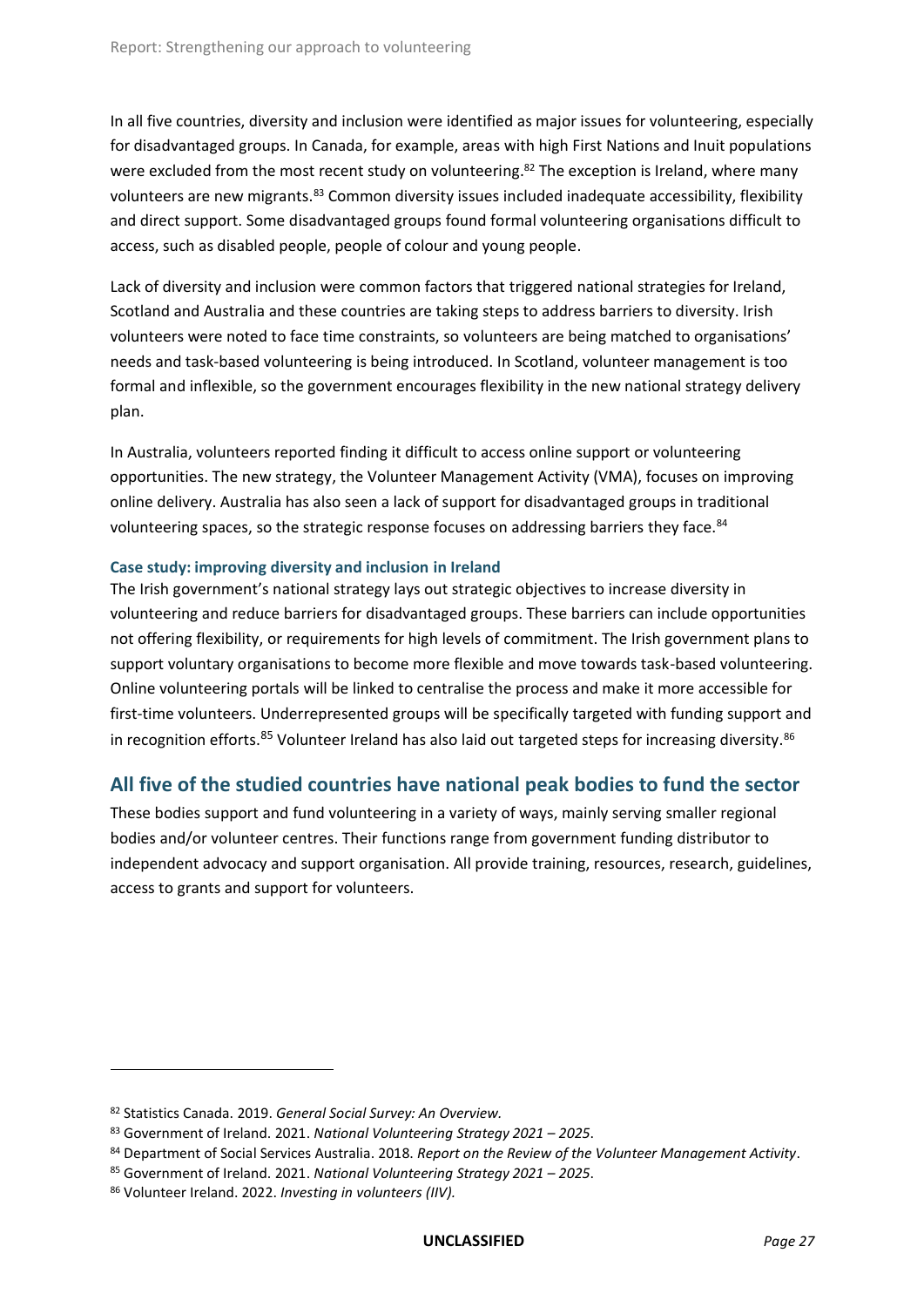#### **Case study: funding is linked to data in Ireland**

Ireland has collected data on where different types of volunteer organisations access most of their funding, which allows the government to target funding to where it is most needed. For example, health groups get most of their core funding from government grants, whereas philanthropic groups get most of their funding from corporate sponsors. Having a better statistical view of the voluntary sector also allows Ireland to better understand how to support volunteering in the long term.<sup>87</sup>

#### **Case study: funding is allocated according to need in the UK**

In the UK, funding has been recently ringfenced according to need. This means that instead of funding going to the same peak bodies or volunteer centres each year, it is divided into six different streams which are targeted to respond to different needs. Peak bodies, volunteer centres, NGOs and charities can apply under the streams relevant to their work. Here in New Zealand, increased targeting of funding balances new provision with sustaining established providers.

#### <span id="page-31-0"></span>**The five countries see the importance of volunteering good practice guidance**

VNZ's *Best Practice Toolkit* draws on examples from voluntary organisations, while acknowledging diversity.<sup>88</sup> Similarly, peak bodies in all the studied countries had nationally recognised inclusive good practice guidance, providing practical steps for success for volunteer management. Ireland and Australia have identified the need for national good practice guidance from the government in their reviews of volunteering. Common themes that emerged from good practice guidance were:

- providing written policy or mission statements relating to volunteers and volunteer management
- commitments to increasing and supporting diversity
- making relevant information accessible to volunteers
- providing proper training for staff and volunteers
- creating a strong support structure for volunteers
- giving volunteers constructive and positive feedback
- having risk and conflict protocols.

#### **Case study: best practice guidance in Ireland**

The Irish government identifies the need for best practice guidance in the National Volunteering Strategy, and Volunteer Ireland has developed national quality standards for volunteering. The peak body monitors these standards as a government-funded entity. In-depth standards are complemented by practical guidance that shows exactly how the standards would be measured and carried out in a voluntary organisation.<sup>89</sup> In early 2022, Volunteer Ireland is launching a new and improved national quality standard for volunteering. The new standard includes a quality award for organisations with exemplary performance and accreditation for organisations who participate.<sup>90</sup>

<sup>87</sup> European Union. 2010. *Irish National Report on Volunteering 2010*.

<sup>88</sup> Volunteering New Zealand. Best Practice Toolkit.

<sup>89</sup> Volunteer Ireland. 2021. *Investing in Volunteers*.

<sup>90</sup> Volunteer Ireland. 2021. *Launch of the new Investing in Volunteers Quality Standard.*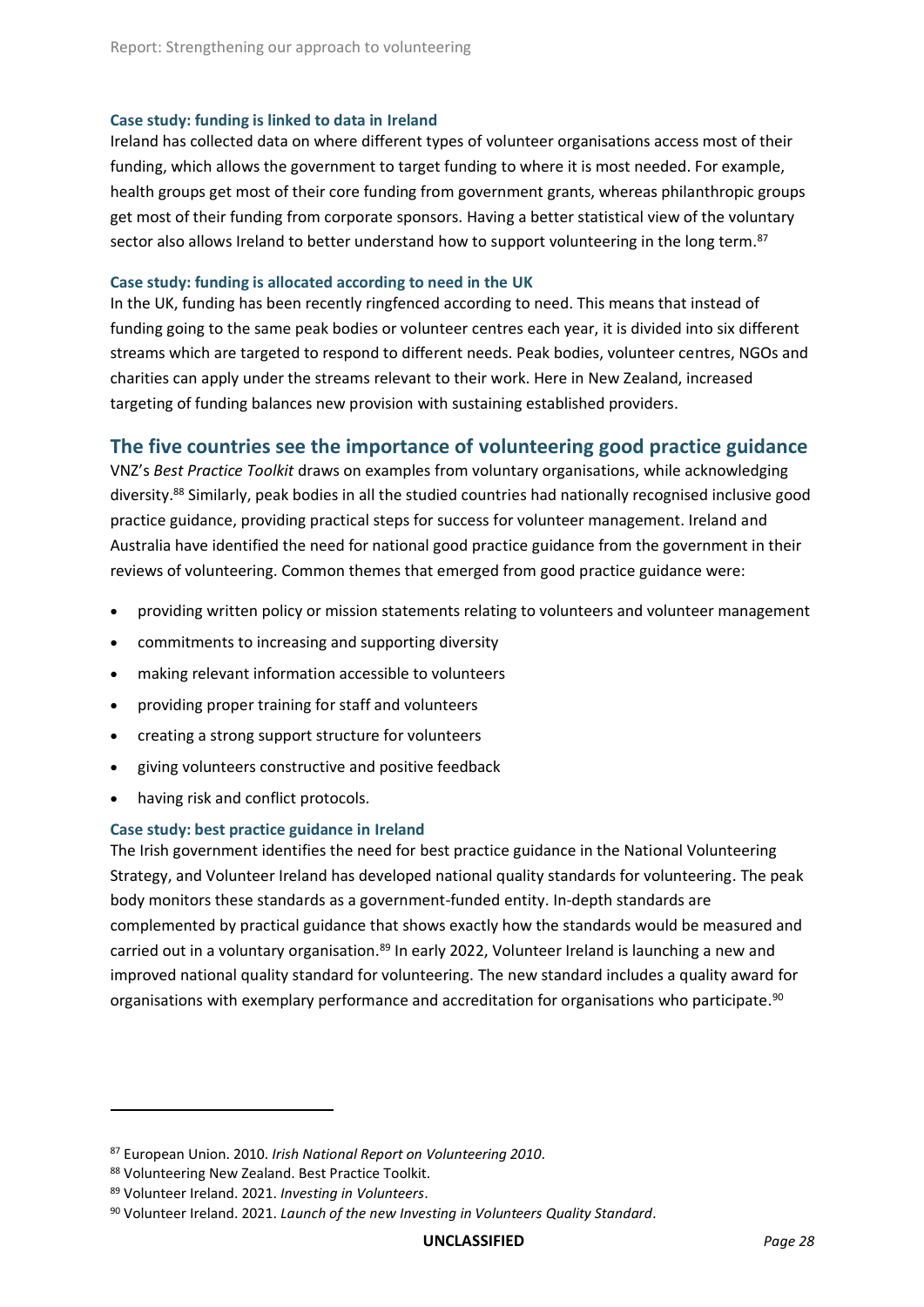#### <span id="page-32-0"></span>**Volunteer workforces experience similar issues across countries**

Surveys from all five countries showed a broad pattern of volunteer satisfaction and identified areas for improvement. Although satisfaction is generally high, most countries reported lower satisfaction among disadvantaged groups, who were more likely to report issues with volunteer management and accessibility. A recurring issue for volunteers was that their roles sometimes felt like paid work, in that too much was expected of them and the role no longer felt voluntary. The UK's Council for Voluntary Organisations (NCVO) has proposed a solution to this issue. It suggests that voluntary organisations should make volunteers' positions and responsibilities clear in their policy, in comparison to paid workers. 91

Volunteers like to feel that they are making a difference. NCVO suggests achieving this by making information about how volunteering helps the organisation clear and accessible.

#### <span id="page-32-1"></span>**The five countries have taken steps to recognise volunteers**

The need for volunteers to feel valued by their organisation was another theme. Acknowledging volunteers' work can include a personal thank you, a public acknowledgement, or a large-scale celebration of volunteer efforts. Some volunteers highly valued acknowledgement of their work through certification and skill accreditation, especially if they began volunteering to develop skills.

Scotland and Ireland report that feeling undervalued was a disincentive for many volunteers. Scotland reported that many volunteers felt that simply receiving thanks from an authority figure or the organisation was enough to feel valued.<sup>92</sup>

The Irish government had several responses to volunteers feeling undervalued. It aimed to improve awareness of volunteering, considered qualifications for skills gained by volunteering, and funded awards ceremonies.<sup>93</sup> In Scotland, some volunteers felt their organisation was 'going nowhere', so organisations were encouraged to be transparent about their purpose and share successes.<sup>94</sup>

Many countries identified that reimbursing expenses helped volunteers feel valued and respected. Most countries reported transport needs as a barrier to volunteering, and proposed reimbursing travel expenses as a solution. For example, in Scotland and the UK, disabled volunteers were more likely to report dissatisfaction with their role, especially due to accessibility concerns.<sup>95</sup>

#### **Case study: accreditation of volunteer skills in the United Kingdom**

The UK has developed a training accreditation program for voluntary organisations, to provide proof of learning to those who volunteer for skill development. This program allows voluntary organisations to have their volunteer training accredited as official training by an educational facility or professional development company. 96

l

 $93$  Ibid.

<sup>91</sup> Ibid.

<sup>92</sup> Volunteer Scotland. 2021. *NCVO Time Well Spent Survey, Scottish Analysis: Volunteer Experience.*

<sup>94</sup> Local Government and Communities Directorate Scotland. 2018. *Volunteering for All: national framework.*

<sup>95</sup> NCVO. 2019. *Time Well Spent Survey. January 2019.*

<sup>96</sup> NCVO. 2021. *Valuing and developing volunteers*.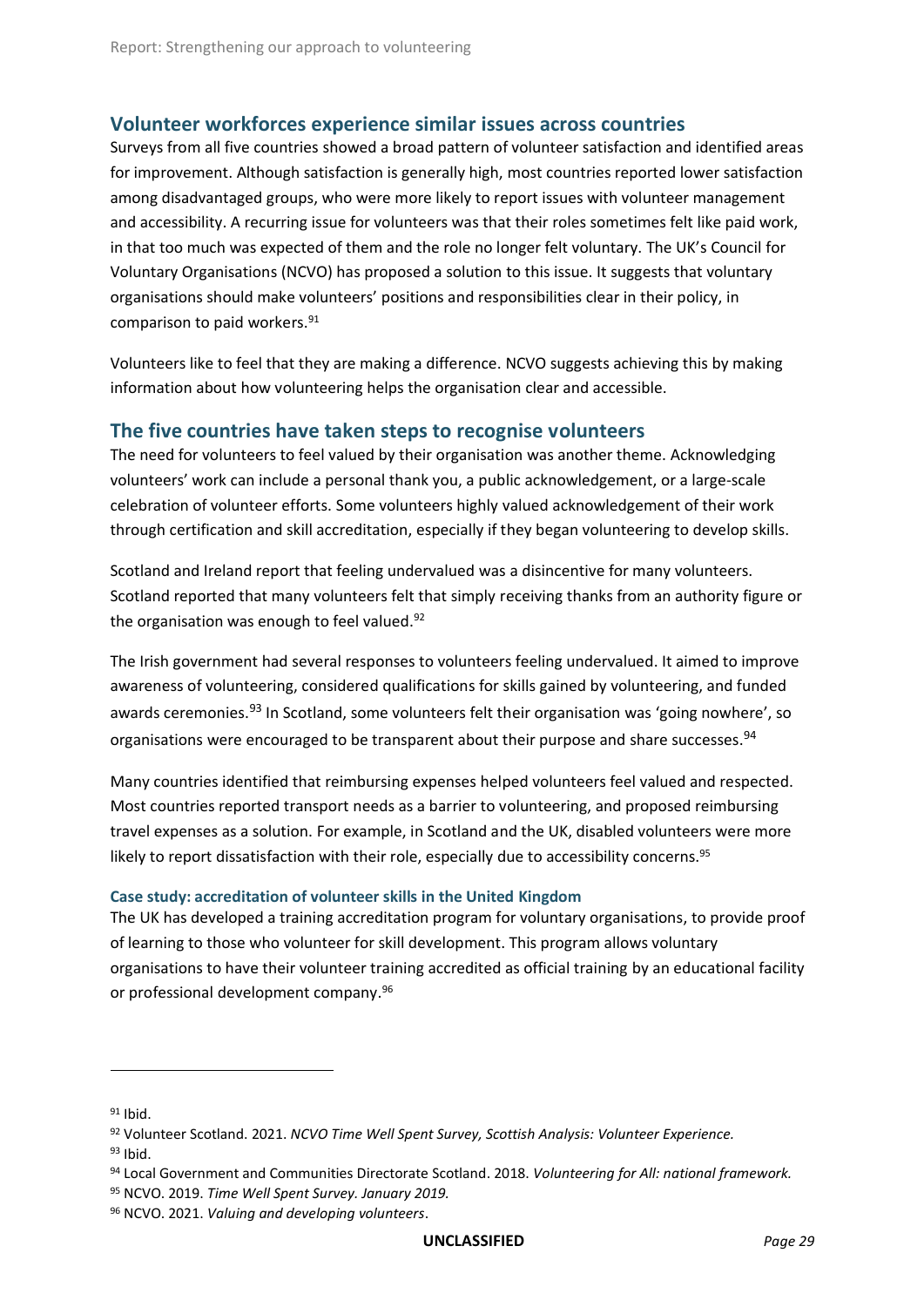#### <span id="page-33-0"></span>**Connected online volunteering platforms encourage participation**

Each of the five countries has a non-governmental platform connecting all its volunteering opportunities, or a service run through peak bodies. One of the biggest barriers identified by volunteers was lack of access to opportunities, especially through online platforms. This shows how important access to online and centralised opportunities is. New Zealand also has online platforms offered by volunteer centres and private businesses, but they are not centrally connected.

#### **Case study: improved online connections in Australia**

In the new VMA, the Australian government has ringfenced around \$30 million AUD from its volunteering funding. This money will develop more accessible online platforms for volunteering opportunities and improve inclusion. After the pandemic, lack of online accessibility was reported as discouraging volunteers during and after the lockdowns. Smaller volunteer organisations struggled to recruit volunteers and return to previous capacity after the lockdowns. Volunteers said flexibility and skill matching would improve conditions, and better online delivery could address their needs.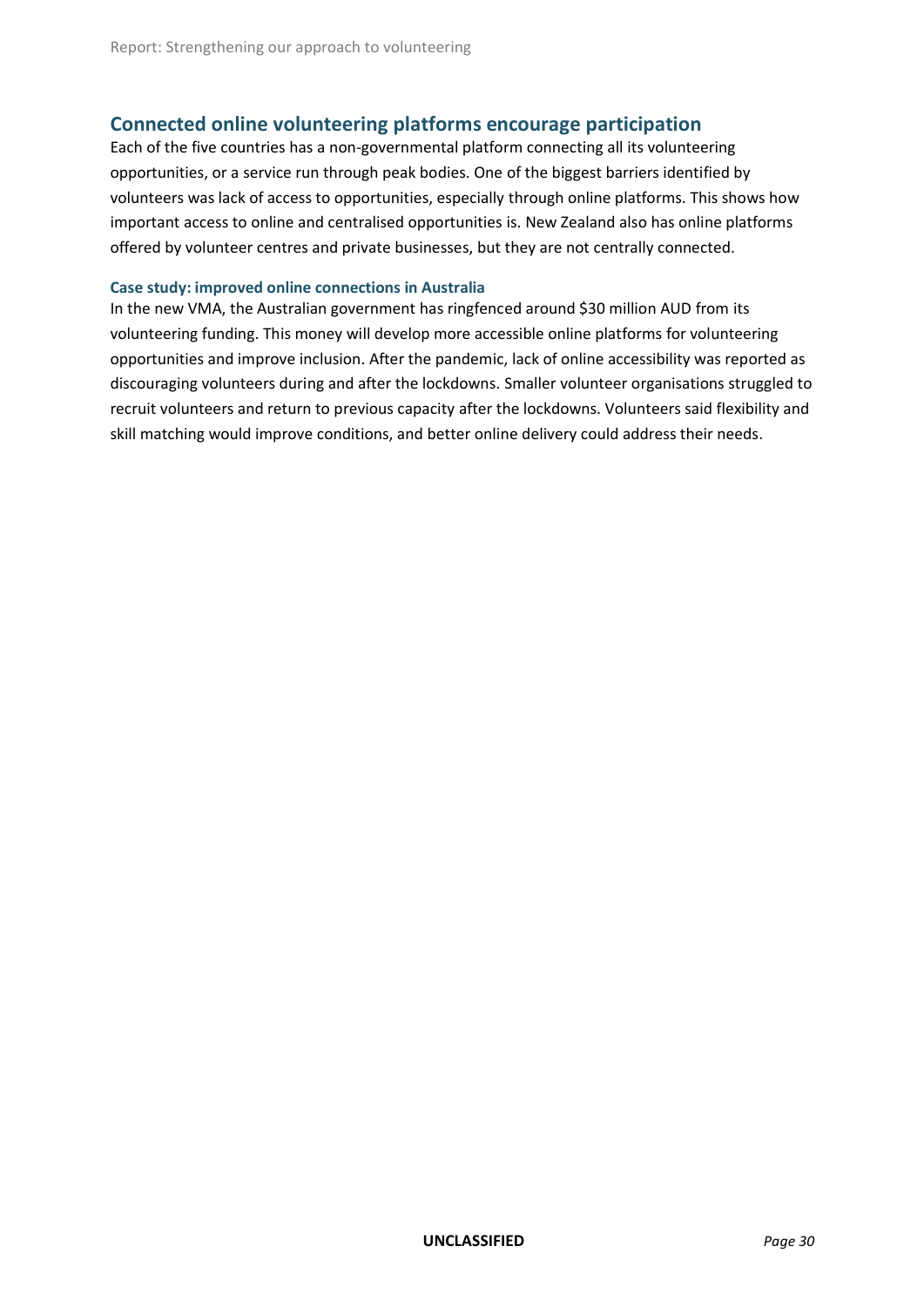### <span id="page-34-0"></span>**5. Opportunities to strengthen volunteering**

This section identifies opportunities to strengthen government support to volunteering to address gaps identified in section three. It builds on lessons from international practice reviewed in section four.

#### <span id="page-34-1"></span>**The opportunities strengthen volunteering infrastructure and diversity**

On the face of it volunteering is an unpaid activity that does not require resourcing or support. However, the volunteering sector complements government-funded services, reducing the fiscal burden on taxpayers by doing work that could not otherwise be funded. The volunteer workforce faces persistent, pressing issues, such as waning participation and negative impacts on their wellbeing. Without well-targeted support, volunteering as a powerful source of practical help could continue to dwindle.

The Government can help address these issues by working with the sector to create a strong volunteering infrastructure that:

- is grounded in Te Tiriti o Waitangi
- recognises diverse understandings of volunteering and is flexible to meet the needs of different volunteering contexts
- connects volunteers to services that suit their skills and preferences
- enables volunteers to participate equitably
- supports volunteer wellbeing and aspirations through volunteer management and capability development
- protects volunteers from abuse and exploitation
- protects communities so that volunteering does no harm and is of good quality.

Learning from the countries we studied, New Zealand's government could help strengthen public understanding of volunteering's value and what volunteers contribute to the country. This would help volunteers feel valued and promote the role of volunteering in the community and employment world. It would also help address volunteer burnout and stabilise declining participation rates.

#### <span id="page-34-2"></span>**Responses from targeted engagement have helped to refine the options**

In February 2022, we tested indicative issues and the proposed opportunities with over 40 experienced and senior sector stakeholders in three hui. We also met with 20 government agencies to discuss indicative findings and proposals.

#### <span id="page-34-3"></span>**Options that could be managed within current resources**

The first four options could be managed within current DIA business and appropriations with some redeployment of resources.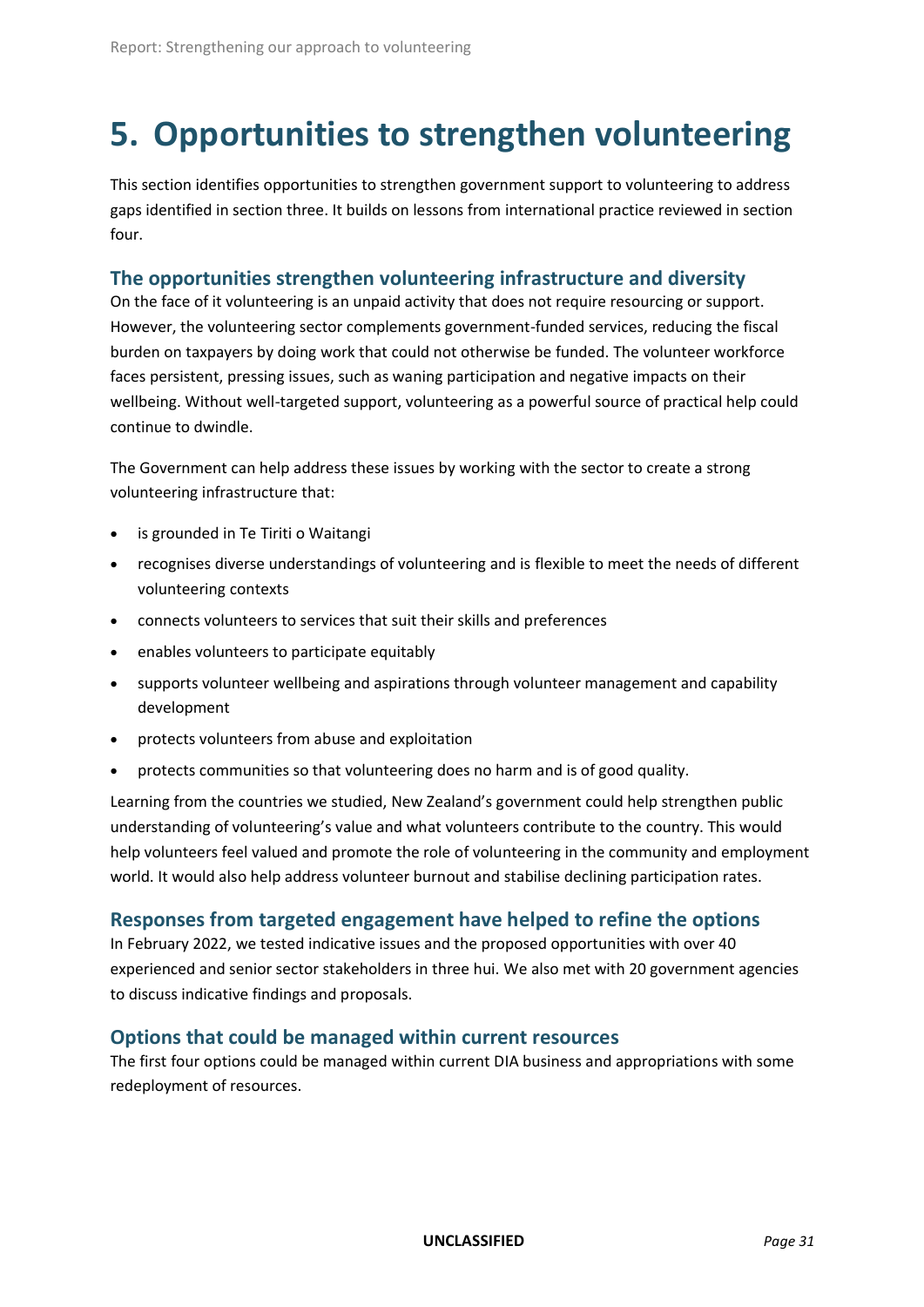#### <span id="page-35-0"></span>**Option one: Champion the recognition of volunteering**

This initiative borrows from examples in Ireland and elsewhere. As an immediate first step the Minister for the Community and Voluntary Sector could further champion the recognition of volunteering by supporting activities during National Volunteer Week 2022. DIA could provide support to bolster and complement the sector-led event schedule.

National Volunteer Week or International Volunteer Day could be a good time to introduce a highprofile Ministerial award. This year an award could focus on the contribution of volunteering to the COVID response. DIA could support a process to nominate individual volunteers or groups for the award.

This initiative borrows from examples in Ireland and elsewhere. Sector and government stakeholders supported government recognition of volunteering. They saw an award as a way to champion volunteering, raise the public profile of volunteers and encourage New Zealanders to volunteer.

#### <span id="page-35-1"></span>**Option two: Support a refresh of current good practice documents**

VNZ has suggested to DIA that it would like to refresh its good practice guidance tools. Good practice guidance, among other things, enhances volunteer management capability and volunteering infrastructure. DIA could fund VNZ to refresh its *Best Practice in Volunteering* document in 2022. Stakeholders and government agencies positively received a general proposal to strengthen support for good practice guidance. However, the sector also wants to see ongoing volunteer management support (see option five).

#### <span id="page-35-2"></span>**Option three: Encourage diverse volunteering through DIA grants**

Governments are taking steps to target funding towards increasing diversity, especially in Ireland. In New Zealand, sector stakeholders agreed it was important to target funding to diverse communities.

DIA recently completed a review of the Crown funds and established the Community and Volunteering Capability (CVC) Fund, which amalgamates smaller funds and includes a volunteering priority with a focus on supporting diverse volunteers from youth, Māori, Pacific and ethnic communities. DIA is also carrying out a work programme for the Lottery Grants Board to make the Lottery funding model more equitable and accessible. In addition to work already underway DIA could review the funding formula for volunteer centres in consultation with the sector, to address inequity in the way some funding is administered.

Option five suggests broader, longer-term diversity and volunteering infrastructure initiatives.

#### <span id="page-35-3"></span>**Option four: Strengthen our strategic approach across government**

The New Zealand Government has no systematic view of how its various volunteering interventions interact. Planning and problem solving is hampered by insufficient information sharing and the government has no overarching strategy to address diversity issues.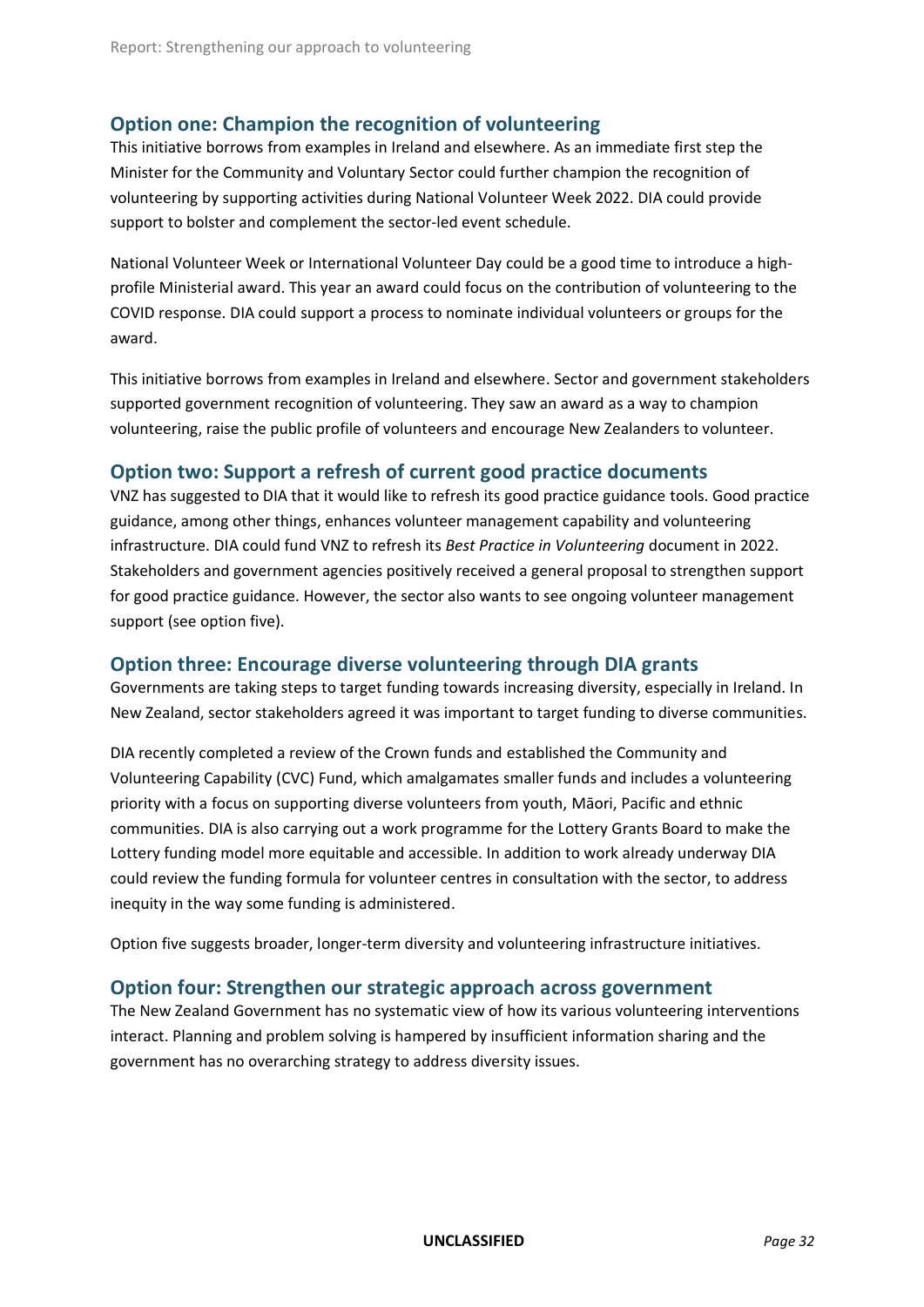Like other countries we studied, New Zealand could develop a cross-government strategic approach to volunteering. This would raise the profile of volunteering across government, promote shared understanding of sector demand, information and data gaps, and help solve infrastructure problems. The strategic approach could take the form of a cross-agency steering group with volunteering sector input. A collaborative approach could help to identify the best way to best support Māori volunteering and honour government obligations under Te Tiriti o Waitangi. It could also help to:

- Incorporate diverse understandings of volunteering into government support and investment.
- Promote improved data sharing, especially for funding, so agencies can better understand where to target resources.
- Encourage agencies to produce improved, more current data on volunteering participation and types of volunteering, incorporating culturally inclusive definitions of volunteering.
- Encourage agencies to develop funding criteria and priorities in grants, contracts and agreements for organisations with a volunteer base.
- Investigate the benefits of Australia's example of volunteer checks, which means that some volunteers don't have to reapply for checks such as Police vetting when they take up a new role.

This collaborative approach could also help DIA to engage with other agencies to improve public understanding of how government regulatory and advisory services support volunteers and communities. One suggestion from the sector was to build a central portal for access to information on available government funding and support for volunteering.

Finally, collaboration could encourage agencies such as MBIE to investigate incentives to enable workers to do important unpaid work. We identified that Māori and Pacific peoples' volunteering in particular would benefit from flexibility to balance employment with community commitments. Ways to include flexibility in employment agreements could include special leave for voluntary or community work, allowances for flexible hours, and options to work outside the office.

At this stage, a practical, action-orientated mechanism would be more useful than a big project to establish a national strategy. It could allow us to gauge appetite for a volunteering strategy, which is likely to require specific resourcing for agencies and the sector.

We tested these ideas through targeted stakeholder and agency engagement and received unanimous support for government working in a more joined-up manner. A common theme was that the approach should be strategic and action-focussed, with strong sector input.

#### <span id="page-36-0"></span>**Options requiring further consideration**

The following options are longer-term and more exploratory. They require further consideration to understand how they could be implemented.

#### <span id="page-36-1"></span>**Option five: Invest in volunteering infrastructure and diversity**

We have seen that funding to support volunteering infrastructure is heavily over-subscribed, leaving little room for new initiatives that target good practice and diversity. Most of the funding for volunteering infrastructure is directed at volunteer centres, so the new CVC Fund is a good start. However, without new spending, targeting community groups who are not currently accessing funding would only intensify demand.

**UNCLASSIFIED** *Page 33*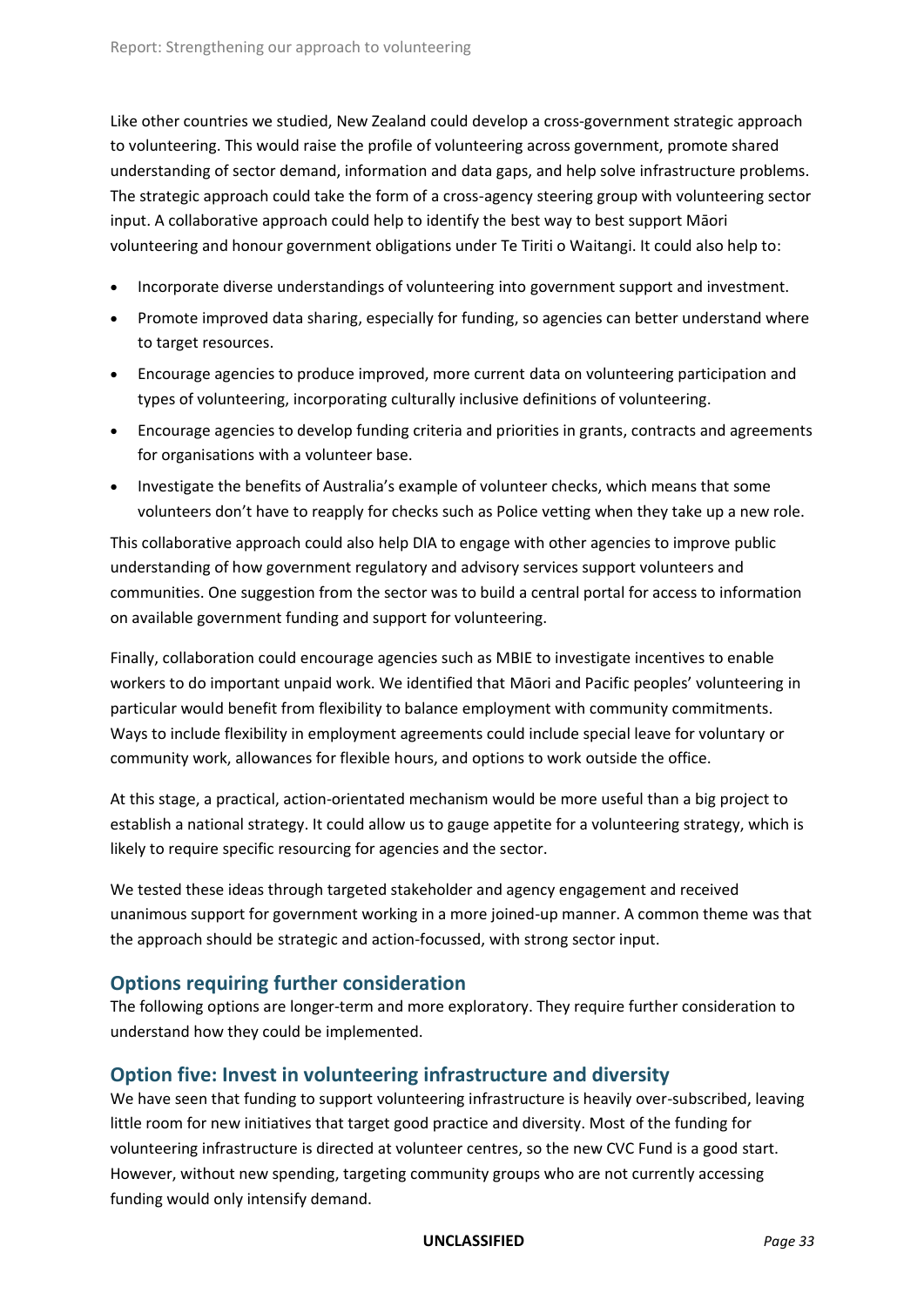Any new investment should be aimed at strengthening volunteering infrastructure and directly help voluntary organisations recruit and retain volunteers. Sector-led volunteer management initiatives should be aimed at volunteer management capability at grass-roots level. Grounding good practice in Te Tiriti o Waitangi would be essential.

Investment must also include initiatives that sustain diverse forms of volunteering by strengthening volunteering infrastructure in Māori, Pacific and ethnic and youth communities. This would deliver more capacity and potentially involve paid staff to support volunteers.

#### <span id="page-37-0"></span>**Option six: Investigate reimbursing volunteers' out-of-pocket expenses**

Reimbursing out-of-pocket expenses is a practical way that voluntary organisations and agencies recognise volunteers — some countries support reimbursements through policy settings. Reimbursement does not mean paying volunteers — it simply ensures volunteers remain financially unaffected by their work and helps create equitable access to volunteering for disadvantaged groups.

We propose work with the volunteering sector organisations to understand reimbursement practices and help make reimbursement more available. This would encourage consistent approaches so that people who experience financial barriers can volunteer without negatively impacting their lives.

DIA Crown funds do allow providers to reimburse volunteer expenses, but greater focus on reimbursements could not be managed within current funding. Exploring varying practices with the sector would allow us to understand the cost implications of this idea.

#### <span id="page-37-1"></span>**Option seven: Investigate introducing credentialing for volunteers**

Introducing credentialing for volunteers who want to document skills they have gained is another way to support the volunteering workforce. Credentialing makes volunteering a more feasible pathway to employment by providing volunteers a 'social CV' if they want it. It also helps to build participation in volunteering from young people and people wanting to upskill or re-enter the workforce. This idea would see DIA work with voluntary organisations, peak bodies and other agencies to investigate ways to credential the skills volunteers acquire while volunteering. Investigating the use of credentialing would be aligned to the Ministry of Ethnic Communities' work on volunteering by new migrants, under the Employment Action Plan.

Some voluntary organisations already provide credentialing, but implementing it more widely could require new funding. The approach could include procuring a sector lead to develop and establish a credentialing programme and ongoing support to maintain the service.

#### <span id="page-37-2"></span>**Option eight: Investigate a clearing house to connect online platforms**

We have identified declining numbers of volunteers as a persistent, pressing issue. We want to build the volunteer workforce by attracting more people in ways they want to volunteer.

Developing a central clearing house to connect online volunteering platforms would enhance opportunities for people to volunteer and meet rising demand. Government agencies could contribute and link their information about pathways to volunteering. As in Australia and Ireland, this initiative would be innovative and aligned to the way people are volunteering now, including microvolunteering and project volunteering. Younger people who are attracted to shorter-term commitments could link directly to volunteering opportunities, with fewer intermediary steps.

**UNCLASSIFIED** *Page 34*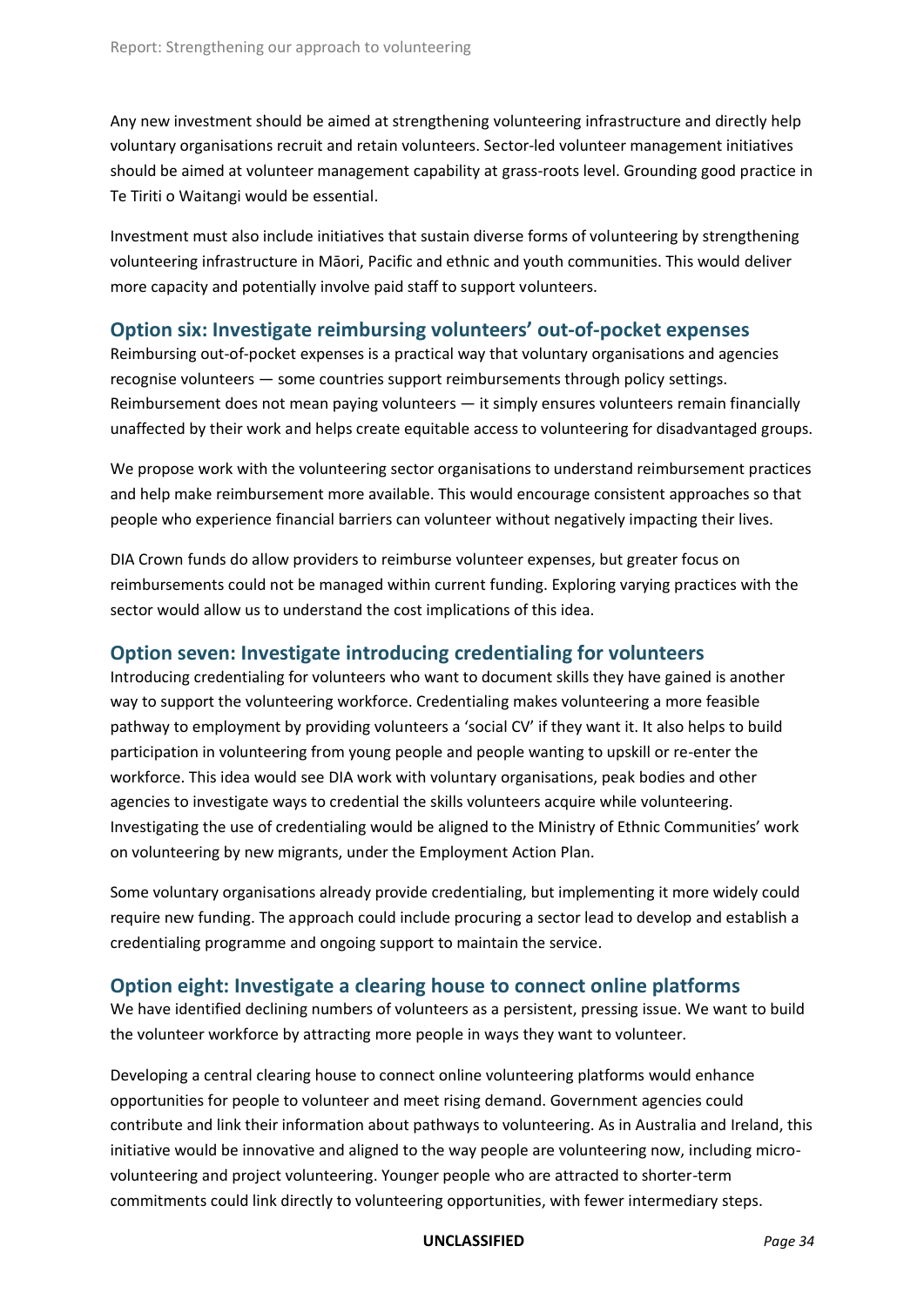Creating the clearing house would involve a government-supported project to work with voluntary organisations and agencies and identify an information technology provider to link the platforms. This proposal is ambitious and entails significantly more investment than those above.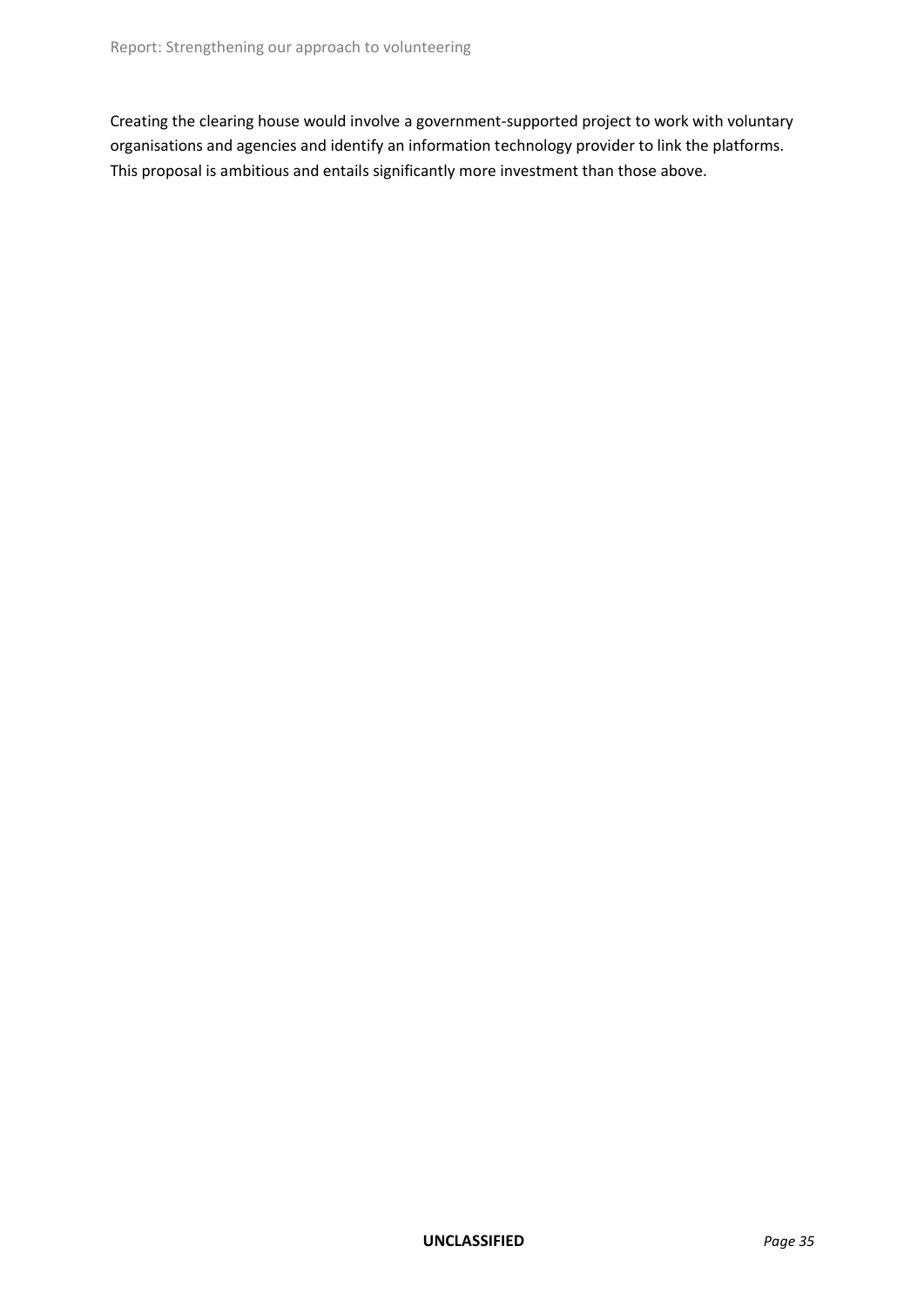# <span id="page-39-0"></span>**Conclusion**

The Government is only one player in strengthening support to volunteering — voluntary sector organisations rightly see themselves as leading in this area. The Government can have the most impact by helping to coordinate efforts across the volunteering sector and agencies to strengthen public understanding and recognition of volunteering's value. A cross-government approach will make it easier to gather useful information about volunteering and to better understand the impacts of interventions. Government has a continued role to strengthen volunteering infrastructure and diverse forms of volunteering through improved targeting of funding.

Looking forward, the Report can inform conversations about the best ways to sustain volunteering so it can thrive. Then we can all continue to benefit from the immense contribution volunteering makes.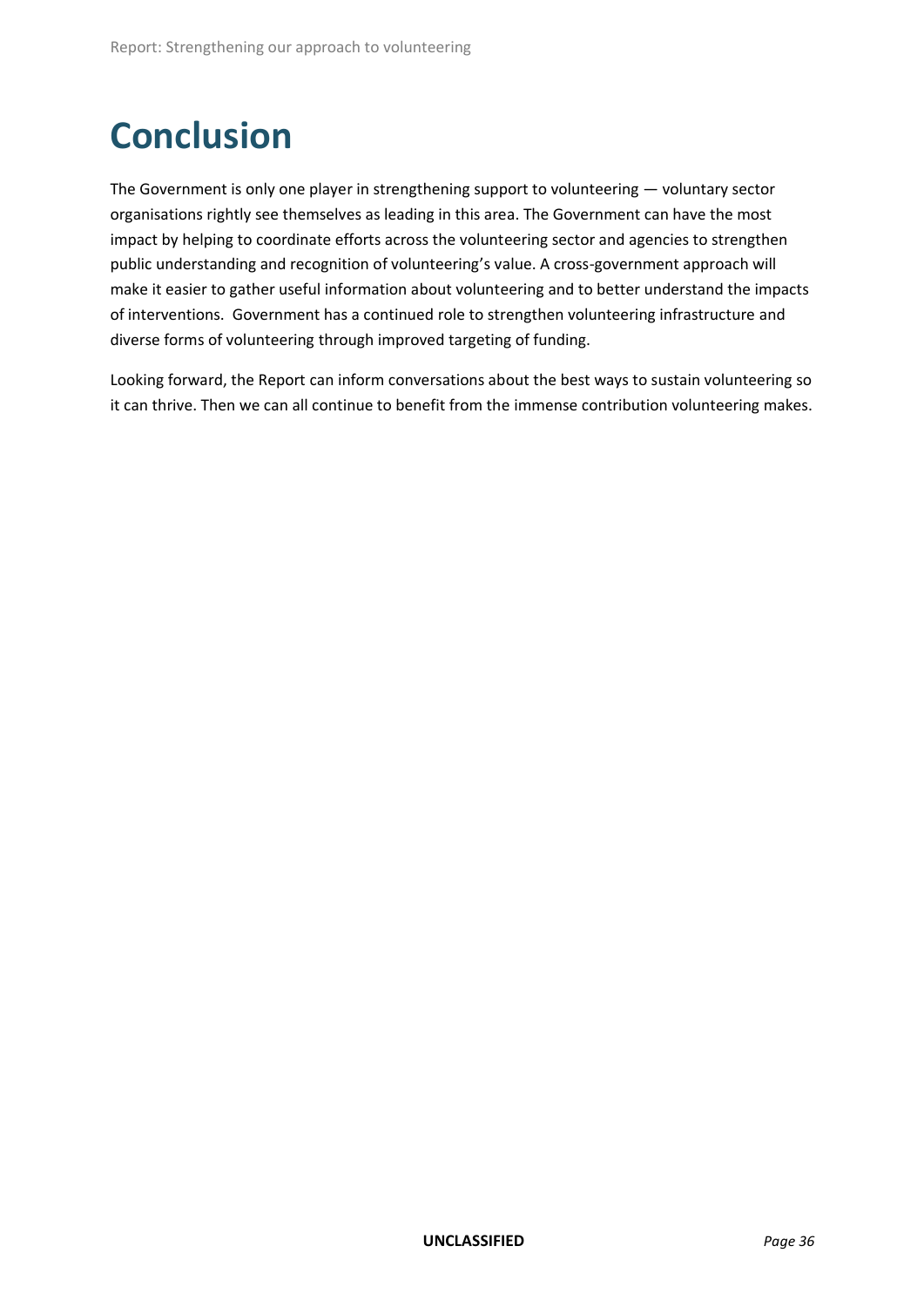## **Appendix: Research and reports reviewed**

- 1. Centre for Social Impact, Volunteering NZ, Hui E! & Philanthropy NZ (2021). *Time to Shine, time to take stock, time to shape our future: A survey of Aotearoa New Zealand's community sector on the impacts of COVID-19.* [Time to Shine](http://www.volunteeringnz.org.nz/wp-content/uploads/Time-to-Shine-_COVID19-Impact-Community-Survey-Report.pdf)
- 2. Charities Aid Foundation (2019). World *Giving Index 10th edition.* [World Giving Index](https://www.cafonline.org/about-us/publications/2019-publications/caf-world-giving-index-10th-edition)
- 3. Central Statistics Office Ireland (2013). *QNHS Volunteering and Wellbeing*[. QNHS Volunteering](https://www.cso.ie/en/releasesandpublications/er/q-vwb/qnhsvolunteeringandwellbeingq32013/)  [and Wellbeing Q3 2013 -](https://www.cso.ie/en/releasesandpublications/er/q-vwb/qnhsvolunteeringandwellbeingq32013/) CSO - Central Statistics Office
- 4. Community Law New Zealand (2021). [Community Law Manual Online](https://communitylaw.org.nz/community-law-manual/chapter-20-starting-and-leaving-a-job/when-youre-not-an-employee-differences-between-employees-contractors-and-volunteers/volunteers/#:~:text=The%20word%20%E2%80%9Cvolunteer%E2%80%9D%20isn)
- 5. Com Voices (2020) *2020 State of the Sector Survey*. [State of the Sector Report 2020](https://comvoices.org.nz/wp-content/uploads/2020/11/ComVoices-2020-State-of-the-Sector-Survey.pdf)
- 6. Cram, Fiona (2021). *Mahi aroha: Māori work in times of trouble and disaster as an expression of a love for the people*. *Kōtuitui: New Zealand Journal of Social Sciences Online*, *16*(2), 356-370. [Feb](https://www.buildingbetter.nz/publications/homes_spaces/Cram_Feb2021_maori_work_in_times_of_trouble.pdf)  [21 Cram, F.](https://www.buildingbetter.nz/publications/homes_spaces/Cram_Feb2021_maori_work_in_times_of_trouble.pdf)
- 7. Department of Corrections (2018). [Mahi Aroha. Volunteer Strategy](https://www.corrections.govt.nz/__data/assets/pdf_file/0011/41231/Mahi_Aroha_Volunteer_Strategy_A3.pdf)
- 8. Department of Corrections (2021) *Annual Report 2020-21.* [https://www.corrections.govt.nz/resources/strategic\\_reports/annual](https://www.corrections.govt.nz/resources/strategic_reports/annual-reports/annual_report_20202021)[reports/annual\\_report\\_20202021](https://www.corrections.govt.nz/resources/strategic_reports/annual-reports/annual_report_20202021)
- 9. Department of Corrections (2022). *Welcome and thank you for volunteering at Corrections. [https://www.corrections.govt.nz/\\_\\_data/assets/pdf\\_file/0017/12842/Corrections\\_Volunteers\\_Br](https://www.corrections.govt.nz/__data/assets/pdf_file/0017/12842/Corrections_Volunteers_Brochure_V5_-_Single_Pages.pdf) [ochure\\_V5\\_-\\_Single\\_Pages.pdf](https://www.corrections.govt.nz/__data/assets/pdf_file/0017/12842/Corrections_Volunteers_Brochure_V5_-_Single_Pages.pdf)*
- 10. Department for Digital, Culture, Media, and Sport UK. *Formal Volunteering: Community Life COVID-19 Re-contact Survey 2020[. https://www.gov.uk/government/statistics/community-life](https://www.gov.uk/government/statistics/community-life-covid-19-re-contact-survey-2020-main-report)[covid-19-re-contact-survey-2020-main-report](https://www.gov.uk/government/statistics/community-life-covid-19-re-contact-survey-2020-main-report)*
- 11. Department of Internal Affairs (2007). *A Survey of Government Funding to Non-profit Organisations*[. DIA Government Funding Survey.](https://www.dia.govt.nz/pubforms.nsf/URL/NPO_Government_Funding_Survey.pdf/$file/NPO_Government_Funding_Survey.pdf)
- 12. Department of Internal Affairs (2021). *Charities Services Data 2021*. [Charities-volunteering](https://www.charities.govt.nz/assets/Charities-volunteering-infographics.pdf)[infographics.pdf](https://www.charities.govt.nz/assets/Charities-volunteering-infographics.pdf)
- 13. Department of Internal Affairs (2002). *Government Policy on Volunteering. [https://www.dia.govt.nz/diawebsite.nsf/Files/GovernmentPolicyonVolunteering/\\$file/Governme](https://www.dia.govt.nz/diawebsite.nsf/Files/GovernmentPolicyonVolunteering/$file/GovernmentPolicyonVolunteering.doc) [ntPolicyonVolunteering.doc](https://www.dia.govt.nz/diawebsite.nsf/Files/GovernmentPolicyonVolunteering/$file/GovernmentPolicyonVolunteering.doc)*
- 14. Department of Social Services Australia (2018). *Report on the Review of the Volunteer Management Activity[. https://www.dss.gov.au/communities-and-vulnerable-people-programs](https://www.dss.gov.au/communities-and-vulnerable-people-programs-services-volunteer-management/report-on-the-review-of-the-volunteer-management-activity)[services-volunteer-management/report-on-the-review-of-the-volunteer-management-activity](https://www.dss.gov.au/communities-and-vulnerable-people-programs-services-volunteer-management/report-on-the-review-of-the-volunteer-management-activity)*
- 15. European Union (2010). *Irish National Report on Volunteering 2010. Study on Volunteering in the European Union, Country Report Ireland*. [https://ec.europa.eu/citizenship/pdf/national\\_report\\_ie\\_en.pdf](https://ec.europa.eu/citizenship/pdf/national_report_ie_en.pdf)
- 16. Fire and Emergency New Zealand (2019). *Volunteerism Strategy 2019*. FENZ [Volunteerism](https://fireandemergency.nz/assets/Documents/About-FENZ/Key-documents/Volunteerism-strategy-2019-2029.pdf)  **[Strategy](https://fireandemergency.nz/assets/Documents/About-FENZ/Key-documents/Volunteerism-strategy-2019-2029.pdf)**
- 17. Government of Ireland (2021). *National Volunteering Strategy 2021 – 2025*. Government of Ireland Volunteer Ireland Official Website. [https://www.gov.ie/en/publication/3cba6-national](https://www.gov.ie/en/publication/3cba6-national-volunteering-strategy/)[volunteering-strategy/](https://www.gov.ie/en/publication/3cba6-national-volunteering-strategy/)
- 18. Hui E! (2021). *Annual Report 2020-2021*. [2021-Hui-E-annual-Report](https://www.huie.org.nz/wp-content/uploads/2021-Hui-E-annual-Report_v4_single-pages-low-res.pdf)
- 19. Inspiring Communities (2020*). Shaping the Future: enabling community-led change.* <https://inspiringcommunities.org.nz/wp-content/uploads/2020/07/Shaping-The-Future.pdf>

#### **UNCLASSIFIED** *Page 1*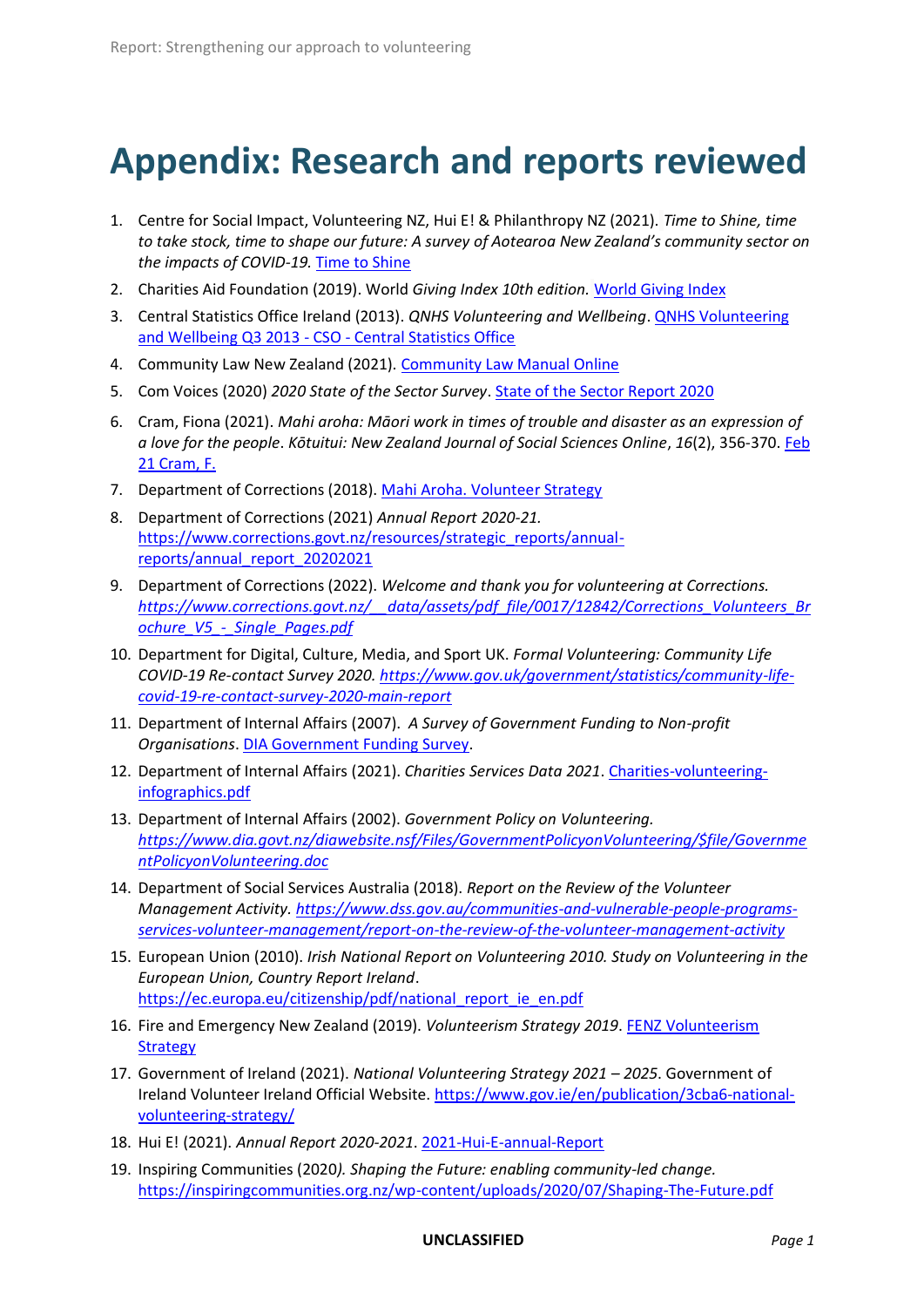- 20. J B Were (2021). *JB Were Cause Report.* [jbwere-nz-cause-report-2021.pdf](https://www.jbwere.co.nz/media/kvqpufmb/jbwere-nz-cause-report-2021.pdf)
- 21. Kōtātā Insight (2021). *Cost-wellbeing analysis of housing outcomes in the NZGSS* [Kōtātā Insight](https://static1.squarespace.com/static/5b1514322714e570448d7945/t/613ead3ff9f0456ba1dd44d6/1631497538794/Housing+wellbeing+valuation_final+paper_2020.pdf)
- 22. Linning & Jackson (2018). *Volunteering, Health and Wellbeing: What does the evidence tell us?* [Volunteer Scotland | Help Make a Difference through Volunteering](https://www.volunteerscotland.net/for-organisations/research-and-evaluation/publications/volunteering-health-wellbeing/)
- 23. Ministry for Pacific Peoples (2021). *Pacific Economy Research Report on Unpaid Work and Volunteering in Aotearoa*[. MPP Report](https://www.mpp.govt.nz/news-and-media/research-shows-significant-pacific-contribution-to-volunteering/)
- 24. National Council for Voluntary Organisations (2021). *NCVO Annual Report and Accounts 2021*. [NCVO\\_\\_Annual\\_Report\\_20-21\\_.pdf](https://www.ncvo.org.uk/images/AGM_2021/NCVO__Annual_Report_20-21_.pdf)
- 25. National Council for Voluntary Organisations (2019). *Time Well Spent: Summary Report.* [NCVO](https://dia.cohesion.net.nz/Sites/CMT/VOL/PLI/VOL/_layouts/15/WopiFrame.aspx?sourcedoc=%7bf4295633-9414-4fba-b78d-edd2a3f50b0d%7d&action=default)  [Volunteer Experience Survey](https://dia.cohesion.net.nz/Sites/CMT/VOL/PLI/VOL/_layouts/15/WopiFrame.aspx?sourcedoc=%7bf4295633-9414-4fba-b78d-edd2a3f50b0d%7d&action=default)
- 26. National Council for Voluntary Organisations (2021). *Valuing and developing volunteers*: [Accrediting volunteer learning | NCVO](https://beta.ncvo.org.uk/help-and-guidance/involving-volunteers/valuing-and-developing-volunteers/accrediting-volunteer-learning/)
- 27. New Zealand Institute of Directors (2021). *Governance Development and Services*. [iod](https://www.iod.org.nz/nfp/governance-development/)[governance-development](https://www.iod.org.nz/nfp/governance-development/)
- 28. New Zealand Search and Rescue (2021). *Valuing our Volunteers*. <https://www.nzsar.govt.nz/assets/Downloadable-Files/NZSAR-Link-49.pdf>
- 29. New Zealand Treasury (2020). *Budget 2020/21- Vote Internal Affairs Supplementary Estimates of Appropriations 2020/21*. [/budget.suppestimates](https://budget.govt.nz/budget/pdfs/suppestimates/suppest21intaff.pdf)
- 30. New Zealand Treasury (2020). *Living Standards Framework 2020.* [Treasury Framework](https://www.treasury.govt.nz/information-and-services/nz-economy/higher-living-standards/our-living-standards-framework)
- 31. Office for the Community and Voluntary Sector (2007). *Mahi Aroha. Māori perspectives on volunteering and cultural obligations* [mahi-aroha](https://www.volunteeringnz.org.nz/wp-content/uploads/mahi-aroha1.pdf)
- 32. Organisation for Economic Co-operation and Development (OECD) (2015). *Participation in voluntary work and membership of groups and organisations for young adults.* [CO9: \(oecd.org\)](https://www.oecd.org/els/family/CO4.1-Participation-voluntary-work.pdf)
- 33. Office for National Statistics United Kingdom (2018). *Changes in the value and division of unpaid volunteering in the UK.*  [https://www.ons.gov.uk/economy/nationalaccounts/satelliteaccounts/articles/changesinthevalu](https://www.ons.gov.uk/economy/nationalaccounts/satelliteaccounts/articles/changesinthevalueanddivisionofunpaidcareworkintheuk/2015) [eanddivisionofunpaidcareworkintheuk/2015](https://www.ons.gov.uk/economy/nationalaccounts/satelliteaccounts/articles/changesinthevalueanddivisionofunpaidcareworkintheuk/2015)
- 34. Scottish Government (2019). *Literature Review to Inform the Development of Scotland's Volunteering Outcomes Framework[. https://www.gov.scot/publications/literature-review](https://www.gov.scot/publications/literature-review-scotlands-volunteering-outcomes-framework/)[scotlands-volunteering-outcomes-framework/](https://www.gov.scot/publications/literature-review-scotlands-volunteering-outcomes-framework/)*
- 35. Scottish Government. *Volunteering for All: national framework*[. Volunteering for All: national](file://///diskstation/WriteData/Clients/Department%20of%20Internal%20Affairs/DCT/Strengthening%20Our%20Approach%20to%20Volunteering%20report%20April%202022/04%20Edits%20and%20peer%20review/Volunteering%20for%20All:%20national%20framework.)  [framework.](file://///diskstation/WriteData/Clients/Department%20of%20Internal%20Affairs/DCT/Strengthening%20Our%20Approach%20to%20Volunteering%20report%20April%202022/04%20Edits%20and%20peer%20review/Volunteering%20for%20All:%20national%20framework.) <https://www.gov.scot/publications/volunteering-national-framework/pages/4/>
- 36. Senate of Canada (2019) *Catalyst for Change: A Roadmap to a Stronger Charitable Sector. Report of the Special Senate Committee on the Charitable Sector*[. https://sencanada.ca/en/info](https://sencanada.ca/en/info-page/parl-42-1/cssb-catalyst-for-change/)[page/parl-42-1/cssb-catalyst-for-change/](https://sencanada.ca/en/info-page/parl-42-1/cssb-catalyst-for-change/)
- 37. Statistics Canada (2018). *Volunteering counts. Formal and informal contributions of Canadians in 2018.<https://www150.statcan.gc.ca/n1/daily-quotidien/210423/dq210423a-eng.htm>*
- 38. Statistics Canada (2019). *General Social Survey: An Overview, 2019. <https://www150.statcan.gc.ca/n1/pub/89f0115x/89f0115x2019001-eng.htm>*
- 39. Statistics New Zealand (2018). *General Social Survey 2016[. Volunteering and donations by New](https://www.stats.govt.nz/reports/volunteering-and-donations-by-new-zealanders-in-2016)  [Zealanders in 2016.](https://www.stats.govt.nz/reports/volunteering-and-donations-by-new-zealanders-in-2016)* [Volunteering and donations by New Zealanders in 2016 | Stats NZ](https://www.stats.govt.nz/reports/volunteering-and-donations-by-new-zealanders-in-2016)
- 40. Statistics New Zealand (2018). *Non-Profit Institutions Satellite Account*. [https://www.stats.govt.nz/infographics/the-contribution-of-non-profit-institutions-in-new](https://www.stats.govt.nz/infographics/the-contribution-of-non-profit-institutions-in-new-zealand)[zealand](https://www.stats.govt.nz/infographics/the-contribution-of-non-profit-institutions-in-new-zealand)
- 41. Te Puni Kōkiri (2020). *Oranga Marae Summative Evaluation*  [https://www.tpk.govt.nz/documents/download/documents-1057-](https://www.tpk.govt.nz/documents/download/documents-1057-A/Oranga%20Marae%20Summative%20Evaluation%20final.pdf) [A/Oranga%20Marae%20Summative%20Evaluation%20final.pdf](https://www.tpk.govt.nz/documents/download/documents-1057-A/Oranga%20Marae%20Summative%20Evaluation%20final.pdf)

#### **UNCLASSIFIED** *Page 2*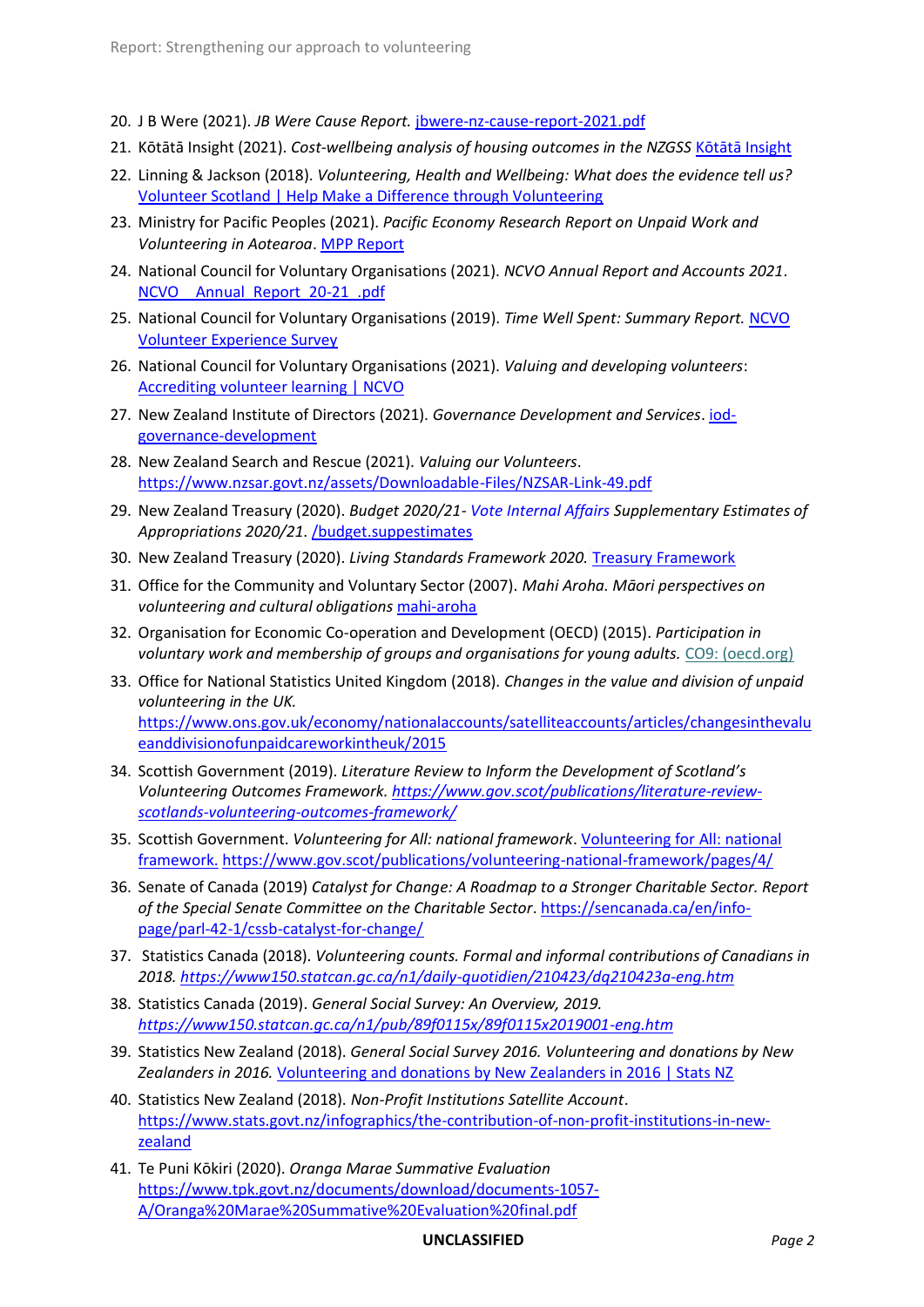- 42. United Nations (2018). *The Scope and Scale of Global Volunteering*. [https://reliefweb.int/sites/reliefweb.int/files/resources/The%20Scope%20and%20Scale%20SWV](https://reliefweb.int/sites/reliefweb.int/files/resources/The%20Scope%20and%20Scale%20SWVR2018%20final.pdf) [R2018%20final.pdf](https://reliefweb.int/sites/reliefweb.int/files/resources/The%20Scope%20and%20Scale%20SWVR2018%20final.pdf)
- 43. United Nations (2018). *State of the World's Volunteerism Report*. <https://www.unv.org/publications/swvr2018>
- 44. UN Volunteers 2018. *Global Trends in Volunteering infrastructure. [https://www.unv.org/sites/default/files/SWVR%20background%20Volunteer%20Infrastructure%](https://www.unv.org/sites/default/files/SWVR%20background%20Volunteer%20Infrastructure%20final-.pdf) [20final-.pdf](https://www.unv.org/sites/default/files/SWVR%20background%20Volunteer%20Infrastructure%20final-.pdf)*
- 45. Volunteer Canada (2018). *The Value of Volunteering in Canada*. [https://volunteer.ca/vdemo/Campaigns\\_DOCS/Value%20of%20Volunteering%20in%20Canada%](https://volunteer.ca/vdemo/Campaigns_DOCS/Value%20of%20Volunteering%20in%20Canada%20Conf%20Board%20Final%20Report%20EN.pdf) [20Conf%20Board%20Final%20Report%20EN.pdf](https://volunteer.ca/vdemo/Campaigns_DOCS/Value%20of%20Volunteering%20in%20Canada%20Conf%20Board%20Final%20Report%20EN.pdf)
- 46. Volunteer Ireland (2020). *Impact of COVID on Volunteer Participation in Ireland. [https://www.volunteer.ie/wp-content/uploads/2020/12/20-071440-Volunteer-Ireland-Omnipoll-](https://www.volunteer.ie/wp-content/uploads/2020/12/20-071440-Volunteer-Ireland-Omnipoll-Research-FINAL-23rd-Oct-2020.pdf)[Research-FINAL-23rd-Oct-2020.pdf](https://www.volunteer.ie/wp-content/uploads/2020/12/20-071440-Volunteer-Ireland-Omnipoll-Research-FINAL-23rd-Oct-2020.pdf)*
- 47. Department of Rural and Community Development. Irish Government (2020). *National Volunteering Strategy 2021 – 2025 [https://www.gov.ie/en/publication/3cba6-national](https://www.gov.ie/en/publication/3cba6-national-volunteering-strategy/)[volunteering-strategy/](https://www.gov.ie/en/publication/3cba6-national-volunteering-strategy/)*
- 48. Volunteer Ireland (2021). *Investing in Volunteers. <https://www.volunteer.ie/organisations/quality-in-volunteer-management-iiv/>*
- 49. Volunteer Ireland. (2022). *Launch of the new Investing in Volunteers Quality Standard*. <https://www.volunteer.ie/event/launch-of-new-iiv/>
- 50. Volunteer Ireland Signed Financial Statements to The Year 2020: [Volunteer-Ireland-2020-signed](https://www.volunteer.ie/wp-content/uploads/2021/06/Volunteer-Ireland-2020-signed-financial-statements.pdf)[financial-statements.pdf](https://www.volunteer.ie/wp-content/uploads/2021/06/Volunteer-Ireland-2020-signed-financial-statements.pdf)
- 51. Volunteer Scotland (2020). *Impact of COVID-19 on volunteer participation in Scotland.* [https://www.volunteerscotland.net/for-organisations/research-and](https://www.volunteerscotland.net/for-organisations/research-and-evaluation/publications/covid-19-research/impact-of-covid-19-on-volunteering-participation-in-scotland/)[evaluation/publications/covid-19-research/impact-of-covid-19-on-volunteering-participation-in](https://www.volunteerscotland.net/for-organisations/research-and-evaluation/publications/covid-19-research/impact-of-covid-19-on-volunteering-participation-in-scotland/)[scotland/](https://www.volunteerscotland.net/for-organisations/research-and-evaluation/publications/covid-19-research/impact-of-covid-19-on-volunteering-participation-in-scotland/)
- 52. Volunteer Scotland (2021). *Annual Report 2021*[: volunteer\\_scotland\\_annual\\_report\\_2021.pdf](https://www.volunteerscotland.net/media/1752011/volunteer_scotland_annual_report_2021.pdf)  [\(volunteerscotland.net\)](https://www.volunteerscotland.net/media/1752011/volunteer_scotland_annual_report_2021.pdf)
- 53. Volunteer Scotland. (2021). *NCVO Time Well Spent Survey, Scottish Analysis: Volunteer Experience*. [https://www.volunteerscotland.net/media/1738628/volunteer\\_experience.pdf](https://www.volunteerscotland.net/media/1738628/volunteer_experience.pdf)
- 54. Volunteer New Zealand (2017). *Overview paper on the state of volunteering in New Zealand, Report from the Volunteer Reference Group.* [Overview-Paper-on-the-State-of-Volunteering.pdf](http://www.volunteeringnz.org.nz/wp-content/uploads/Overview-Paper-on-the-State-of-Volunteering.pdf)  [\(volunteeringnz.org.nz\)](http://www.volunteeringnz.org.nz/wp-content/uploads/Overview-Paper-on-the-State-of-Volunteering.pdf)
- 55. Volunteering Australia (2021)*. Re-engaging Volunteers and COVID-19. [https://www.volunteeringaustralia.org/wp-content/uploads/2021.02.08-Re-engaging-](https://www.volunteeringaustralia.org/wp-content/uploads/2021.02.08-Re-engaging-Volunteers-and-COVID-19-Report.pdf)[Volunteers-and-COVID-19-Report.pdf](https://www.volunteeringaustralia.org/wp-content/uploads/2021.02.08-Re-engaging-Volunteers-and-COVID-19-Report.pdf)*
- 56. Volunteering Matters (2021). *Annual Reports and Accounts (2021*): <https://volunteeringmatters.org.uk/about-us/accounts/>
- 57. VNZ (2018). *Best Practice Guidelines* (2018). [http://www.volunteeringnz.org.nz/wp](http://www.volunteeringnz.org.nz/wp-content/uploads/2015-03-BP-GUIDELINES-WEB-FORM-FIN.pdf)[content/uploads/2015-03-BP-GUIDELINES-WEB-FORM-FIN.pdf](http://www.volunteeringnz.org.nz/wp-content/uploads/2015-03-BP-GUIDELINES-WEB-FORM-FIN.pdf)
- 58. VNZ. (2018). *Best Practice Toolkit*[. https://www.volunteeringnz.org.nz/resources/best-practice](https://www.volunteeringnz.org.nz/resources/best-practice-toolkit/)[toolkit/](https://www.volunteeringnz.org.nz/resources/best-practice-toolkit/)
- 59. VNZ. (2021). *Annual Report 20*21.<https://www.volunteeringnz.org.nz/annual-reports/>
- 60. VNZ (2019). *Volunteer Study for New Zealand Search and Rescue*. <https://nzsar.govt.nz/assets/Downloadable-Files/VNZ-report-NZSAR-Report-FINAL-04.02.19.pdf>